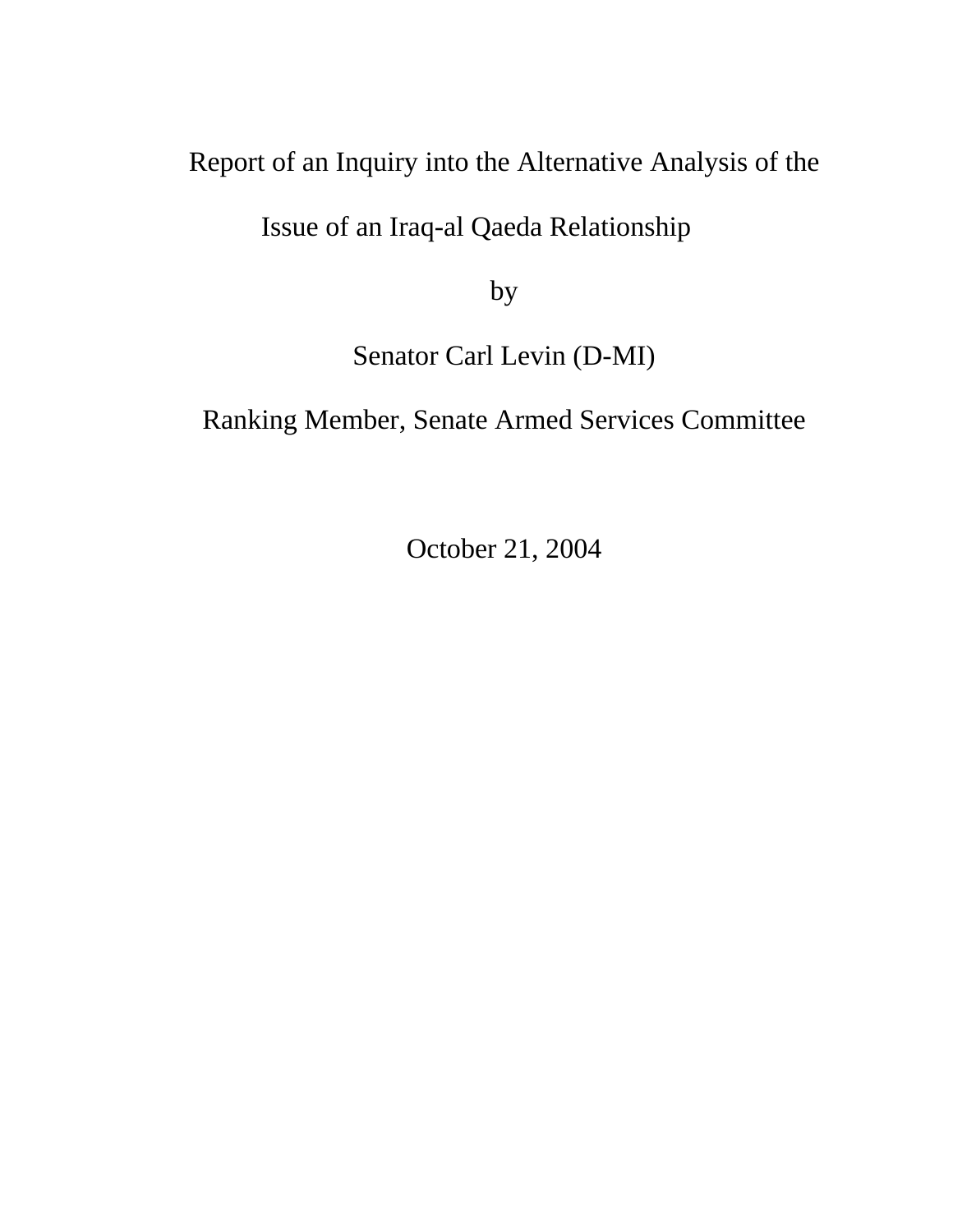#### **PREFACE**

This report is the result of an inquiry initiated on June 27, 2003 by Senator Carl Levin, Ranking Member of the Senate Armed Services Committee (SASC), and conducted by the SASC Minority Staff. The report focuses on 1) the establishment of a non-Intelligence Community source of intelligence analysis in the office of Under Secretary of Defense for Policy Douglas Feith; and 2) the extent to which policy makers utilized that alternative source rather than the analyses produced by the Intelligence Community (IC) with regard to the Iraq-al Qaeda relationship.

This report is highly relevant to the current Congressional consideration of intelligence reform. As the House and Senate consider legislation in response to the recommendations of the 9/11 Commission, it is of critical importance that any new structure or organization correct, to the greatest possible degree, one of the most serious and persistent flaws of the current system of intelligence analysis and estimates: the politicization of intelligence, or, stated another way, the shaping of intelligence to support administration policy. This report shows that in the case of Iraq's relationship with al Qaeda, intelligence was exaggerated to support Administration policy aims primarily by the Feith policy office, which was determined to find a strong connection between Iraq and al Qaeda, rather than by the IC, which was consistently dubious of such a connection. In order to present a public case that heightened the sense of threat from Iraq, Administration officials reflected more closely the analysis of Under Secretary Feith's policy office rather than the more cautious analysis of the IC.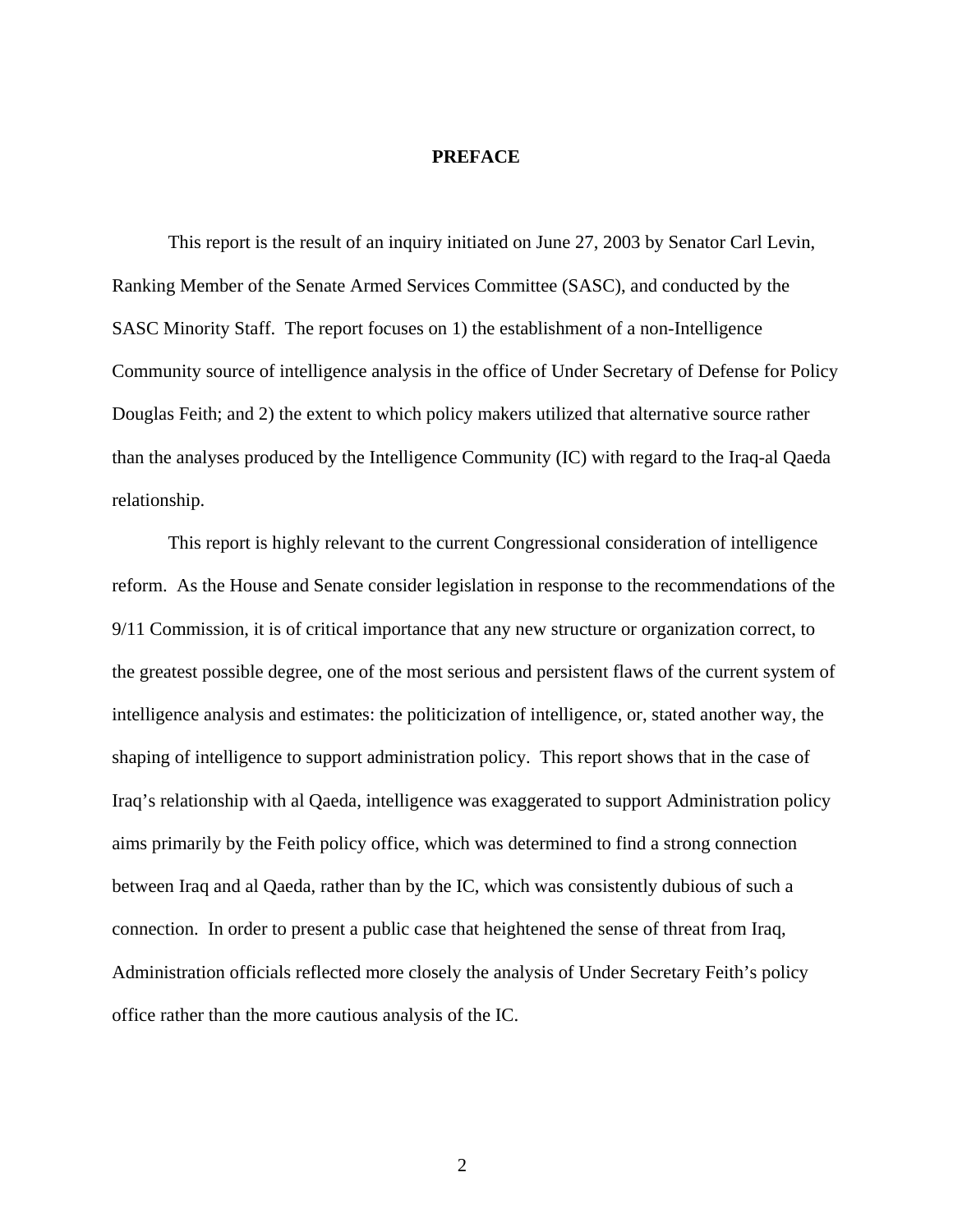One of the best ways to promote independent and objective intelligence analysis is to follow the 9/11 Commission recommendation of greatly improving Congressional oversight. This report is a case in point. This inquiry began as a broader review of the accuracy and objectivity of pre-Iraq war intelligence and its impact on the plans and operations of the Department of Defense (DOD), including the post-war phase. Over time, the focus narrowed due to the information and materials made available (or not provided) to the SASC Minority Staff. The difficulties faced in obtaining documents, the flat out refusal to provide some documents, and the constant delaying tactics used to avoid providing other information demonstrate that current oversight mechanisms and authorities are insufficient to insure timely and complete responses to Congress. (A description of the materials requested but not provided by the Executive Branch can be found in Appendix A.) Without a greater ability to obtain documents and answers from the Executive Branch, the goal of effective Congressional oversight of the Intelligence Community, so strongly recommended by the 9/11 Commission, will be frustrated.

Another challenge in writing this report has been that, unlike most of the IC's judgments about Iraq's weapons of mass destruction, relatively few of the IC's assessments of the Iraq-al Qaeda relationship have as yet been declassified. Two recently released reports that addressed the Iraq-al Qaeda relationship, those of the Senate Select Committee on Intelligence  $(SSCI)^{1}$  $(SSCI)^{1}$  $(SSCI)^{1}$  and

<span id="page-2-0"></span><sup>1</sup> *Report of the Select Committee on Intelligence on the U.S. Intelligence Community's Prewar Intelligence Assessments on Iraq*, Senate Report 108-301 (U.S. Government Printing Office, July 9, 2004), (hereafter, the "SSCI Report").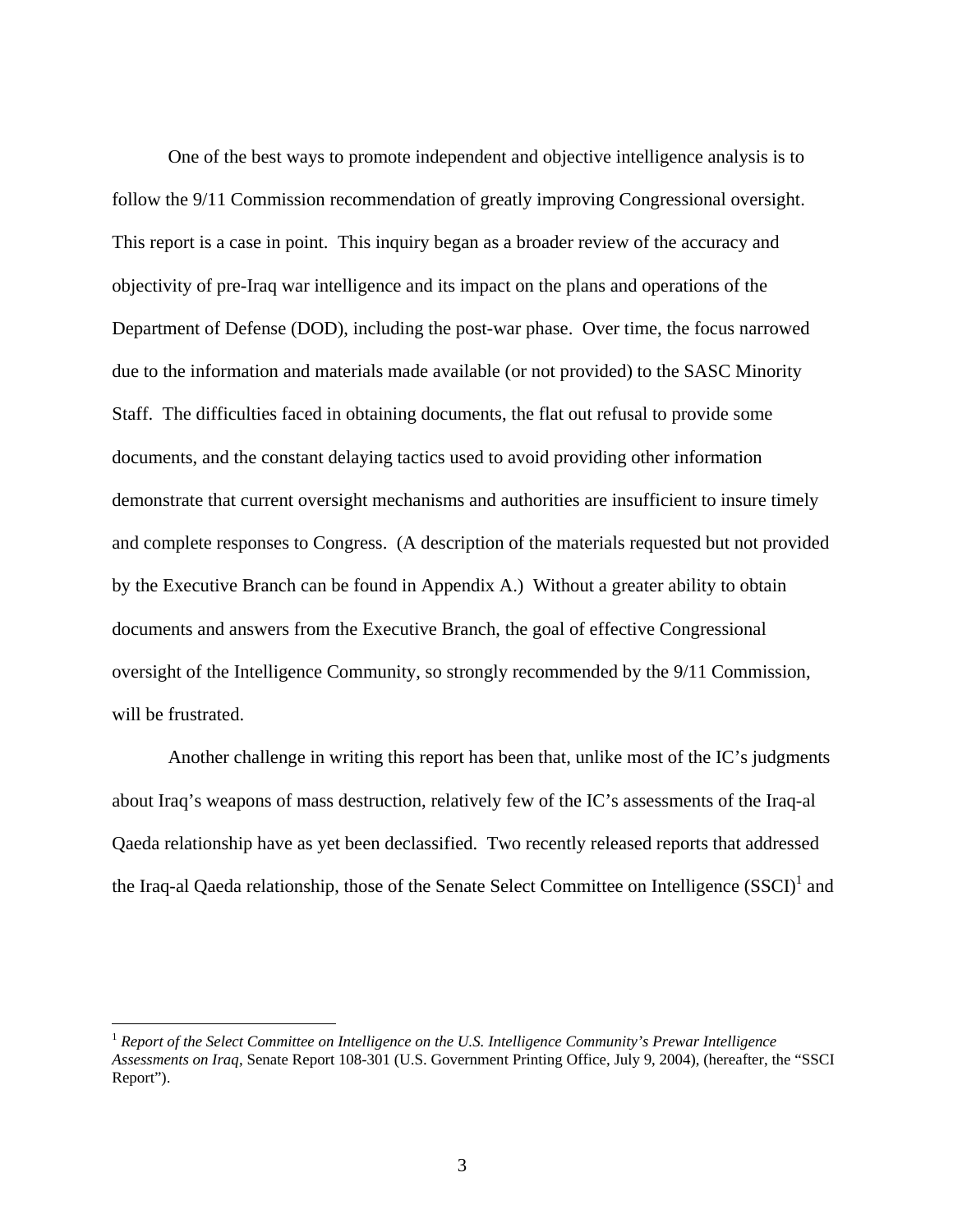the  $9/11$  Commission,<sup>[2](#page-3-0)</sup> contain relevant declassified intelligence information and are cited in this report.

The SSCI report identifies five primary post-9/11 finished IC products that addressed Iraq's links to terrorism: two papers, published in September and October 2001, that were distributed to recipients of the President's Daily Brief (PDB) but were not provided to the SSCI; and three other reports—*Iraq and al-Qaeda: Interpreting a Murky Relationship* (published by the DCI's Counter Terrorism Center in June, 2002); *Iraqi Support for Terrorism* (a limiteddistribution paper published in September, 2002); and an updated, more broadly-disseminated version of *Iraqi Support for Terrorism* published by the IC in January 2003. The SSCI report states that the June 2002, September 2002, and January 2003 IC reports were very consistent (any differences were noted), and therefore that they relied on the most recent report (the January 2003 version of *Iraqi Support for Terrorism*) as the basis for their review. Significantly, this means that, unless the SSCI noted otherwise, the judgments of the IC in the January 2003 report concerning the Iraq-al Qaeda relationship were developed and disseminated to policymakers at least as early as June 2002.

<u>.</u>

<span id="page-3-0"></span><sup>2</sup> *The 9/11 Commission Report: Final Report of the National Commission on Terrorist Attacks on Upon the United States*: (U.S. Government Printing Office, Washington, DC, July 2004 (hereafter, the "9/11 Commission Report").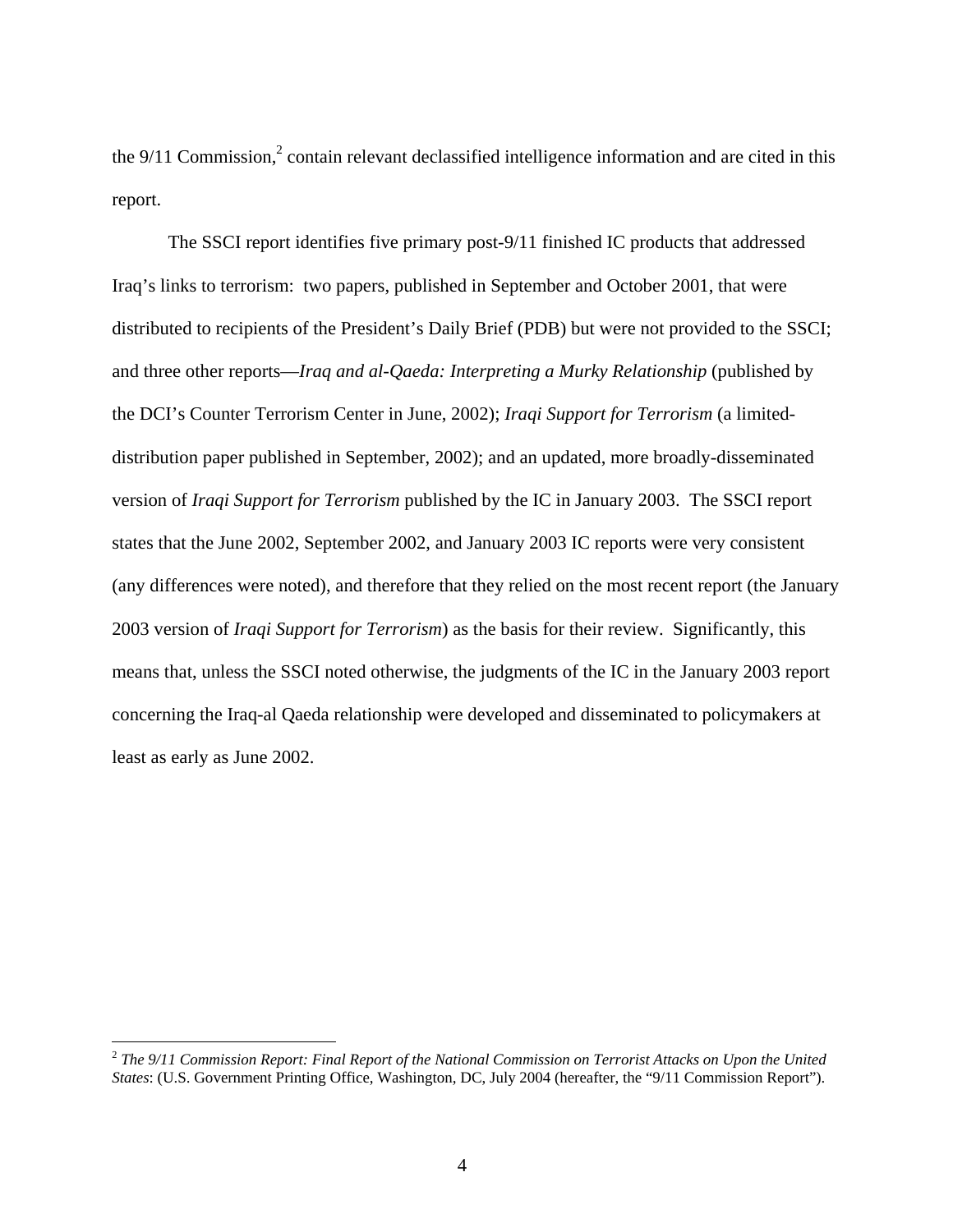#### **INTRODUCTION**

This report addresses the issue of any relationship between Iraq and al Qaeda before the Iraq war, both how it was dealt with inside the Executive Branch and how it was portrayed to the public. That alleged relationship, coupled with the assertion that Iraq possessed stockpiles of weapons of mass destruction (WMD), was the major argument presented by the Administration for invading Iraq. Administration senior officials, including President Bush and Vice President Cheney, alleged at times that Iraq and al-Qaeda were "allies," that there was a close connection and cooperative contacts between Iraqi officials and members of al Qaeda, including a meeting between an Iraqi intelligence officer and Mohammed Atta, the lead hijacker in the 9/11 attacks on the United States just a few months before the attacks. In fact, Vice President Cheney was still suggesting the possibility of the alleged Atta meeting as late as June 2004, even though the IC was already skeptical in late spring of 2002 that the meeting had taken place.

Although Administration officials cited classified intelligence in support of their statements about the Iraq-al Qaeda relationship, their statements did not accurately reflect the intelligence assessment provided in classified reports to the Executive Branch and Congress by the IC. $3$  Administration officials were apparently using intelligence analyses that originated outside of the IC. Those intelligence analyses claiming a close relationship were produced by

<u>.</u>

<span id="page-4-0"></span> $3$  The Intelligence Community is currently comprised of: the Office of the Director of Central Intelligence, the Central Intelligence Agency, the Defense Intelligence Agency, the National Security Agency, the National Reconnaissance Office, the National Geospatial-Intelligence Agency, the intelligence components of the Army, Navy, Air Force, and Marine Corps, the State Department's Bureau of Intelligence and Research, the of Energy Department's Office of Intelligence, the Federal Bureau of Investigation's Office of Intelligence and Divisions of Counterterrorism and Counterintelligence, the Department of Homeland Security's Directorate of Information Analysis and Infrastructure Protection as well as its Directorate of Coast Guard Intelligence, and the Treasury Department's Office of Terrorism and Finance Intelligence.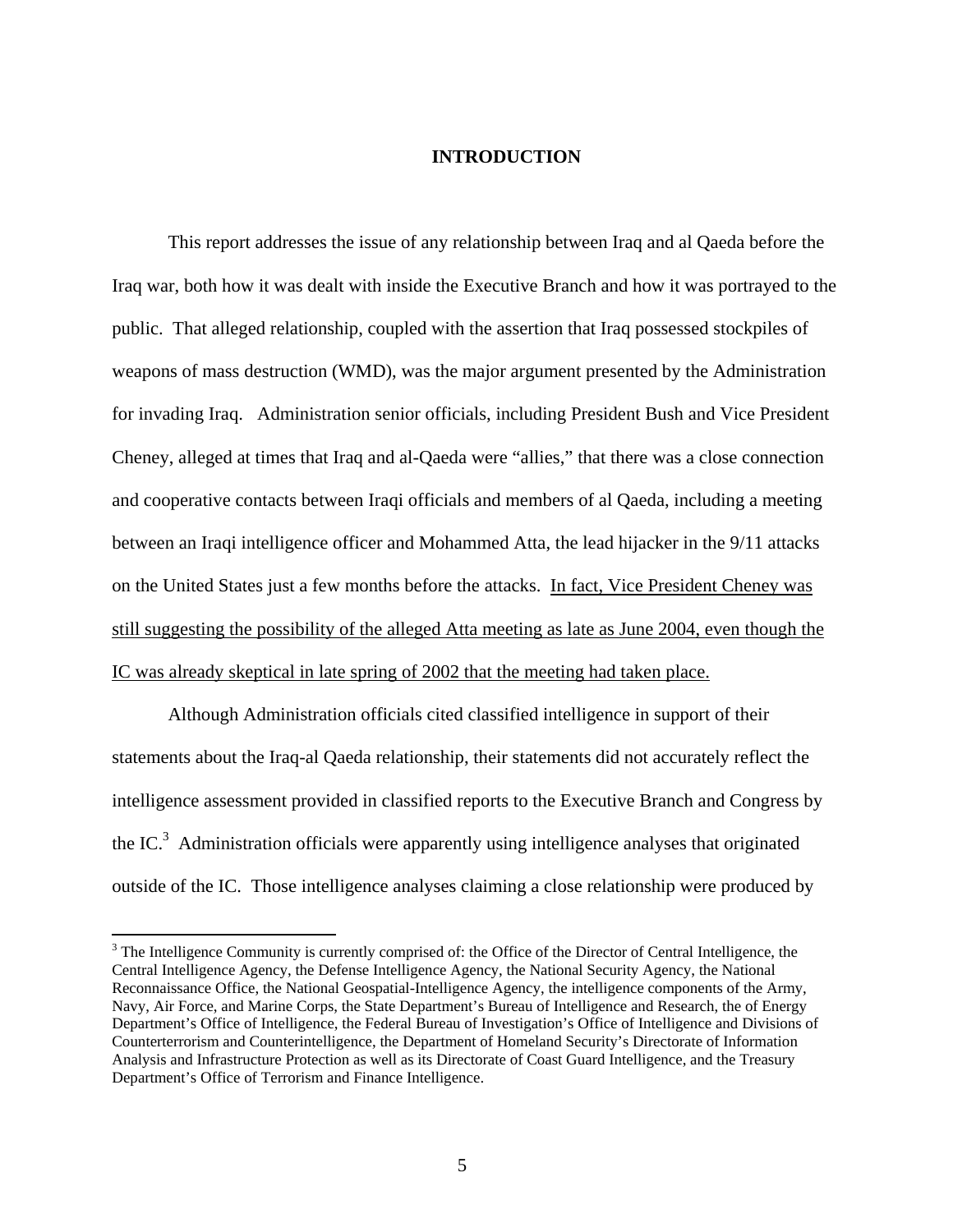the office of Under Secretary of Defense for Policy Douglas Feith, and presented to high level Administration officials. Vice President Cheney specifically stated that the Feith analysis was the "best source of information."[4](#page-5-0)

The Administration's pattern of utilizing the stronger, less supportable analyses regarding the Iraq-al Qaeda relationship was not limited to building its case before the Iraq war. It continued well after the war started. For example, it was recently discovered that Under Secretary Feith failed to make corrections requested by the CIA to a classified document on that topic which he first provided to the SSCI in October 2003. The CIA subsequently reviewed the document and requested many changes be made to accurately reflect their assessments of the underlying intelligence. A new document was submitted by the DOD to the SASC in January, 2004, which was represented to contain the required changes. But, in September 2004, when Senator Levin obtained a copy of the changes the CIA originally requested, it became apparent that key changes had not been made and the pattern of misrepresenting intelligence was continuing. This is discussed in more detail below.

The non-IC or "alternative" intelligence analysis conducted by the DOD neatly fit the Administration's desire to build a strong case for an invasion of Iraq to overthrow the Saddam regime, particularly given the fact that the usual source of intelligence analysis, the IC, was skeptical about the existence of a close or cooperative relationship between Iraq and al Qaeda.

There is ample evidence that the Bush Administration had a predisposition to overthrow Saddam Hussein before the 9/11 attacks.

<span id="page-5-0"></span><sup>4</sup> *Rocky Mountain News*, January 9, 2004.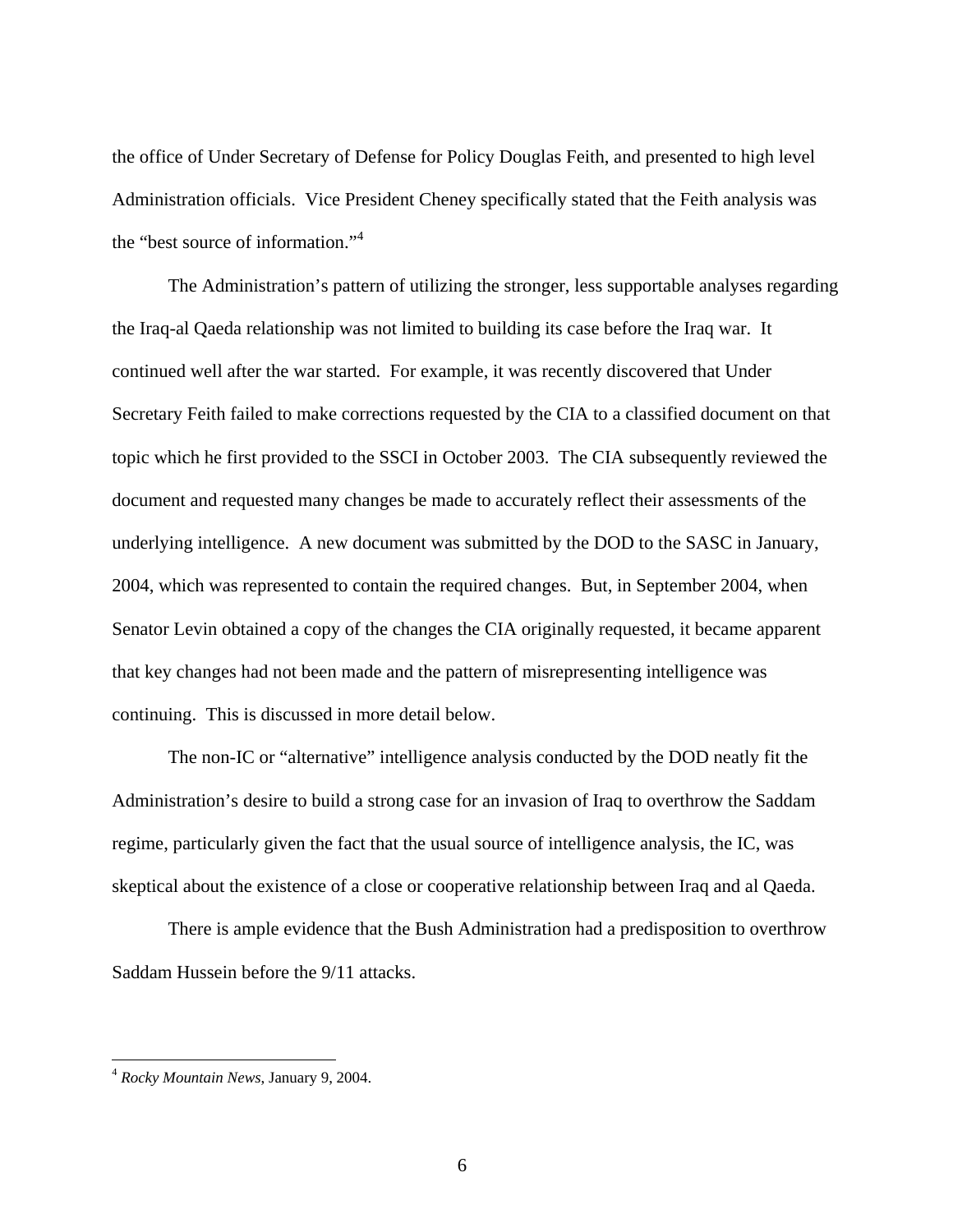- Ron Suskind wrote that the President's first NSC meeting, on January 30, 2001, concerned Iraq, including discussion of the option of using U.S. military forces to help opposition groups challenge Saddam Hussein.<sup>5</sup> At the second NSC meeting on February 1, 2001, Defense Secretary Rumsfeld is quoted as saying "what we really want to think about is going after Saddam," and then described the goal of replacing his regime.<sup>[6](#page-6-1)</sup>
- According to Former Treasury Secretary Paul O'Neill, the Bush Administration had an early interest in going after Saddam: "From the start, we were building the case against Hussein and looking at how we could take him out and change Iraq into a new country. And, if we did that, it would solve everything. It was all about finding a way to do it. That was the tone of it. The President saying, 'Fine, Go find me a way to do this.'"<sup>[7](#page-6-2)</sup>

The 9/11 attacks were immediately seen by the Administration as a way of going after Saddam.

• According to Bob Woodward, on the day of the 9/11 attacks, Secretary Rumsfeld wondered whether the U.S. should "hit" Saddam Hussein, "not only" Osama bin Laden, and on the next day "in the inner circle of Bush's war

<span id="page-6-0"></span><sup>5</sup> *The Price of Loyalty: George W. Bush, the White House, and the Education of Paul O'Neill*, Ron Suskind, (Simon & Schuster, 2004), p. 75.

<span id="page-6-1"></span><sup>6</sup> *The Price of Loyalty: George W. Bush, the White House, and the Education of Paul O'Neill*, Ron Suskind, (Simon & Schuster, 2004), p. 85.

<span id="page-6-2"></span><sup>7</sup> *The Price of Loyalty: George W. Bush, the White House, and the Education of Paul O'Neill*, Ron Suskind, (Simon & Schuster, 2004), p. 86.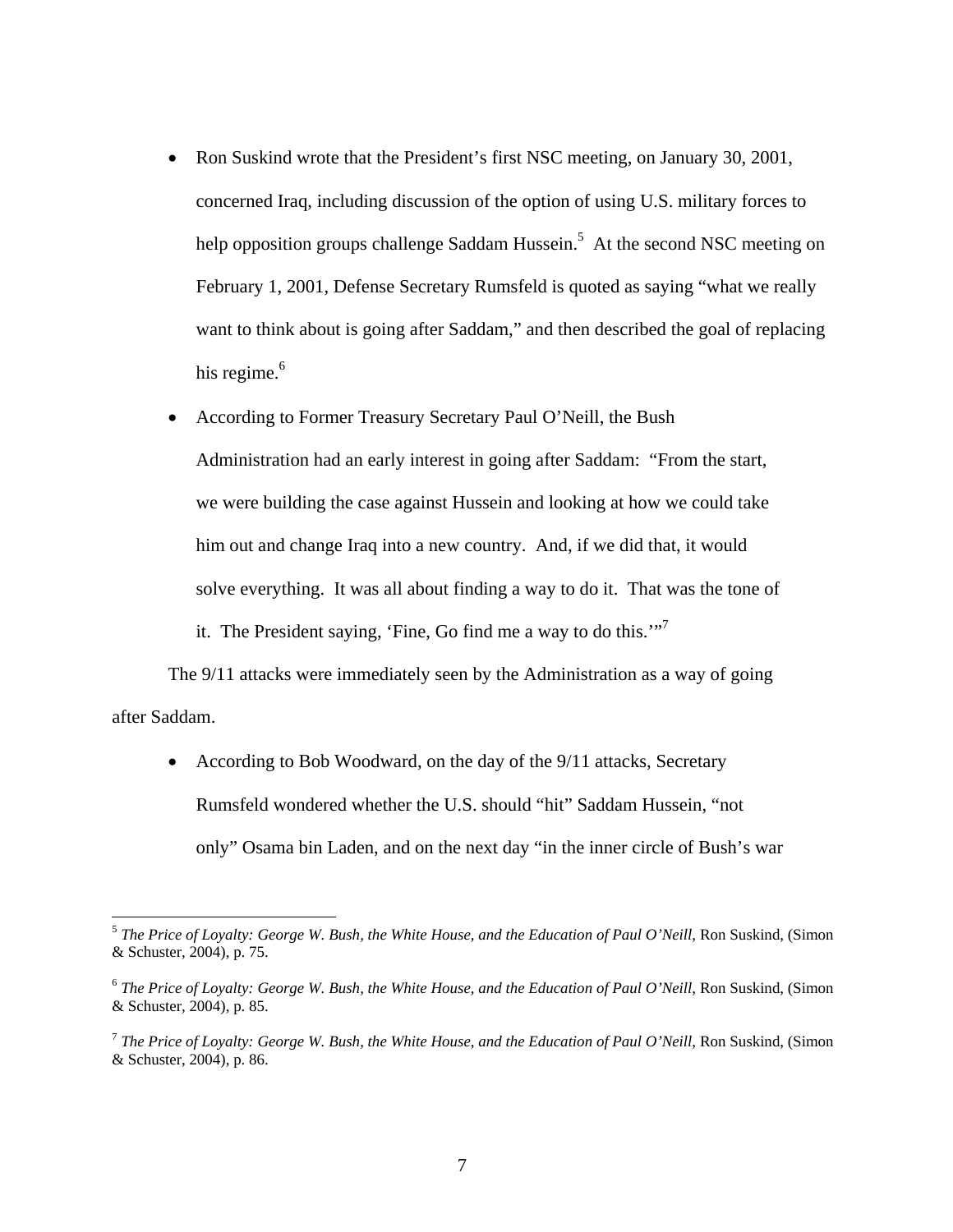cabinet, Rumsfeld asked if the terrorist attacks did not present an 'opportunity' to launch against Iraq."[8](#page-7-0)

- According to Richard Clarke, the former White House counterterrorism chief, President Bush told him three times on September 12 to go back and look for evidence that Saddam was involved in the 9/11 attacks, including "any shred" of evidence.<sup>[9](#page-7-1)</sup>
- The 9/11 Commission reported that, on September 15, at the first Camp David strategy session on responding to the 9/11 attacks, Deputy Defense Secretary Wolfowitz "made the case for striking Iraq during 'this round' of the war on terrorism." According to the Commission, two days later, he wrote a memo to Secretary Rumsfeld in which he argued that if there was "even a 10 percent chance that Saddam Hussein was behind the 9/11 attack, maximum priority should be placed on eliminating that threat. Wolfowitz contended that the odds were 'far more' than 1 in 10."<sup>10</sup>
- In a September 20, 2001 memo apparently from Under Secretary Feith to Rumsfeld, "the author expressed disappointment at the limited options immediately available in Afghanistan and the lack of ground options. The

<span id="page-7-0"></span><sup>8</sup> *Plan of Attack*, Bob Woodward (Simon & Schuster, 2004), p. 25; see also 9/11 Commission Report, p. 335.

<span id="page-7-1"></span><sup>9</sup> *Against All Enemies: Inside the White House's War on Terror*, Richard A. Clarke (Free Press, 2004), p. 32.

<span id="page-7-2"></span><sup>10</sup> *Final Report of the National Commission on Terrorist Attacks Upon the United States* ("The 9/11 Commission Report"), (US Government Printing Office, 2004), p. 335-6.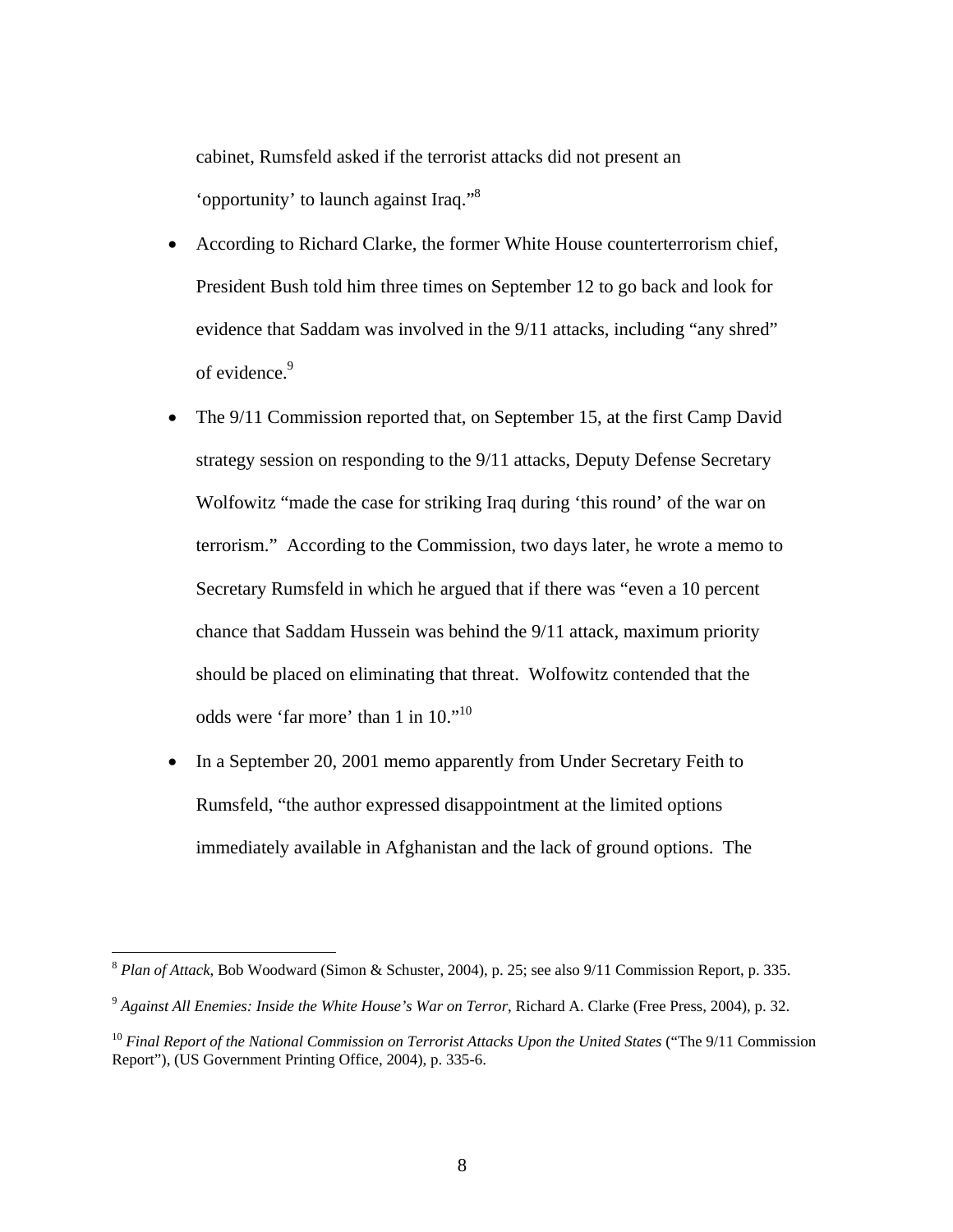author suggested …perhaps deliberately selecting a non-al Qaeda target like Iraq." $^{11}$  $^{11}$  $^{11}$ 

The IC did not find a substantial link between Iraq and al Qaeda. According to the 9/11 Commission report, shortly after the 9/11 attacks, Richard Clarke's office sent a memo to the National Security Adviser, Condoleezza Rice, at the President's direction, concluding that "only some anecdotal evidence linked Iraq to al Qaeda…Arguing that the case for links between Iraq and al Qaeda was weak, the memo pointed out that Bin Ladin resented the secularism of Saddam Hussein's regime."<sup>12</sup>

The January 2003 report *Iraqi Support for Terrorism*, the final major IC report prior to the war, acknowledged that its conclusions "especially regarding the difficult and elusive question of the exact nature of Iraq's relations with al Qaida are based on currently available information that is at times contradictory and derived from sources with varying degrees of reliability." It stated that the relationship "appears to more closely resemble that of two independent actors trying to exploit each other," and that "al Qaida, including bin Ladin personally, and Saddam were leery of close cooperation." Relative to the 9/11 attacks, the report said that the "Intelligence Community has no credible information that Baghdad had foreknowledge of the 11 September attacks or any other al-Qaida strike."[13 M](#page-8-2)oreover, the SSCI, after reviewing all available intelligence, concluded in its report that the CIA "reasonably assessed that there were likely several instances of contacts between Iraq and al-Qaida

<span id="page-8-0"></span><sup>11</sup> *Final Report of the National Commission on Terrorist Attacks Upon the United States* ("The 9/11 Commission Report"), (US Government Printing Office, 2004), p. 559, footnote 75.

<span id="page-8-1"></span> $12$  9/11 Commission Report, p. 334.

<span id="page-8-2"></span><sup>&</sup>lt;sup>13</sup> SSCI Report, pages 322 and 339.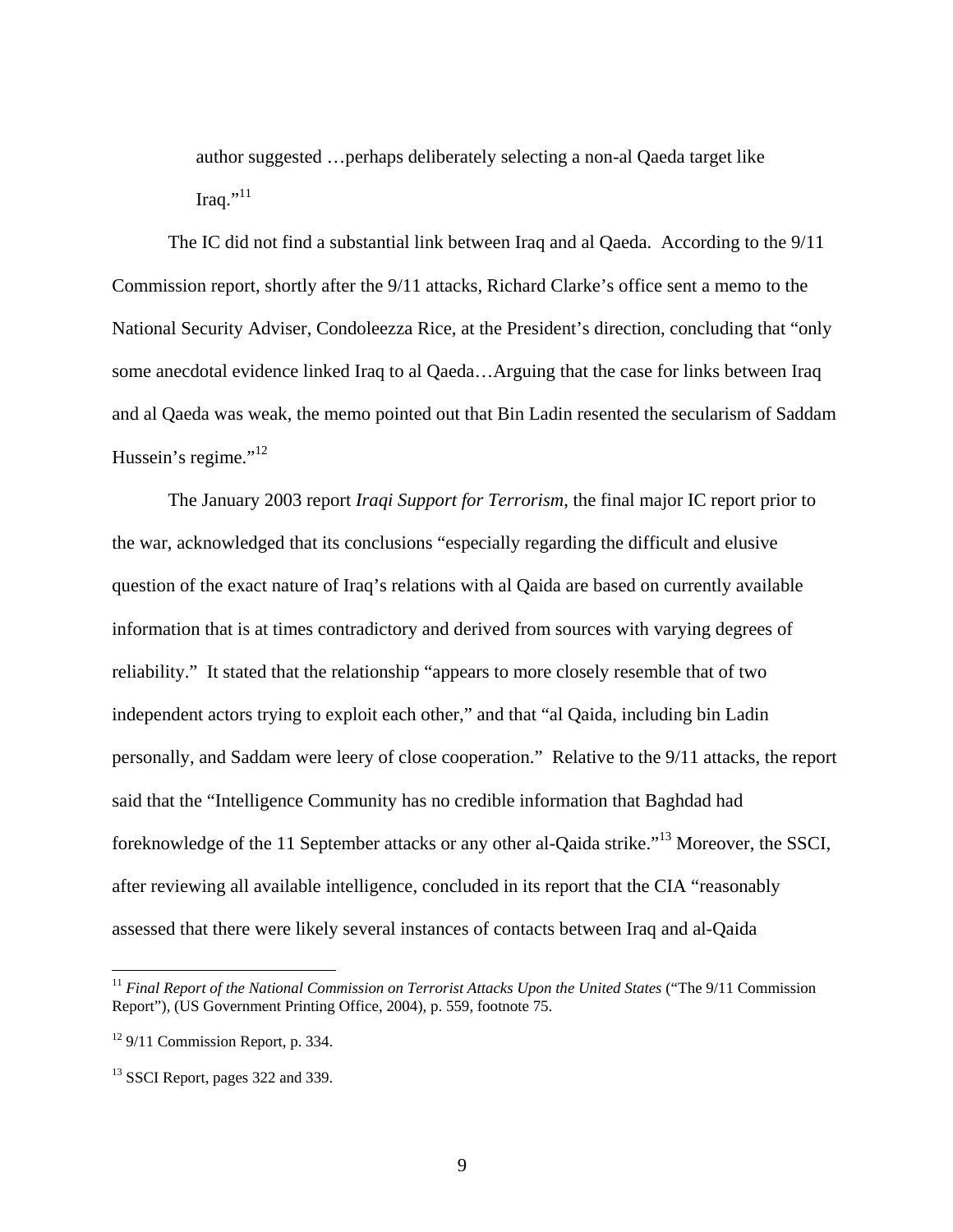throughout the 1990s, but that these contacts did not add up to an established formal relationship."<sup>14</sup>

Part I of this report describes in detail how DOD, through the office of Under Secretary of Defense for Policy, developed and disseminated an "alternative" assessment of the relationship between Iraq and al Qaeda that went beyond the judgments of intelligence professionals in the IC, and which resulted in providing unreliable intelligence information about the Iraq-al Qaeda relationship to policymakers through both direct and indirect means.

Part II compares public statements made by senior Administration officials about the Iraq-al Qaeda relationship to the then-classified relevant IC assessments. A pattern emerges of senior Administration officials exaggerating the extent of the relationship in public statements which more closely reflect the Feith analysis than those of the IC. These exaggerated statements have had a profound impact on a majority of the American public, which, according to many polls, still incorrectly believes that Saddam Hussein was involved in the 9/11 attacks on the U.S.

Many Administration statements were not supported by IC analyses but more closely reflected the Feith office views. In fact, Vice President Cheney said that the Feith analysis was the "best source of information." In addition, there are no other known intelligence sources other than the Feith policy office for these assessments, which included, among others, allegations by the President that Iraq was an "ally" of al Qaeda; and continued representations by Vice President Cheney that Mohammed Atta may have met with an Iraq intelligence officer before the 9/11 attacks when the CIA was skeptical that the meeting took place at least as far back as late spring 2002.

<span id="page-9-0"></span> $14$  SSCI Report, p. 346.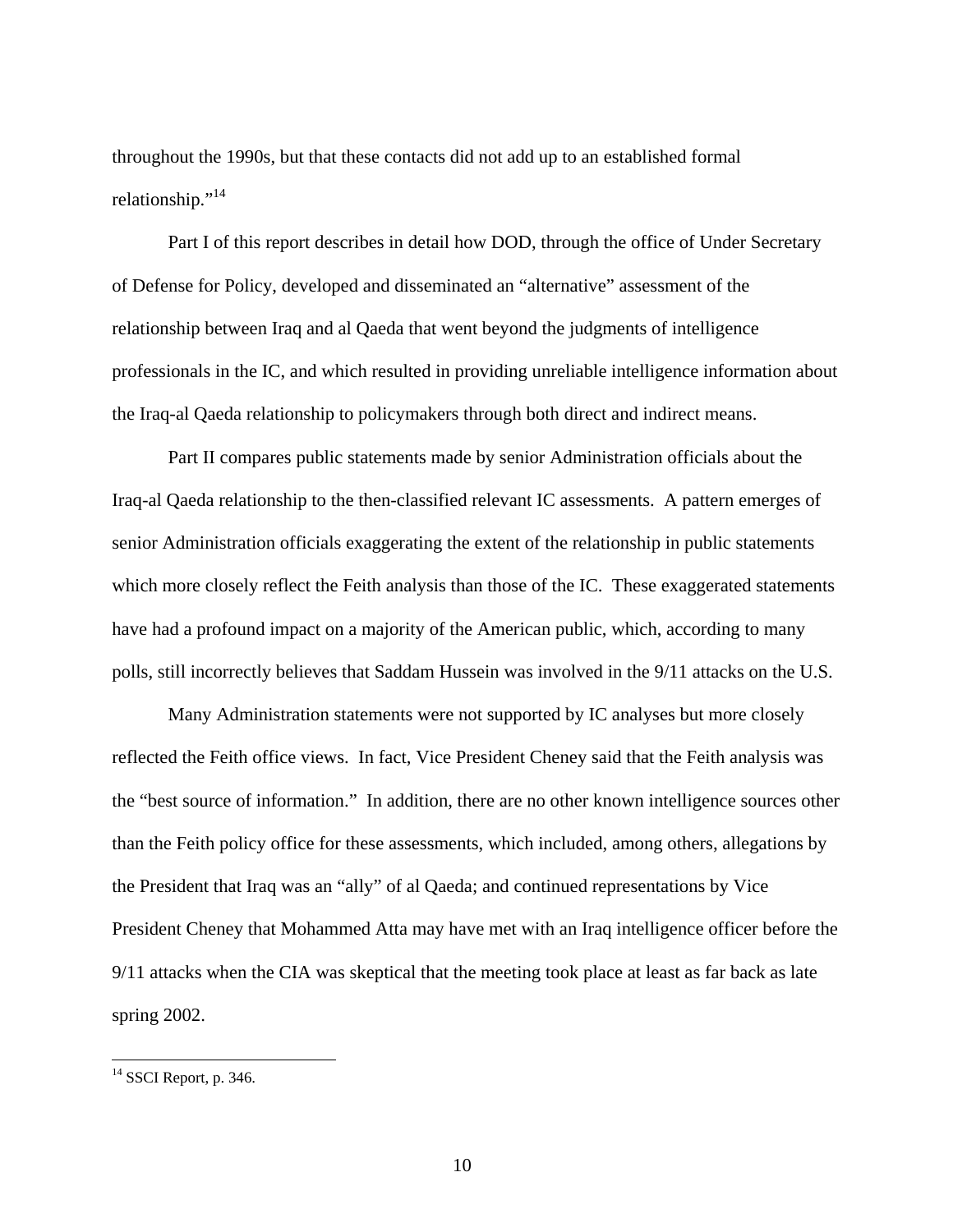Major decisions, such as the decision to take this country to war, should not be based on intelligence shaped to support that decision. The professional objectivity and independence required in the assessment of the Iraq-al Qaeda relationship, a major reason given for going to war, were compromised to support a predetermined policy – to present the government of Saddam Hussein as a serious threat to the security of the United States. Corrective legislation, including better Congressional oversight, is needed. It is the hope that this report will help support that goal.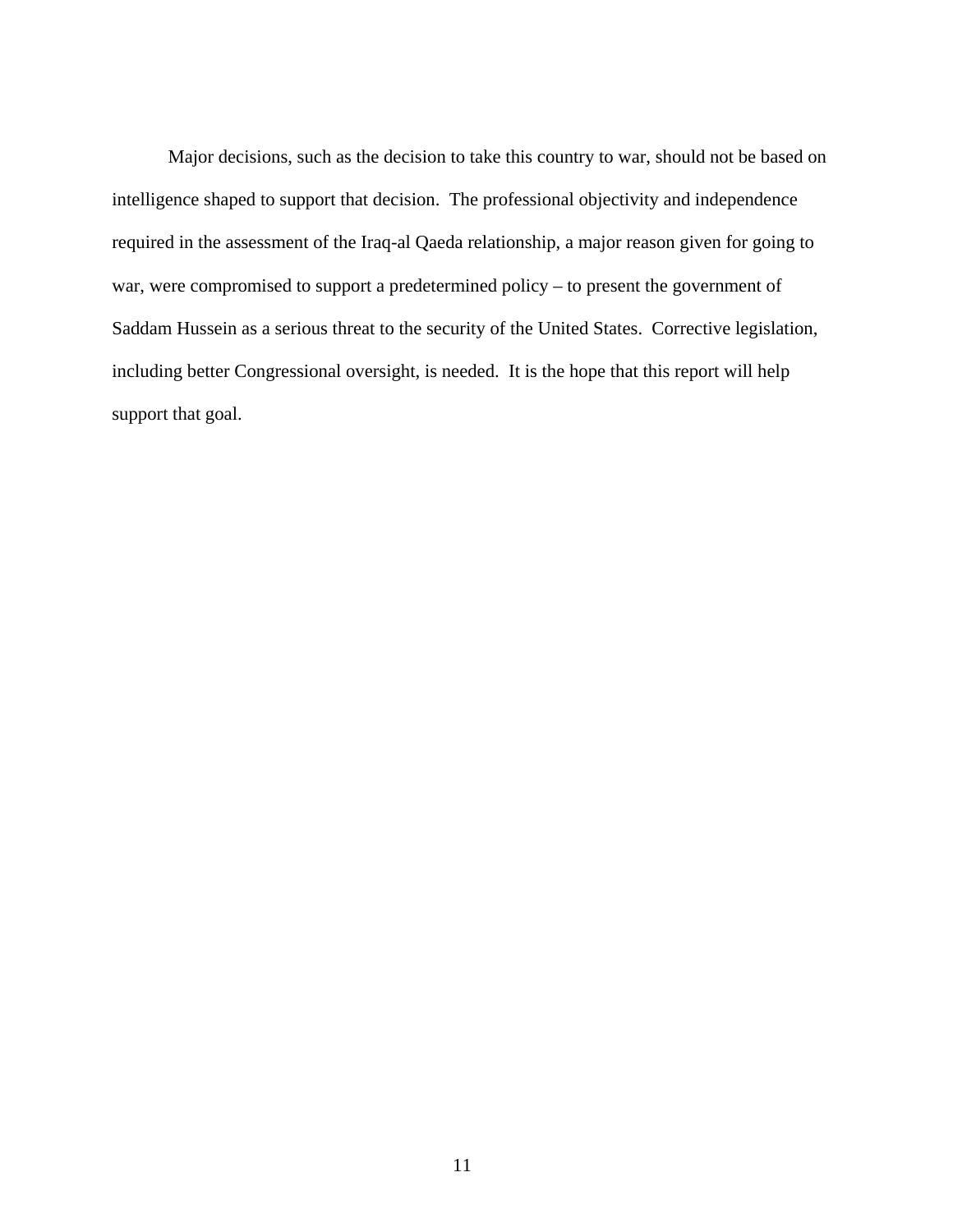#### **PART I**

# **DOD'S POLICY OFFICE "REINTERPRETS" INTELLIGENCE ON THE IRAQ-AL QAEDA RELATIONSHIP**

### A. ESTABLISHING THE "ALTERNATIVE" INTELLIGENCE SOURCE

Within weeks of September 11, Under Secretary of Defense Doug Feith had tasked two consultants to start sifting through all of the intelligence, both finished products and raw reports, relating to terrorist groups and their state sponsors. They were told to prepare a briefing for Secretary of Defense Rumsfeld by early 2002. The 150-plus page briefing they developed, "Understanding the Strategic Threat of Terror Networks and Their Sponsors," was completed in early 2002; it is not clear whether it was ever presented to Secretary Rumsfeld.

In the spring of 2002, another analyst in Under Secretary Feith's Policy office went back to look at earlier intelligence reports, including raw reports involving Iraq and al Qaeda that the IC had previously considered but deemed not suitable to reflect in finished intelligence reports. This information was passed to Secretary Rumsfeld and Deputy Secretary Wolfowitz. Feith's staff subsequently prepared a briefing exclusively on the Iraq-al Qaeda relationship, as will be described below.

Under Secretary Feith has stated that his tasking of policy staff to review intelligence was "routine," and that he did not ask the IC because "the purpose of the review was development of strategy and policy." Yet the products of the review (discussed more fully below) were not strategy or policy recommendations; rather, they were selective reinterpretations of intelligence.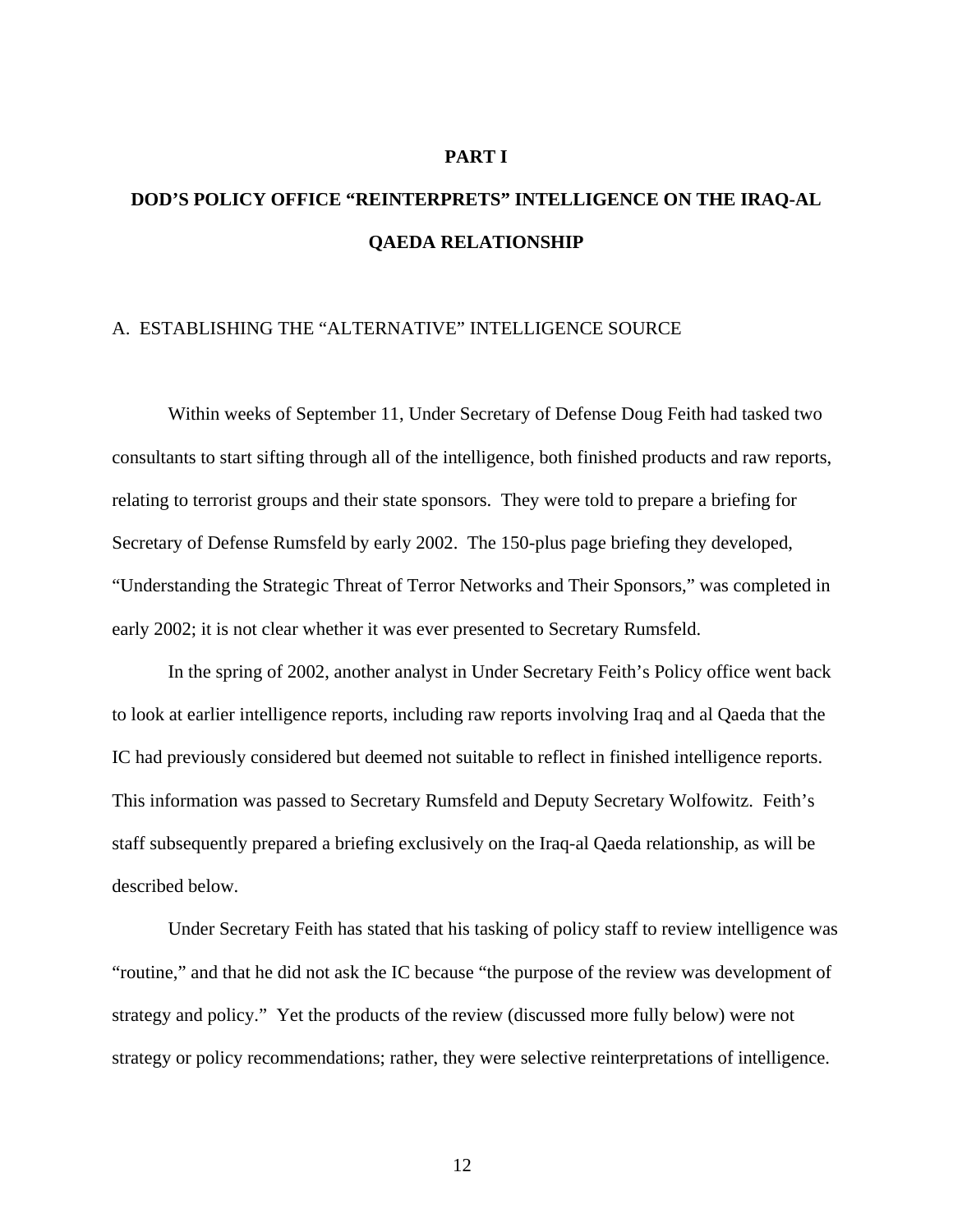While the policy *question* was relevant in the wake of the 9/11 attacks, intelligence reviews are traditionally done by the intelligence agencies, including the Defense Intelligence Agency (DIA), that works for DOD and which, unlike Under Secretary Feith's policy office, is part of the IC and has the professional expertise and analytic judgment so important in intelligence analysis. The fact that a Policy office undertook such an intelligence review, rather than relying on the IC, suggests a determination to reach a particular conclusion.

Deputy Secretary of Defense Wolfowitz is reported as describing "a phenomenon in intelligence work, that people who are pursuing a certain hypothesis will see certain facts that others won't, and not see other facts that others will." He added, "The lens through which you're looking for facts affects what you are looking for."<sup>15</sup> That approach proved to be precisely the problem with the Feith analysis.

His office was pre-disposed in favor of finding evidence that supported the hypothesis that al Qaeda had a collaborative relationship with the Iraqi regime. That was the lens through which he was looking. In doing so he was providing intelligence support to the Administration's policy of seeking to remove Saddam Hussein from power.The SSCI report on pre-war intelligence on Iraq found evidence of a similar analytic failure of bias (in that case regarding Iraqi weapons of mass destruction) and described it as "a hypothesis in search of evidence."[16](#page-12-1)  That was the approach taken by the Feith office.

Differences between the Feith office and the IC arose when it became clear that the IC was more skeptical of an Iraq-al Qaeda relationship than Feith's office. Feith's office, convinced

<span id="page-12-1"></span><span id="page-12-0"></span><sup>&</sup>lt;sup>15</sup> "Pentagon Sets Up Intelligence Unit," Eric Schmitt and Thom Shanker, The New York Times, October 24, 2002. <sup>16</sup> SSCI Report, page 19.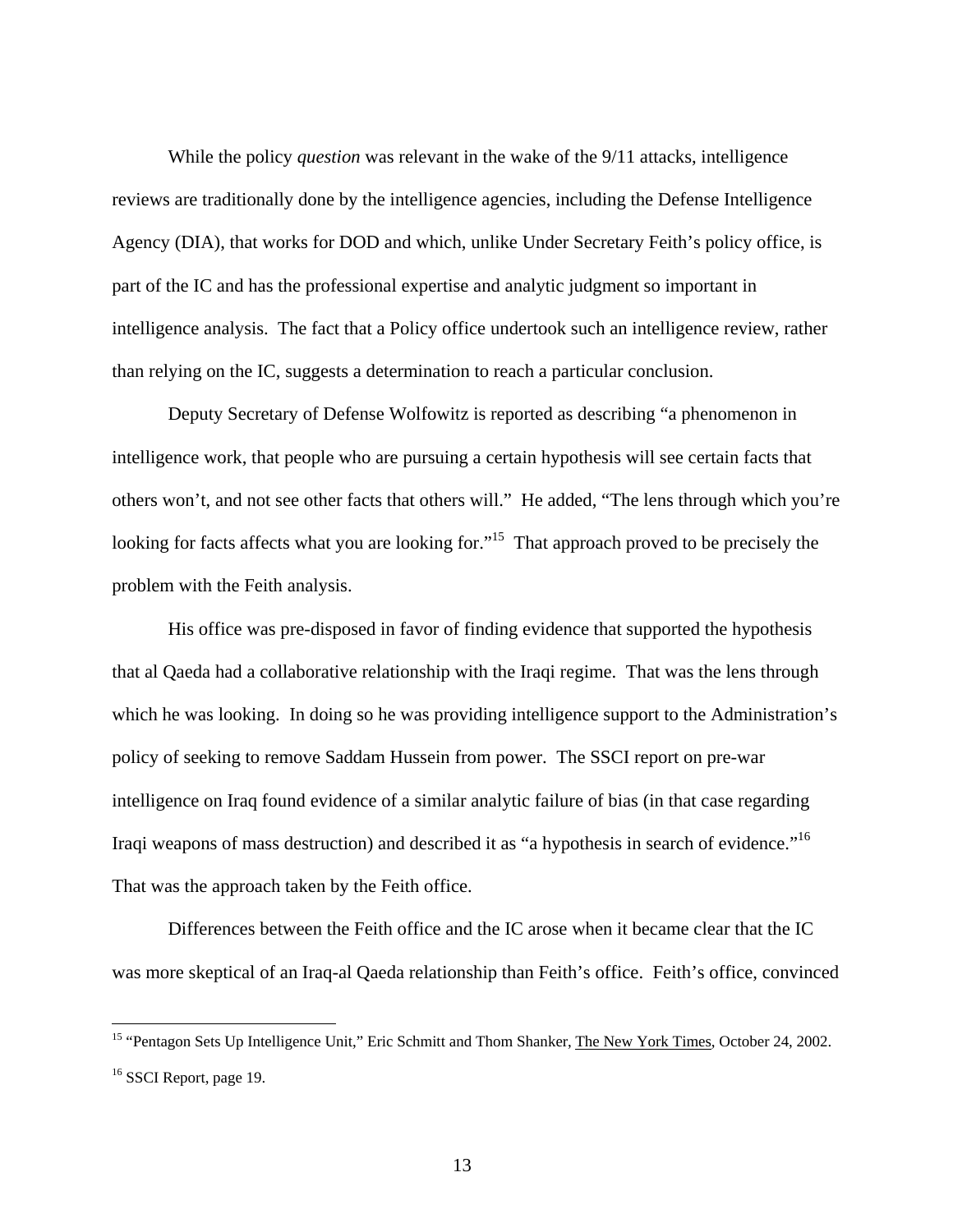the relationship was significant, advanced the DOD perspective in two ways: by attempting to change the IC's views (or at least the content of IC products), and by taking its interpretation straight to policymakers, including in the White House.

### B. INFLUENCING THE IC'S REPORT ON "*IRAQI SUPPORT FOR TERRORISM"*

In addition to developing their own alternative intelligence analysis, Under Secretary Feith's office was also attempting to convince the IC to incorporate into a major finished report some of the raw intelligence reports the Feith office believed had been undervalued or ignored by the IC, and to change how the intelligence was characterized. The SSCI report summarizes an interview with an analyst assigned to Feith's policy office who described taking intelligence reports to the DIA and asking that they be "republished or incorporated into finished products," an overture in which the DIA reportedly expressed no interest. $17$ 

Under Secretary Feith briefed Director of Central Intelligence (DCI) Tenet and Tenet's senior staff in mid August. The DOD policy office analysts met with IC experts on August 20, 2002 at an IC "coordination meeting" planned to finalize the text of the IC's *Iraqi Support for Terrorism* report. The SSCI interviewed eight of the twelve staff who attended the meeting; each IC analyst described the presence of the DOD staff as "unusual," since "members of an intelligence consumer organization such as OUSDP [the Office of the Under Secretary of Defense for Policy] normally do not participate in the creation of intelligence products."<sup>18</sup> The

<span id="page-13-0"></span> $17$  SSCI Report, p. 308.

<span id="page-13-1"></span> $18$  SSCI Report, pp. 362-363.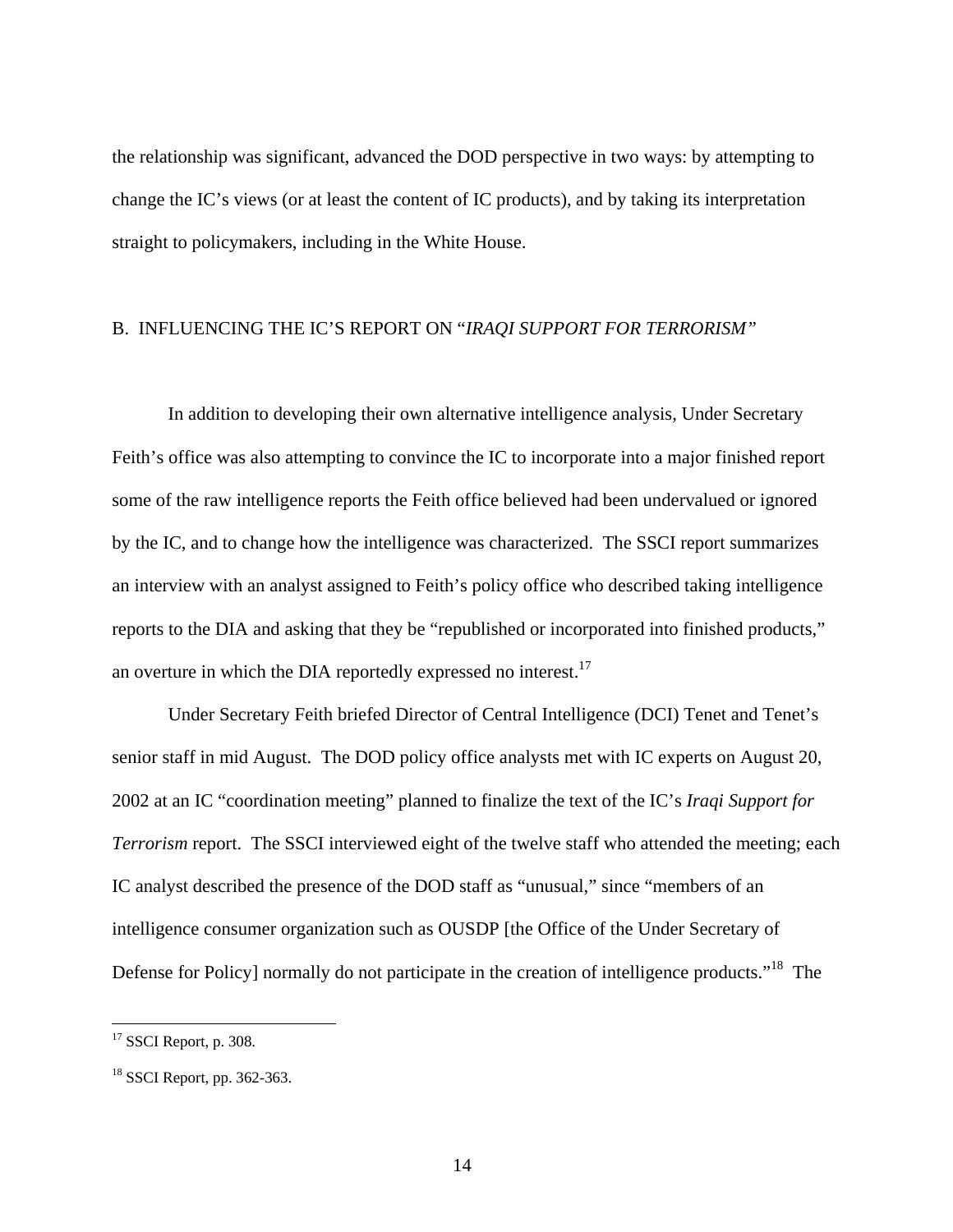IC analysts said that Feith's staff were concerned about "too many caveats in the reporting and the 'tone'" of the draft IC report. Feith's staff also pressed dubious information, including criticizing the draft IC report for omitting reference to the "key issue of Atta."<sup>19</sup>

The Feith staff also had a harsh critique of the CTC report *Iraq and al Qaida: Interpreting a Murky Relationship*. One of his staff wrote "in its interpretation of this information, CIA attempts to discredit, dismiss, or downgrade much of this reporting, resulting in inconsistent conclusions in many instances. Therefore, the CIA report should be read for content only – and CIA's interpretation ought to be ignored."<sup>20</sup> This critique was sent by Under Secretary Feith to Deputy Secretary Wolfowitz and Secretary Rumsfeld. The SSCI report states that while the CIA acknowledged that some changes were made to the document based on the involvement of Feith's staff, the overall analytic judgments of the IC were not affected in the report.

The CIA did not identify to SSCI the specific changes made at the behest of Feith's staff. However, documents provided to the SASC indicate that Feith's staff requested, both verbally and in written form, at least 32 changes to the draft, including inserting raw intelligence reports that had previously been omitted, deleting others, and altering the characterization of certain issues and raw reporting. Although the substance of all the related documents remains classified, a comparison of the Feith staff's requests for changes to the final report indicates that half of the

<span id="page-14-0"></span><sup>&</sup>lt;sup>19</sup> The Atta issue is discussed more fully in Part II. A report came in shortly after the September 11 attacks, of an alleged meeting between 9/11 hijacker Mohammed Atta and an Iraqi intelligence officer in Prague in April 2001. As the IC began investigating the report, no evidence was found to support it, contradictory evidence came to light, and questions about its credibility grew. The IC has publicly acknowledged being "increasingly skeptical" of the meeting, citing a lack of "any credible information that the April 2001 meeting occurred."

<span id="page-14-1"></span> $20$  SSCI Report, p. 308.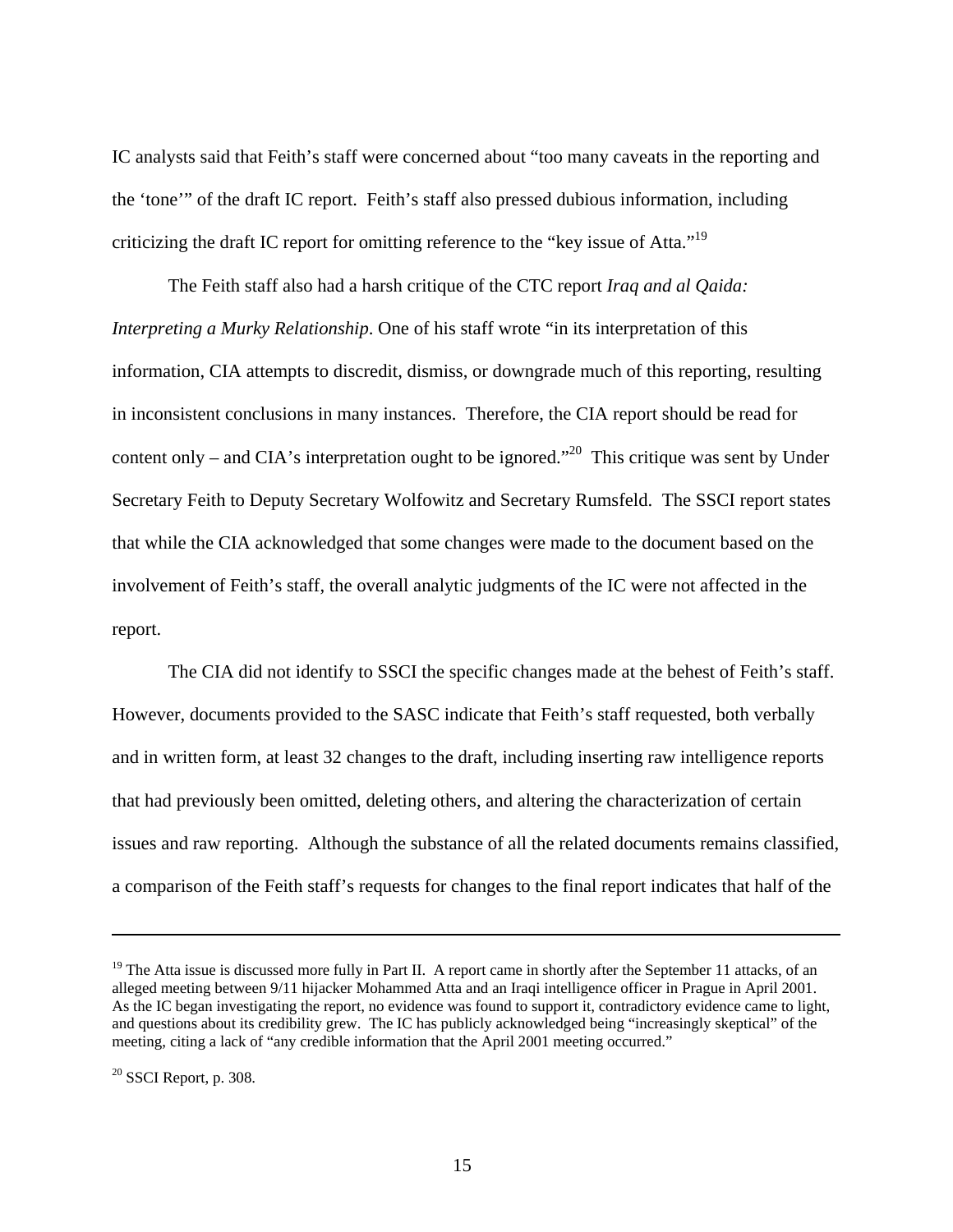changes they advocated were made, either as requested or with caveats. Specifically, 16 changes were made, 14 were not, and for 2 the outcome is indeterminate.

Thus, even though IC analysts refused to incorporate information which they believed was dubious into their judgments about the Iraq-al Qaeda relationship, and the IC analysis remained skeptical of that relationship, nonetheless raw, questionable intelligence reports were incorporated in the IC document because of advocacy by Under Secretary Feith and his staff.

 Administration officials relied on or cited these reports in their public statements about the Iraq-al Qaeda relationship and selectively used or cited questionable reports that went beyond the IC's judgments.

#### C. PRESENTING AN "ALTERNATIVE" VIEW DIRECTLY TO POLICYMAKERS

Feith's staff went beyond interacting with the IC in an attempt to change an IC-issued product. They were also taking their view of the Iraq-al Qaeda relationship directly to senior officials in the Executive branch.

In February, 2004, DOD provided the SASC with a copy of a classified briefing from the Feith office entitled "Assessing the Relationship between Iraq and al Qaeda." The transmittal letter explained that the briefing had been presented three times: first to Secretary of Defense Rumsfeld in early August, 2002, who recommended that it be shared with the CIA; shortly thereafter Under Secretary Feith took it to DCI Tenet and senior IC officials and analysts; and finally, on September 16, his staff gave the briefing to senior staff from Office of the Vice President (OVP) and the National Security Council (NSC).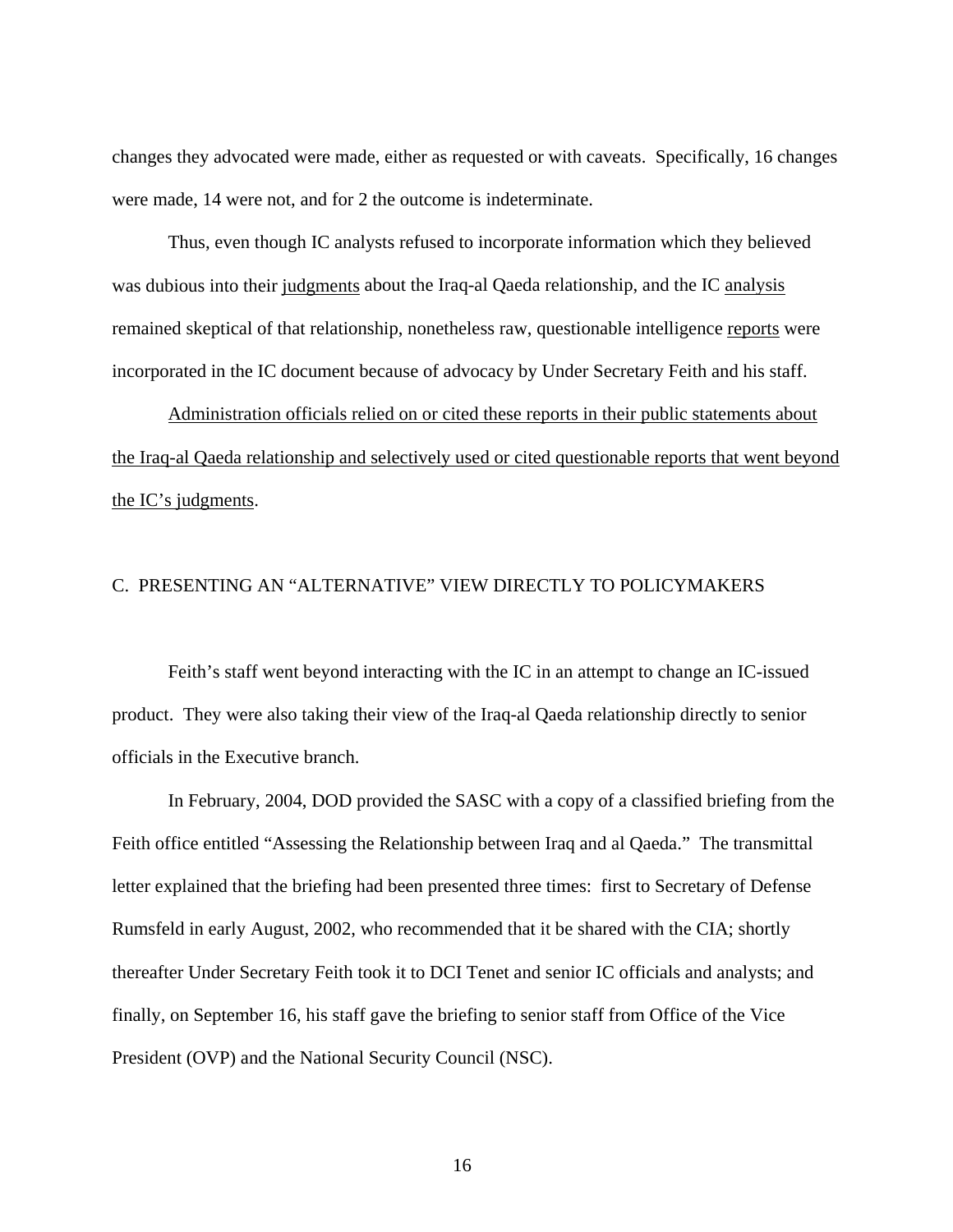Senator Levin subsequently learned that there were differences between the versions of the briefing presented to the IC and that provided to the DOD. He then requested copies of all versions of the briefing that had been presented to senior officials. In May, 2004 DOD provided three versions of the briefing, stating that differences among them primarily reflected ongoing work, and that one specific slide that was critical of the IC was omitted from the briefing to DCI Tenet so that it would not distract from a substantive discussion.

#### D. ASSESSMENT OF THE "ALTERNATIVE" ANALYSIS

While almost all details about the briefings' substance remain classified, despite repeated requests from Senator Levin to declassify them, a comparison of the three versions reveals more than 35 differences, ranging from the omission and addition of entire slides to minor wording differences. While some of the changes may well reflect analysis that was evolving, this explanation is insufficient. For example, one slide, omitted from the version presented to the CIA but included in the version presented to the White House, discussed the alleged meeting between 9/11 hijacker Mohammed Atta and an Iraqi intelligence officer in Prague in April, 2001. It described the alleged meeting as one of the "known Iraq-al Qaeda contacts." The report of the meeting was referred to by senior Administration officials, especially Vice President Cheney, as evidence of a possible Saddam Hussein link to the 9/11 attacks. However, not only has the alleged meeting never been "known," either at the time this briefing was presented to the White House, or ever, the Intelligence Community was skeptical in late spring 2002 that such a meeting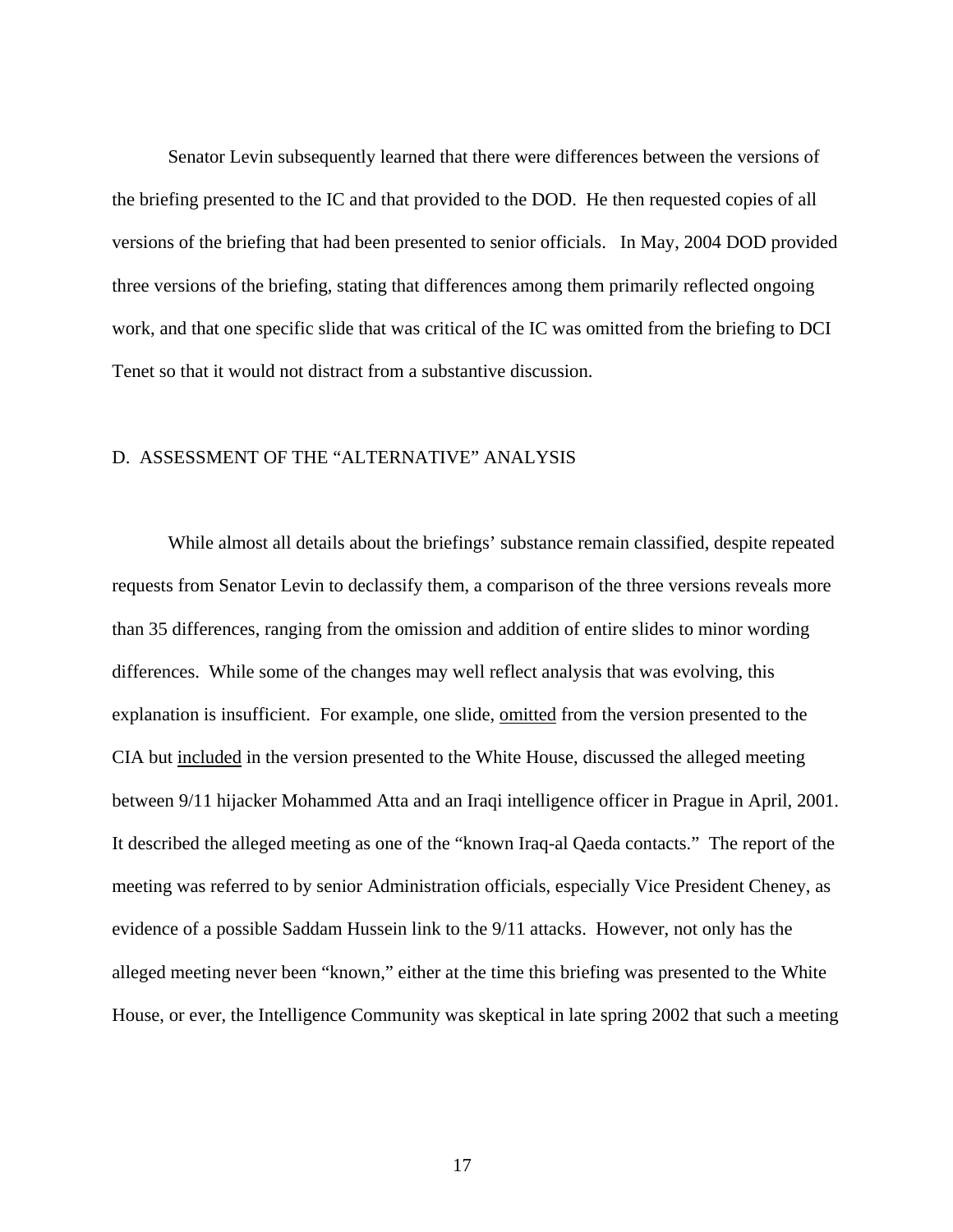took place. In August 2002, two Feith staff wrote a critique of a draft version of *Iraqi Support for Terrorism*, still arguing that it "makes no mention of the key issue of Atta."<sup>21</sup>

The slide claiming weaknesses in IC analysis of the Iraq-al Qaeda relationship is the only slide in the briefing that has been declassified in its entirety. Its degree of accuracy is therefore the only and best unclassified evidence of the overall quality and objectivity of the Feith office analysis in the overall slide presentation. Under Secretary Feith's slide is reproduced and analyzed below:

### **Fundamental Problems with How Intelligence Community is Assessing Information**

- Application of a standard that it would not normally obtain
	- IC does not normally require juridical evidence to support a finding
- Consistent underestimation of importance that would be attached by Iraq and al Qaida to hiding a relationship
	- Especially when operational security is very good, "absence of evidence is not evidence of absence"
- Assumption that secularists and Islamists will not cooperate, even when they have common interests

Standards for evaluating intelligence reports. The slide asserts that the IC's standard of evidence was too high. However, in its discussion of the analytic approach relative to the Iraq-al Qaeda relationship utilized in the DCI's Counter Terrorism Center's June, 2002 report *Iraq and al Qaida: Interpreting a Murky Relationship*, the report's Scope Note stated that the approach is "purposefully aggressive" when assessing Iraq-al Qaeda ties, because of the great threat that such

<u>.</u>

<span id="page-17-0"></span> $21$  SSCI Report, p. 310.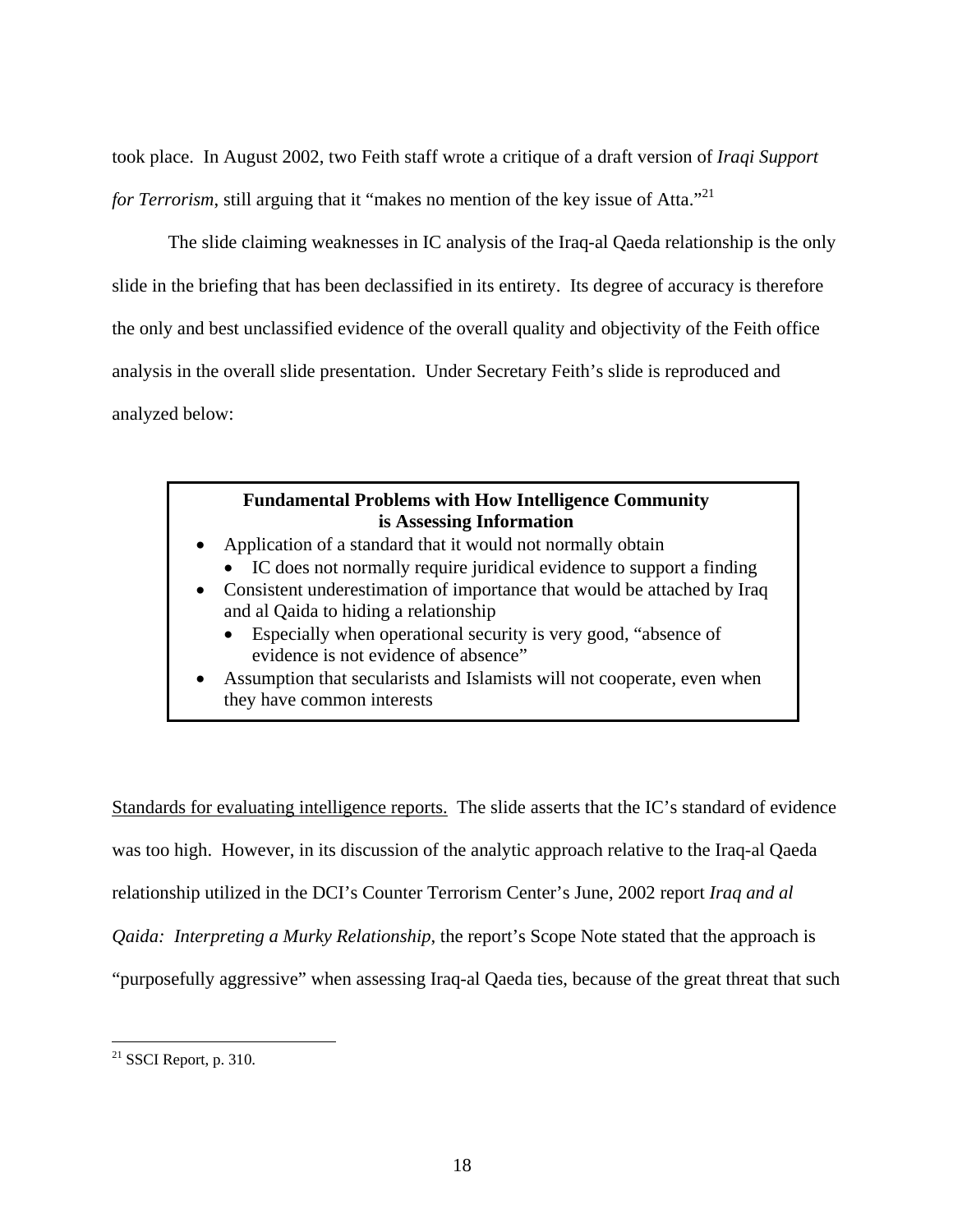a relationship might pose to the U.S. $^{22}$  The Deputy Director for Intelligence explained this "purposefully aggressive" approach by saying that "I was asking the people who were writing it to lean far forward and do a speculative piece. If you were going to stretch to the maximum the evidence you had, what could you come up with?"<sup>23</sup> This aggressive approach went beyond the traditional practice of basing judgments or findings on reliable reports that had been corroborated. The approach included all reliable reporting, corroborated or not. Put differently, the only reports excluded under this approach were uncorroborated reports whose reliability was in question. Yet Feith's staff argued that even this "purposefully aggressive" posture was too cautious, suggesting, in effect, that the IC should include information of questionable reliability, and go beyond stretching the evidence "to the maximum."

Indeed, this suggestion appears to be borne out by another small portion of the briefing declassified in the SSCI report, which notes that one slide summarizing "Known Iraq-al Qaida Contacts" included, without qualification, an item stating "2001: Prague IIS Chief al-Ani meets with Mohammed Atta in April." As was mentioned above and will be discussed more fully below, after the initial unverified report of a possible meeting had been passed to the U.S. by the Czech government, the IC's investigation identified increasing problems with the Atta report,

<span id="page-18-0"></span> $22$  See SSCI Report, p. 205. The SSCI report describes, in some detail, the differences between two offices within the Intelligence Community: the CIA's Near East and South Asia (NESA) division and the DCI's Counter Terrorism Center (CTC). When assessing the Iraq-al Qaeda relationship, NESA took a more "traditional" analytic approach, limiting the reports considered in forming its assessments to those that had been corroborated and were deemed to be from reliable sources. After the September 11 attacks, the CTC took a more "aggressive" approach by including uncorroborated but reliable raw reports in its products, and incorporating all of those reports into its assessments. Despite the variations in approach, the SSCI report notes that the three major IC products on the Iraq-al Qaeda relationship that were issued between the summer of 2002 and early 2003, the first of which, the purposefully aggressive one, was done by the CTC without NESA input, and the latter two which were coordinated across the IC, reached very similar conclusions.

<span id="page-18-1"></span> $23$  SSCI Report, p. 307.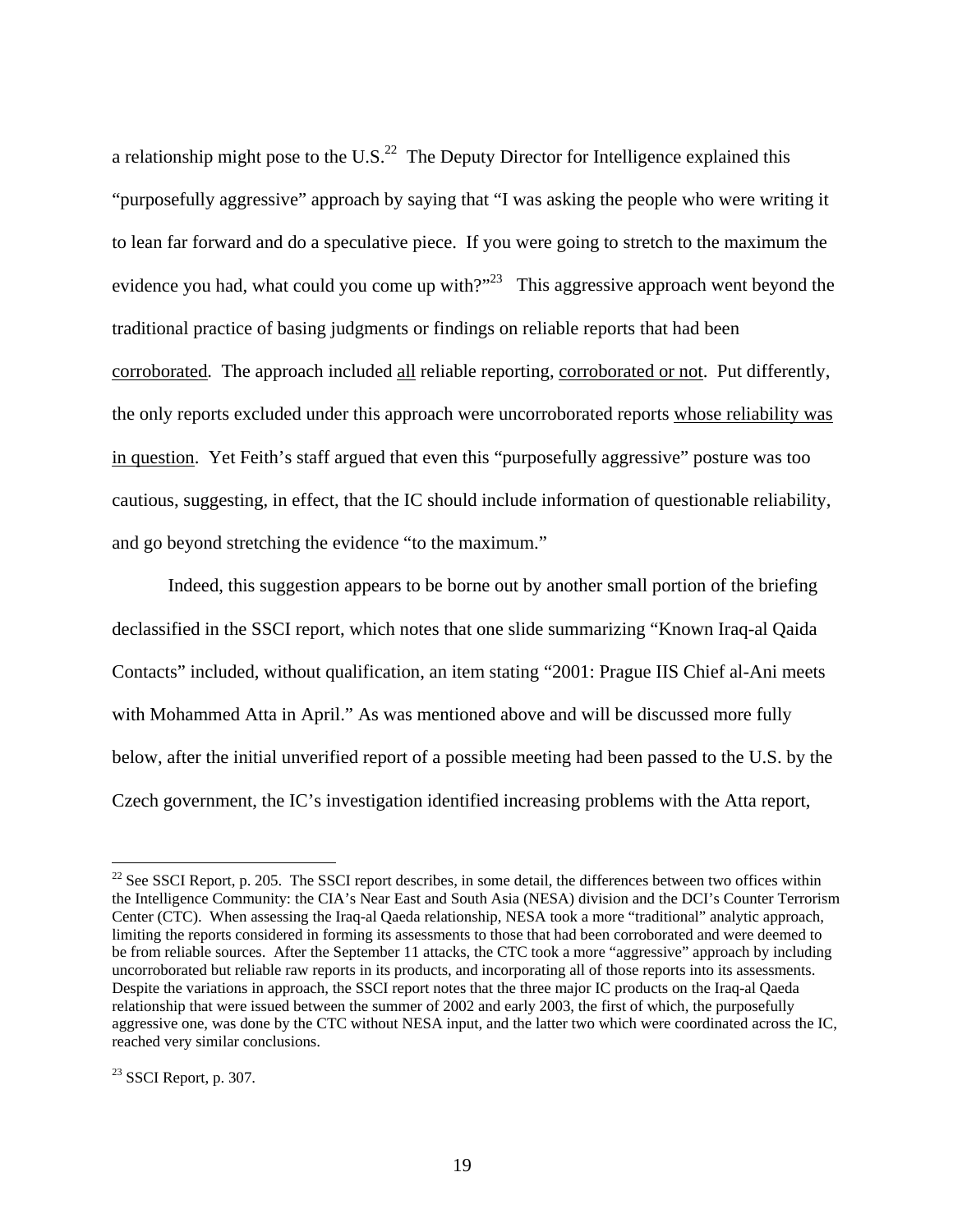and by the spring of 2002 was skeptical that the meeting had actually taken place. To call this meeting a "known" contact in September of 2002, as Under Secretary Feith did, was a crucial misstatement about the intelligence, especially since it suggested a link that did not exist between Iraq and the 9/11 attack on the U.S.

Underestimating the value of a hidden relationship. Under Secretary Feith's second charge in the slide was that the IC undervalued the importance that both Iraq and al Qaeda would place on concealing a relationship, and therefore that the absence of evidence of such a relationship did not necessarily mean that such a relationship did not exist. Taken to its logical extreme, this argument implies that absence of evidence may in fact be evidence itself – that the fact that no evidence can be found is an indication that evidence exists but is being hidden. But, in fact, the IC's reluctance to assert an Iraq-al Qaeda relationship was based on the information it possessed, not on hypotheticals, and the IC acknowledged lack of evidence as a factor limiting the strength of their conclusions. In its January 2003 report *Iraqi Support for Terrorism*, the CIA explicitly stated that its reporting on the relationship was based on sources of "varying degrees of reliability" and the reporting was contradictory. From the available declassified information, the IC's report characterized the overall body of intelligence as indicating "a number of contacts, incidents of training, and discussions of Iraqi safehaven for Usama bin Ladin and his organization dating from the early 1990s."<sup>24</sup> The reasonableness of the IC's approach has subsequently been endorsed by the SSCI. The 9/11 Commission, after reviewing all of the

<span id="page-19-0"></span> $24$  SSCI Report, p. 314.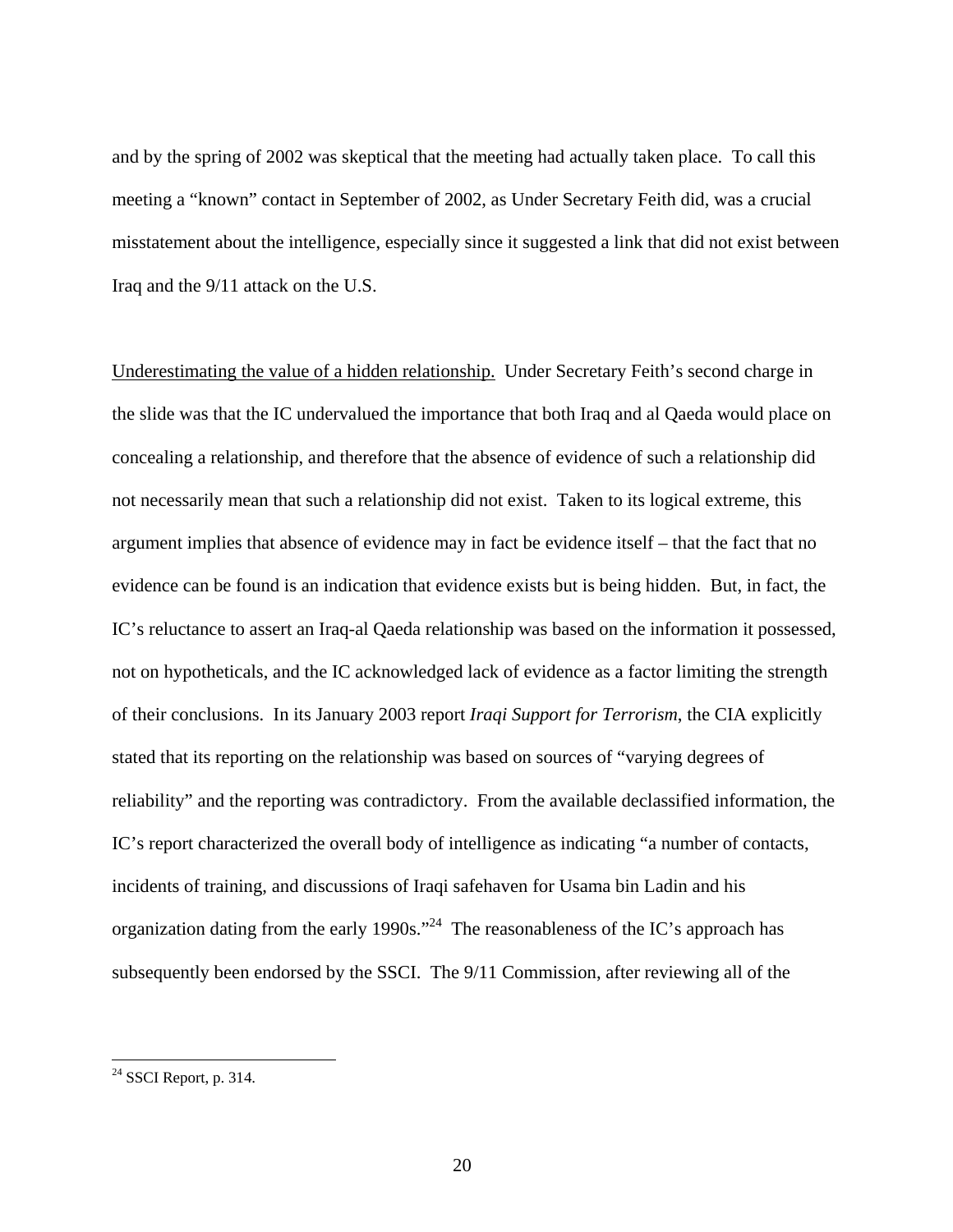available intelligence, reiterated the IC's position that there was "no evidence" of a "collaborative operational relationship."

Assumption of non-cooperation. The Feith office's final critique of the IC in its slide was that it discounted the possibilities of cooperation between secular and Islamic groups. Given the radically fundamentalist Islamist nature of al Qaeda and the secularist nature of the Iraqi regime, it is understandable that some IC analysts analyzed the likelihood of cooperation in a religious context, as the SSCI report acknowledges. The report states that some analysts "would contend that mistrust and conflicting ideologies and goals probably tempered these contacts [between Iraq and al Qaeda] and severely limited the opportunities for cooperation."[25](#page-20-0) The report continued, however, that "[t]hese analysts do not rule out that Baghdad sought and obtained a non-aggression agreement or made limited offers of cooperation, training or even safehaven (ultimately uncorroborated or withdrawn) in an effort to manipulate, penetrate, or otherwise keep tabs on al-Qaida or selected operatives."<sup>26</sup> Thus while some of the IC analysts might have doubted that the two entities would collaborate, they acknowledged that Iraq might have other motivations for seeking some sort of relationship with al Qaeda.

<span id="page-20-0"></span><sup>&</sup>lt;sup>25</sup> SSCI Report, p. 306. What Under Secretary Feith's office termed an IC "assumption" of non-cooperation was in fact an assessment based on intelligence reports. The SSCI report states that the CIA provided two raw reliable reports supporting the assessment that Saddam Hussein viewed Islamic extremism as a threat to his regime, as well as a report indicating he tried to prevent young Iraqis from joining al Qaeda. There were also reports from al Qaeda detainees about al Qaeda's attitudes toward cooperation with Iraq, though these reports were inconsistent (i.e., reporting both favorable and unfavorable attitudes). (SSCI report, p. 323.) Based on the available intelligence reporting, the IC judged, rather than "assumed", that the two sides were wary of cooperation and that it was not in their best interests.

<span id="page-20-1"></span> $26$  SSCI Report, 306.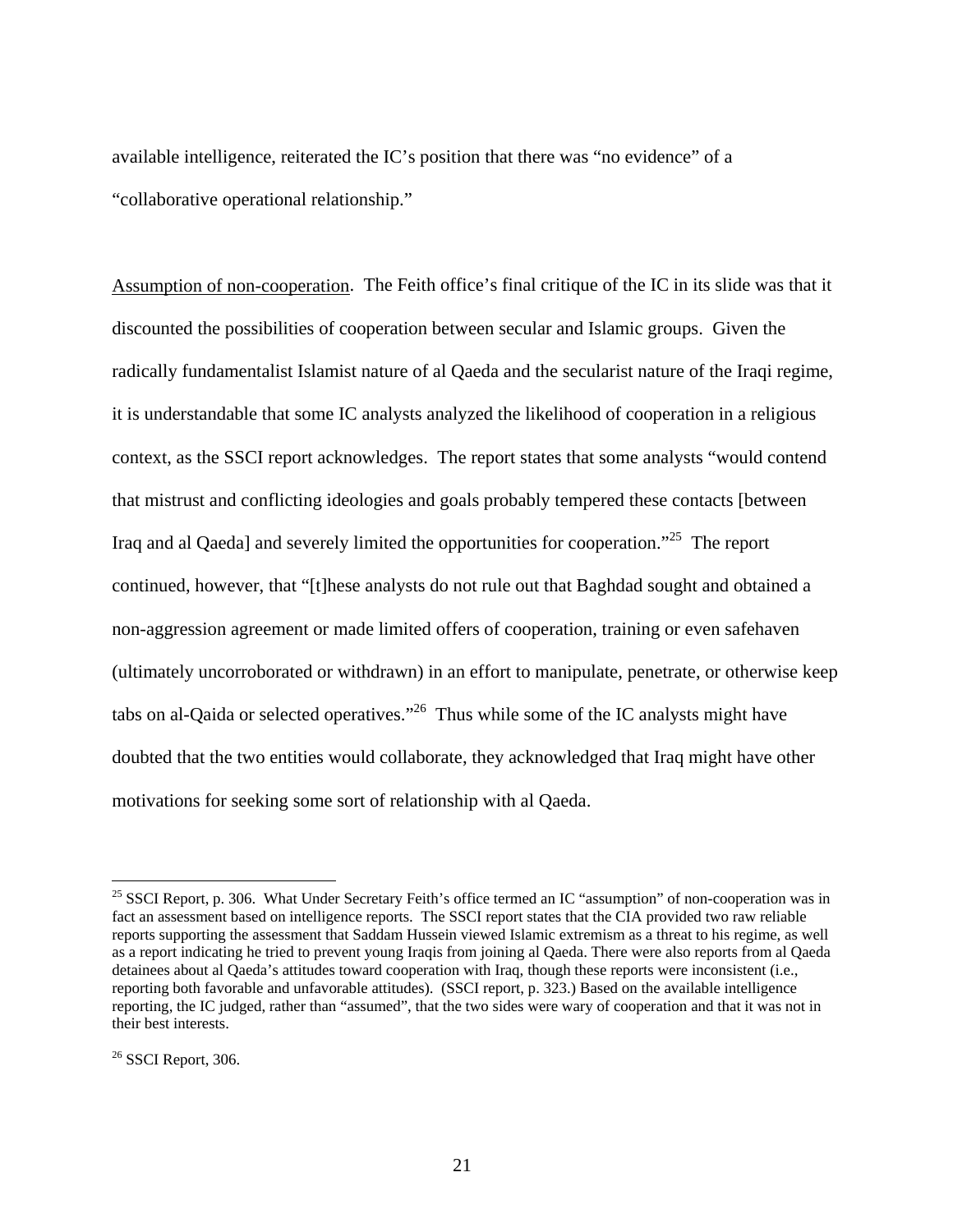DCI Tenet's testimony before the SSCI in February, 2002, as Feith's office's al Qaedaspecific analysis was getting off the ground, very clearly shows that he was aware of, open to, and seeking evidence of any potential collaboration because of the potential threat such collaboration would represent.<sup>27</sup> It is clear, therefore, that the IC was not foreclosing the possibility of an Iraq-al Qaeda relationship: to the contrary, the CIA found in its January 2003 report that "Iraq's interaction with al-Qaida is impelled by mutual antipathy toward the United States and the Saudi royal family and by bin Ladin's interest in unconventional weapons and relocation sites."[28](#page-21-1) 

On all these charges in the Feith briefing slide, Under Secretary Feith's characterization of IC views was highly inaccurate. It is not surprising, therefore, that DOD chose not to share this criticism with IC leadership when Under Secretary Feith briefed DCI Tenet and the IC.

In addition, a number of slides which contained information that varied from the IC assessments were added to the version presented to the White House, which meant that unbeknownst to the IC, policymakers were getting information that was inconsistent with, and thus undermined, the professional judgments of the IC experts. The changes included

<span id="page-21-0"></span> $27$  Tenet said "[i]t would be a mistake to dismiss the possibility of state sponsorship [of al Qaeda], whether Iranian or Iraqi and we'll see where the evidence takes us." He also noted that "Baghdad has a long history of supporting terrorism, altering its targets to reflect changing priorities and goals. It has also had contacts with al Qaida. Their ties may be limited by divergent ideologies, but the two sides' mutual antipathy toward the United States and the Saudi Royal family suggests that tactical cooperation between them is possible – even though Saddam is well aware that such activity would carry serious consequences." Finally, he explicitly refuted the notion that the CIA discounted links between Iraq and al Qaeda, stating that "you don't dismiss linkages when you have a group like al Qaeda who probably buys and sells all kinds of capabilities for people who have converging interest, whether Sunni or Shia, and how they mixed and matched – training capabilities, safe harboring, money – [it's] something we're taking a look at." *Testimony before the Senate Select Committee on Intelligence, February 6, 2002*.

<span id="page-21-1"></span> $28$  SSCI Report, p. 322.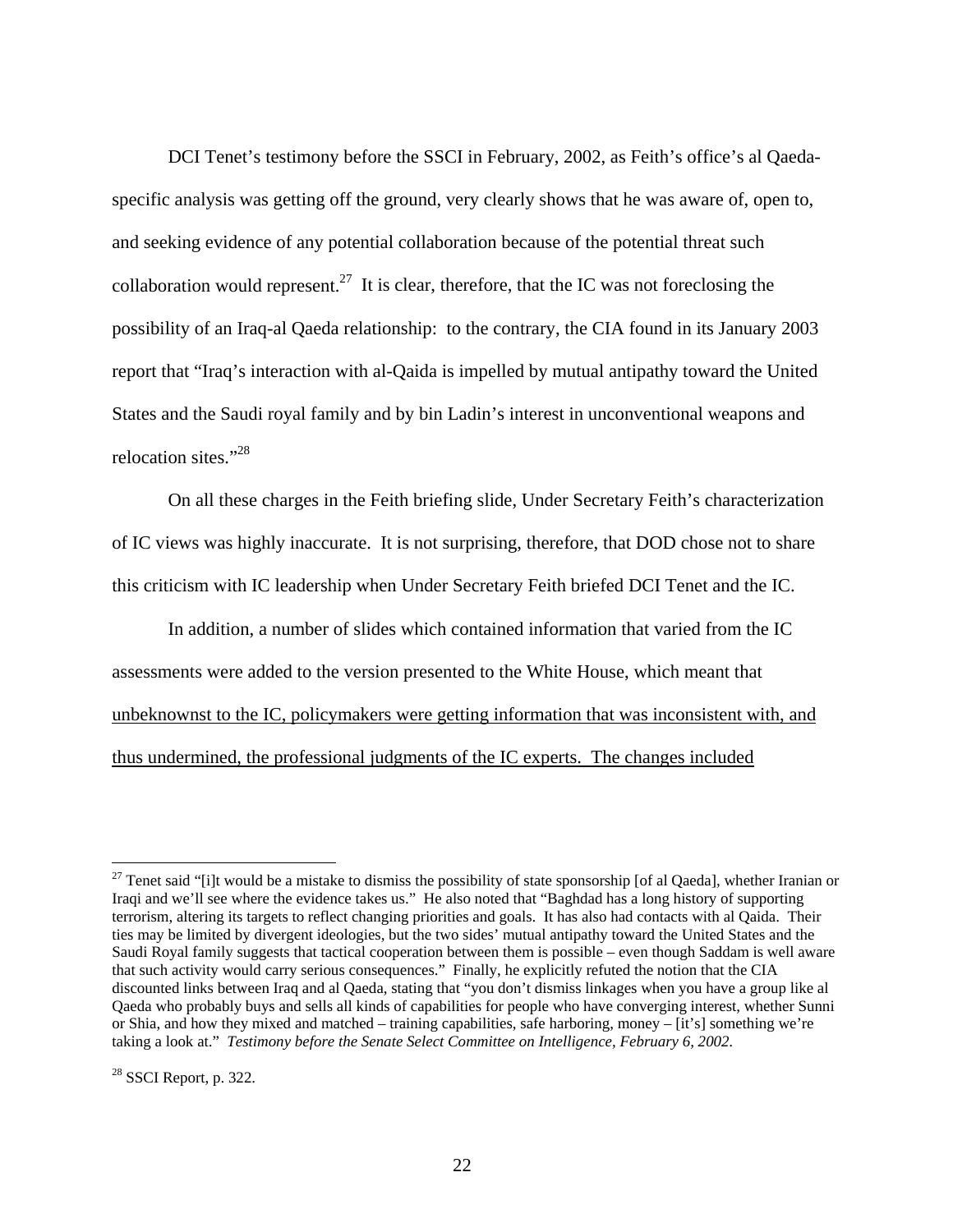information that was dubious, misrepresented, or of unknown import.<sup>29</sup> These changes conveyed a perception that the U.S. had firm evidence of a relationship between the Hussein regime and al Qaeda when it did not.

This judgment is confirmed by reviewing the briefing's findings. Relying on selective reporting, irrespective of credibility and reliability, Under Secretary Feith's briefing concluded the following:

- Iraq had "more than a decade of numerous contacts" with al Qaeda;
- there were "multiple areas of cooperation" between Iraq and al Qaeda;
- Iraq and al Qaeda had a "shared interest and pursuit of WMD;" and
- there was "[o]ne indication of Iraq coordination with al Qaeda specifically related to 9/11," presumably a reference to the alleged (but doubted by the IC) Atta meeting in Prague. $30<sup>30</sup>$

The IC's position on many of these issues will be discussed in greater detail in Part II of this report, but can be summarized as follows: The IC shared Feith's office's conclusion that there had been some contacts between Iraq and al Qaeda, although they disagreed about the extent of those contacts. The IC did not agree that Iraq cooperated with al Qaeda, only that al Qaeda may have sought cooperation on training. The IC assessed there was no evidence of operational cooperation (a conclusion also reached by the 9/11 Commission). The IC may have agreed that Iraq and al Qaeda shared an interest in pursuit of WMD, but did not conclude that they did this together. Finally, the IC did not find any reliable evidence of an Iraqi connection or

<span id="page-22-0"></span> $29$  For example, there was additional information about the alleged Atta meeting.

<span id="page-22-1"></span><sup>&</sup>lt;sup>30</sup> These findings are quoted in the SSCI report, p. 309.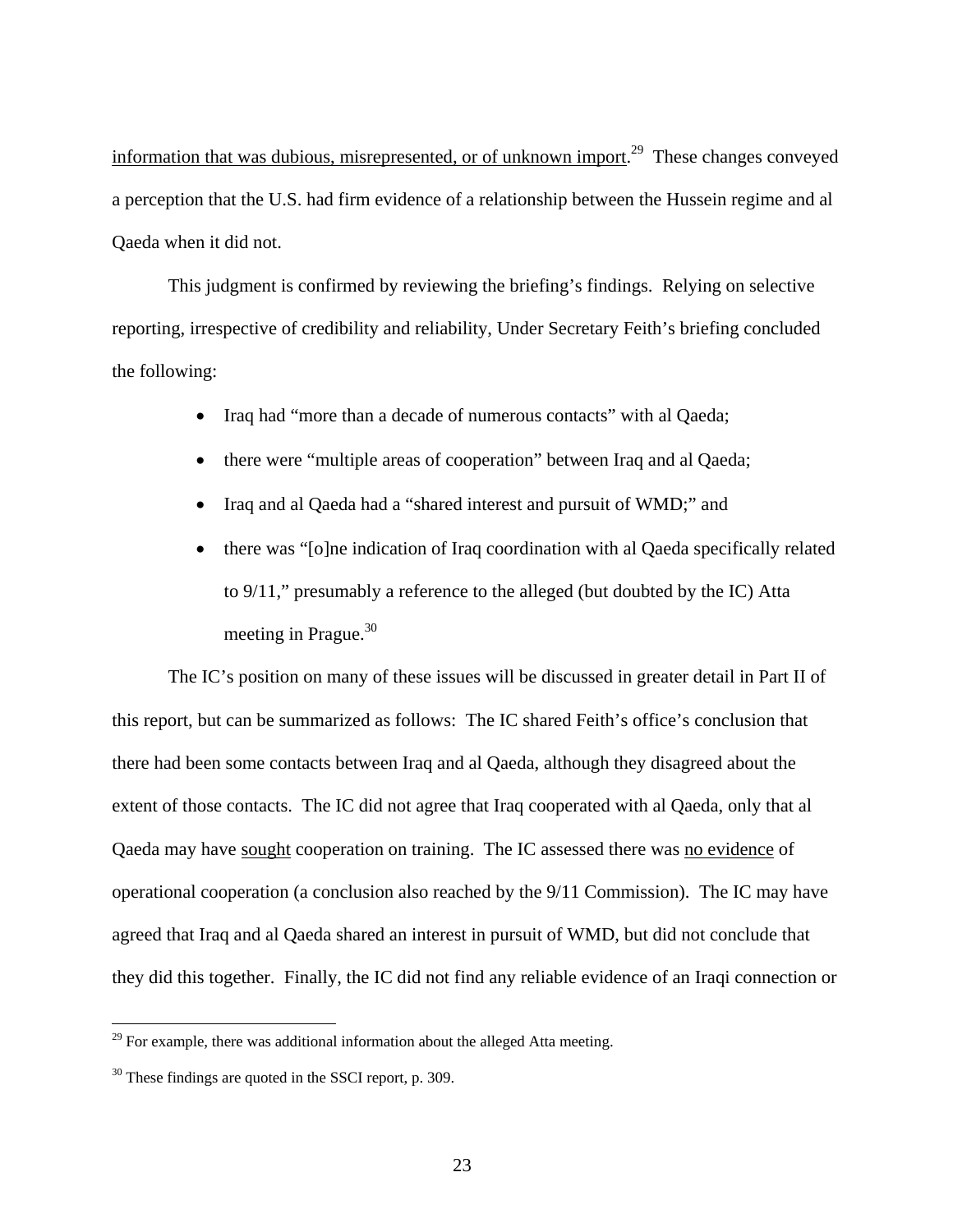"coordination ... related to" the 9/11 attacks.

With respect to the Feith briefing given to the White House, the differences between the judgments of the IC and the DOD policy office might have been addressed by a discussion between the IC and DOD of underlying assumptions and the credibility and reliability of sources of raw intelligence reports. However, the IC never had the opportunity to defend its analysis, nor point out problems with DOD's "alternative" view of the Iraq-al Qaeda relationship when it was presented to the policymakers at the White House. Under Secretary Feith never informed the IC that he was taking the briefing they saw (with the addition of the slide critical of the IC and two other slides) to the White House. In fact, DCI Tenet had been unaware of the Feith staff September 2002 briefing to the White House until February 2004, when Senator Levin raised the issue at an SSCI hearing. Thus the nation's foremost intelligence experts, and the President's chief intelligence officer, were deprived of the opportunity first to correct inaccuracies about IC analysis of the Iraq-al Qaeda relationship, and, more importantly, deprived of the opportunity to inform the White House of significant concerns about the reliability of some of the reporting upon which Under Secretary Feith's White House briefing was based. When Senator Levin asked DCI Tenet at a hearing in March 2004 if this type of briefing was a normal situation, Director Tenet responded that he had never been in that situation.

#### E. RESPONSES TO CONGRESS

On July 10, 2003, Under Secretary Feith appeared before the SSCI in a classified hearing. Senators Roberts and Rockefeller posed some additional questions to be answered for the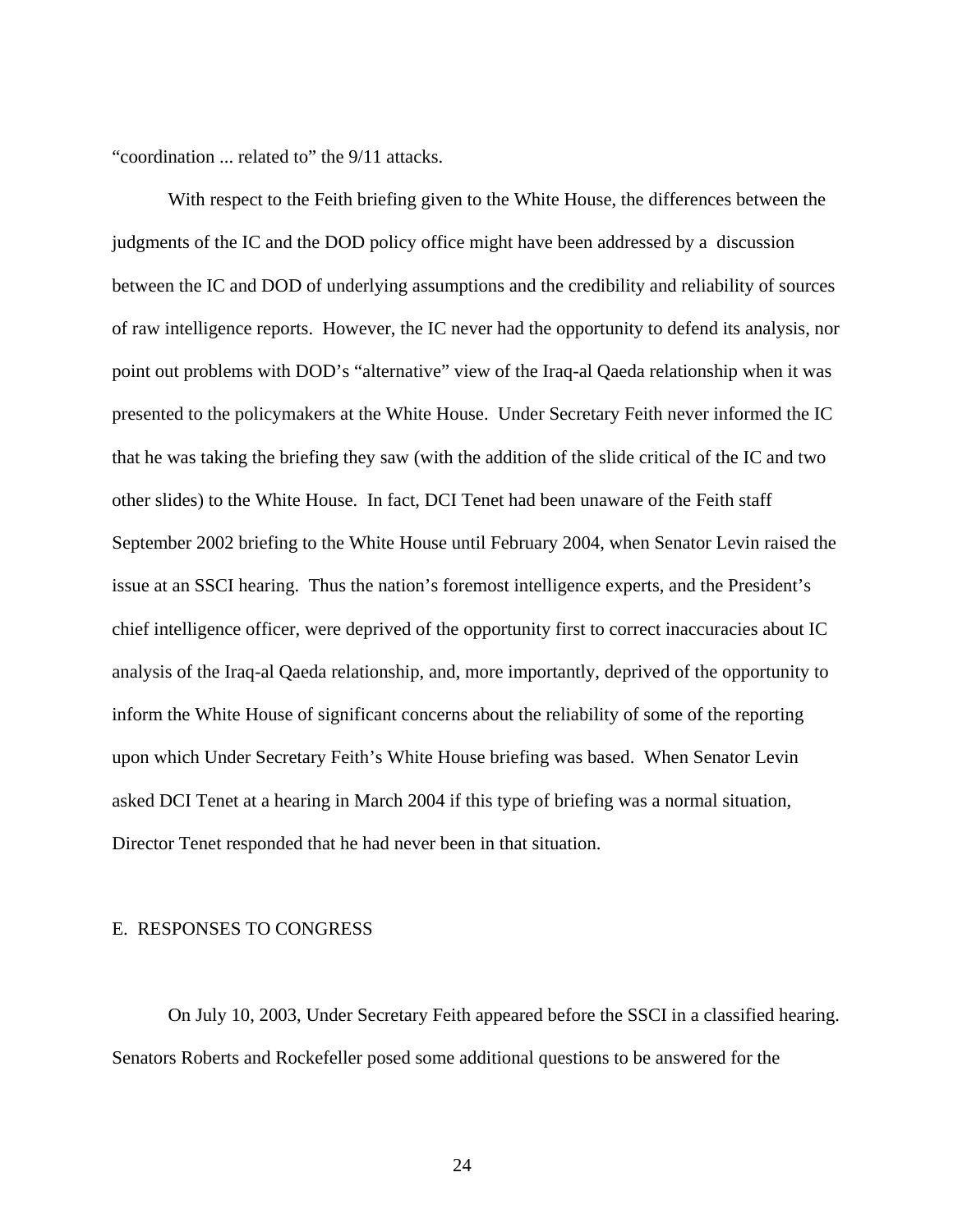hearing record, one of which addressed relations between Iraq and al Qaeda. Under Secretary Feith responded to that question on October 27, 2003, and attached to his answer a classified annex entitled "*Summary of Body of Intelligence on Iraq-al Qaeda Contacts (1990-2003)*."

Much of the information included in the *Summary* had been collected by the CIA, and was, as a result, "originator controlled," or "ORCON." When disseminated by anyone other than the originator, ORCON material must be "cleared" by the originating agency to ensure it is being used properly. Therefore, Under Secretary Feith should have cleared his Summary with the CIA before submitting it to the SSCI. He did not do so.

On November 15, 2003, the *Weekly Standard* published an article written by Stephen Hayes entitled "Case Closed: The U.S. Government's Secret Memo Detailing Cooperation Between Saddam Hussein and Osama bin Laden." The article said it was based on a top secret document "dated October 27, 2003," and "sent from Undersecretary of Defense for Policy Douglas J. Feith to...the Senate Intelligence Committee." The article, which purported to quote extensively from the top secret DOD document, asserts that "Osama bin Laden and Saddam Hussein had an operational relationship from the early 1990s to 2003," and concludes that "there can no longer be any serious argument about whether Saddam Hussein's Iraq worked with Osama bin Laden and al Qaeda to plot against Americans."

The publication of the *Weekly Standard* article triggered considerable interest in the Feith material that had been sent to the SSCI, including press requests to the Defense Department. In response, DOD issued a press release on November 15<sup>th</sup> that made a number of interesting and sometimes inaccurate points.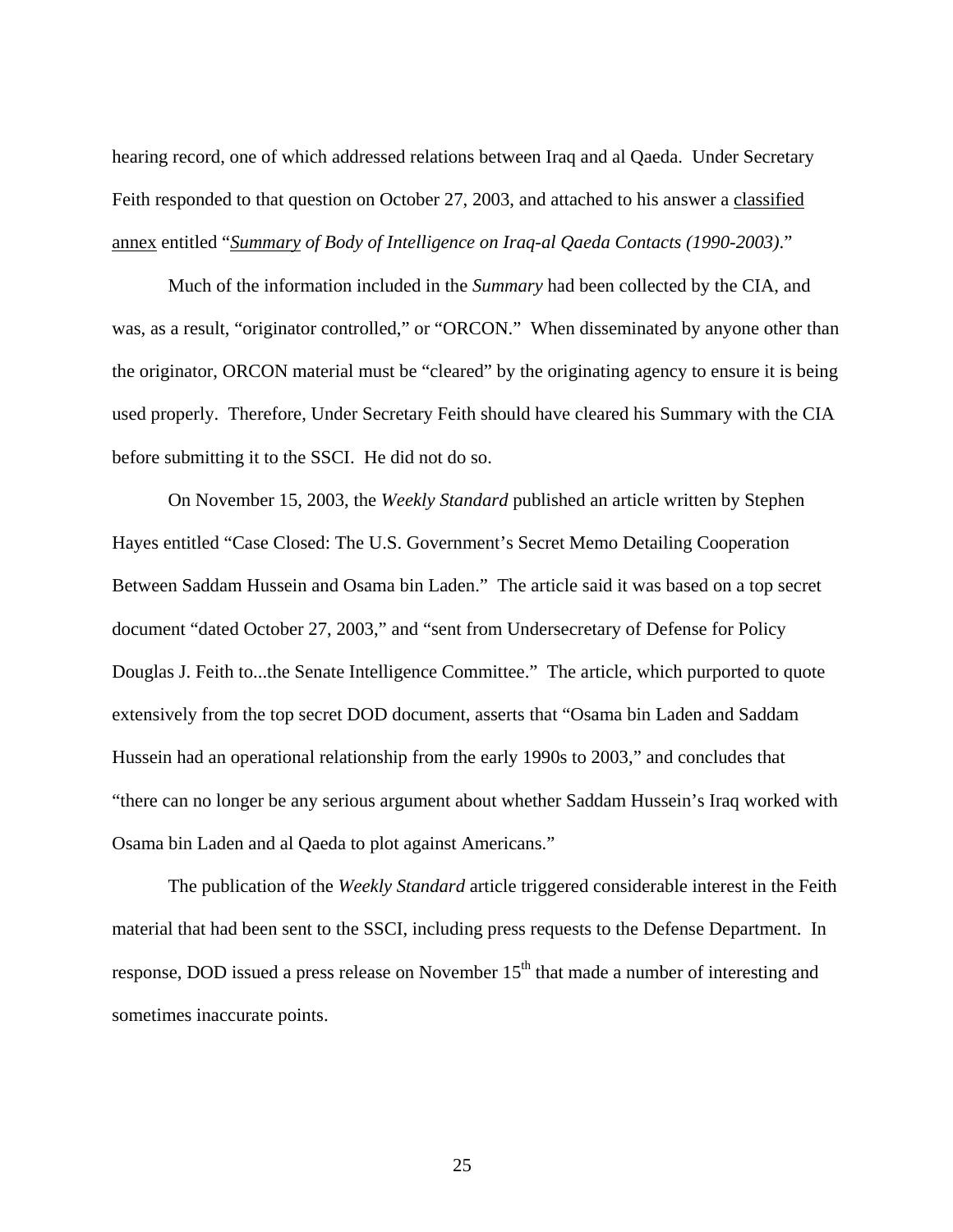It began by saying that "News reports that the Department of Defense recently confirmed new information with respect to contacts between al Qaeda and Iraq in a letter to the Senate Intelligence Committee are inaccurate." After explaining the genesis of the classified October  $27<sup>th</sup>$  Feith annex sent to SSCI, it stated that the "provision of the classified annex to the Intelligence Committee was cleared by other agencies and done with the permission of the intelligence community." This was incorrect, since the CIA did not clear the release of the document before Under Secretary Feith sent it to SSCI, as DCI Tenet later testified. In fact, as described below, during its later review to consider releasing the document to SASC, the CIA found a number of mischaracterizations of the intelligence and asked Mr. Feith to correct those inaccuracies before sending the document to SASC and other Congressional committees.

In November 2003, following publication of the *Weekly Standard* article and the DOD press release, Senator Levin requested a copy of the Feith classified annex *Summary* as part of his SASC- based intelligence review. In mid-December, after reviewing the Feith *Summary*, the CIA sent Under Secretary Feith a letter indicating the corrections he should make to his *Summary* document before sending it to SASC. On January 15, 2004 DOD sent the original Feith *Summary* to the SASC along with an Addendum which DOD represented "contain[ed]" the CIA's corrections to the *Summary*. In September, 2004 the CIA provided to the SASC a copy of the corrections it had sent to Under Secretary Feith in December 2003 (the document Under Secretary Feith purportedly reflected in his Addendum).

The CIA's corrections applied to numerous entries in Feith's *Summary*, including some of the reports that claimed the most direct and potentially threatening connections between Iraq and al Qaeda (i.e., training in bombmaking and meetings between senior al Qaeda members and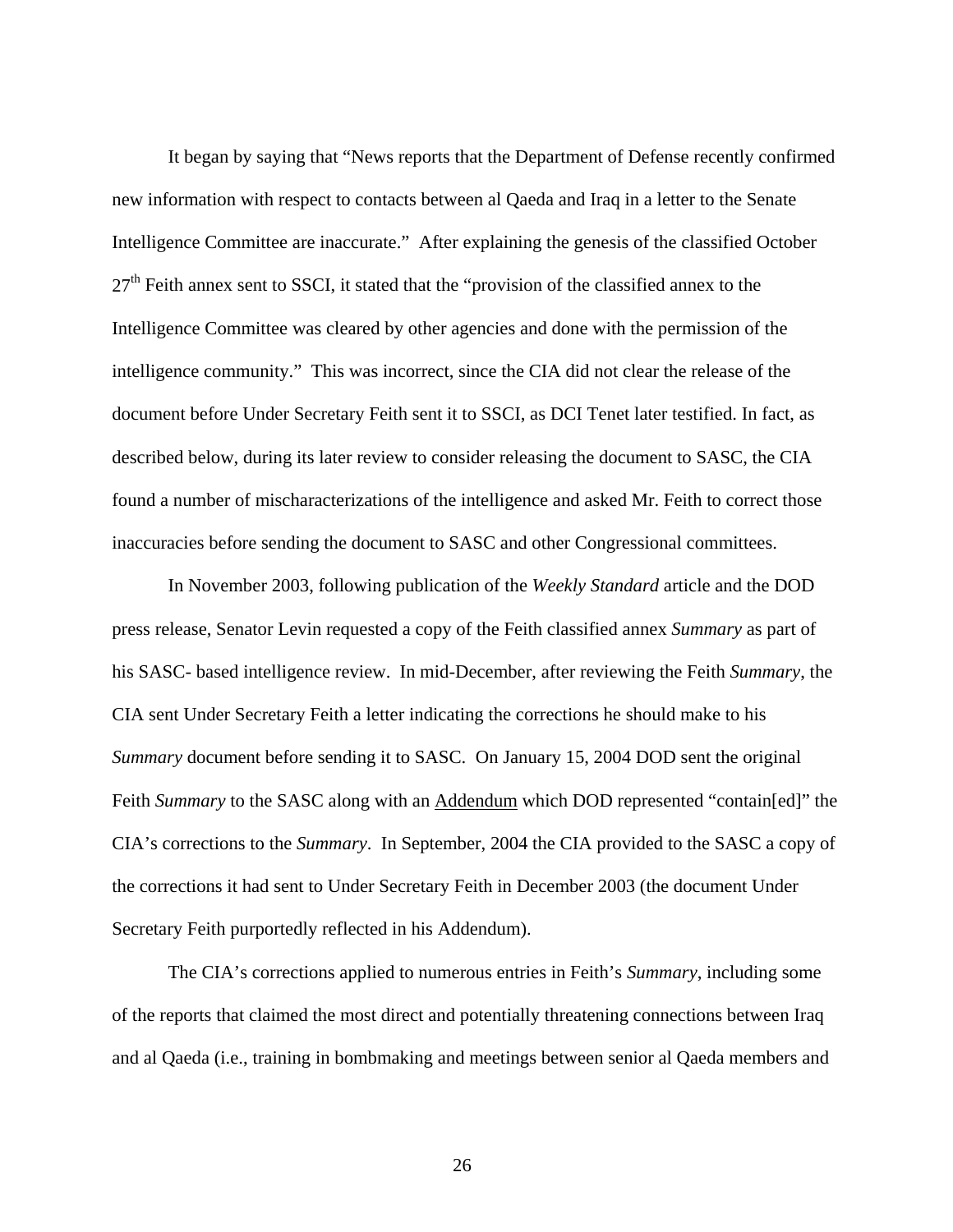Iraqi intelligence officials). A comparison of the classified CIA-requested corrections and Feith's Addendum reveals that while some of the CIA's corrections were made, highly significant corrections relating to Iraq-al Qaeda contacts were not made.

For example, Under Secretary Feith's original *Summary* cited numerous raw intelligence reports, including some which came "from a well placed source." The CIA requested that Under Secretary Feith delete the words "from a well placed source," noting that the source was actually third hand, through a foreign government service. The CIA noted that the underlying report from which Under Secretary Feith's characterization was drawn explicitly stated that the foreign government service had never met with the source directly and that the information had come from the source through two unidentified intermediaries.

Under Secretary Feith deleted the words "from a well placed source" per the CIA's direction. However, rather than substituting language noting the third-hand nature of the information, he instead directed the readers to "the italicized paragraph above." That paragraph states that the source had "very close access" to the reported information and suggests that the source was very credible. The CIA's corrections, had he made them, would have made clear that the CIA (and the U.S. Government) had no information about the actual source, as no U.S. personnel, nor even those of the foreign government service, had met directly with the source, and that the U.S. was, therefore, not in a position to judge the source's (or sources') reliability, credibility, or access to the reported information.

Indeed, the 9/11 Commission report commented on this issue and questioned the credibility of the information. The reported stated: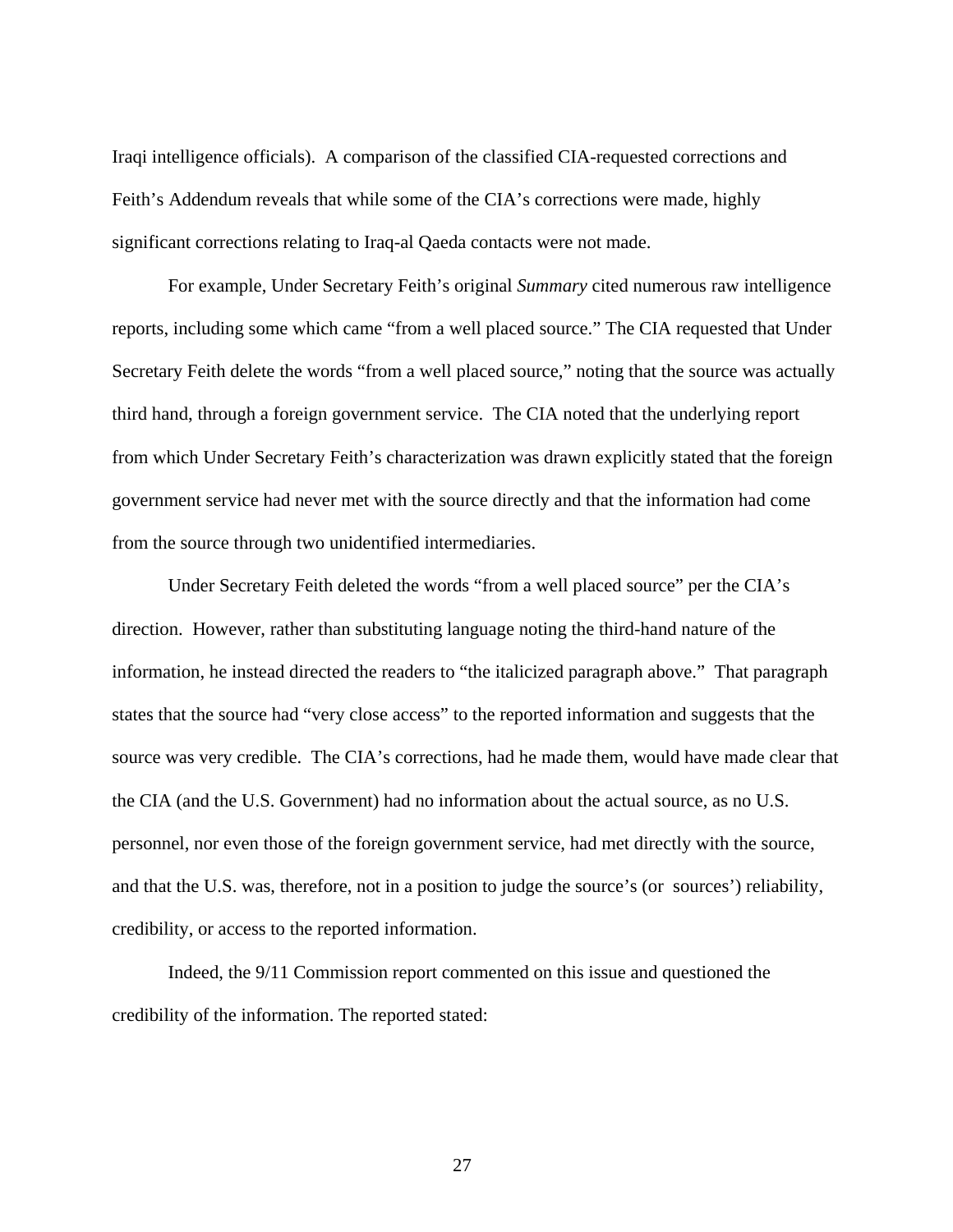"Two CIA memoranda of information from a foreign government report that the chief of Iraq's intelligence service and a military expert in bomb making met with Bin Ladin at his farm outside Khartoum on July 30, 1996. The Source claimed that Bin Ladin asked for and received assistance from the bomb-making expert, who remained there giving training until September 1996, which is when the information was passed to the United States.... The information is puzzling, since Bin Ladin left Sudan for Afghanistan in May 1996, and there is no evidence he ventured back there (or anywhere else) for a visit. In examining the source material, the reports note that the information was received 'third hand,' passed from the foreign government service that 'does not meet directly with the ultimate source of the information, but obtains the information from him through two unidentified intermediaries, one of whom merely delivers the information to the Service."<sup>31</sup>

In another case, the CIA noted that Under Secretary Feith's assertion in the *Summary* that the Iraqi intelligence service knew of Zarqawi's entry into Iraq was unsupported by the underlying report cited by Under Secretary Feith. Rather, the report actually contradicted Under Secretary Feith's assertion. In response to this CIA correction, Under Secretary Feith, in the *Addendum*, cited a different CIA report in support of his assertion, but left the assertion itself unchanged. However, the CIA report that he substituted for the original report he relied on also does not support Under Secretary Feith's assertion. While it notes Zarqawi's presence in Iraq,

<span id="page-27-0"></span> $31$  9/11 Commission Report, page 468, footnote 55.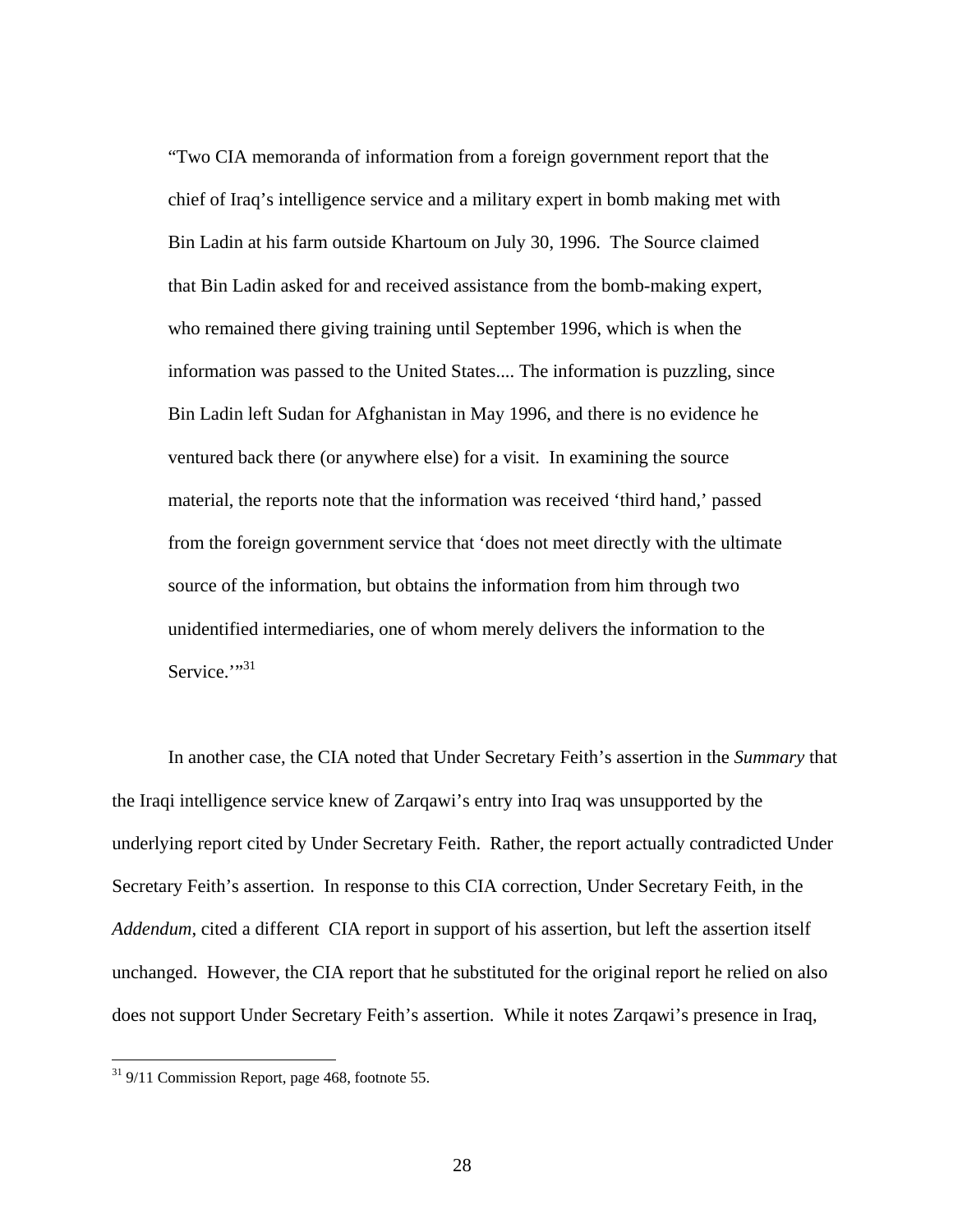the substituted report does not state that the Iraqi regime knew he was there. Instead, that CIA report notes that Zarqawi apparently used an alias to travel to Iraq, suggesting that the Iraqi regime may not have been aware of his presence, and/or his real identity.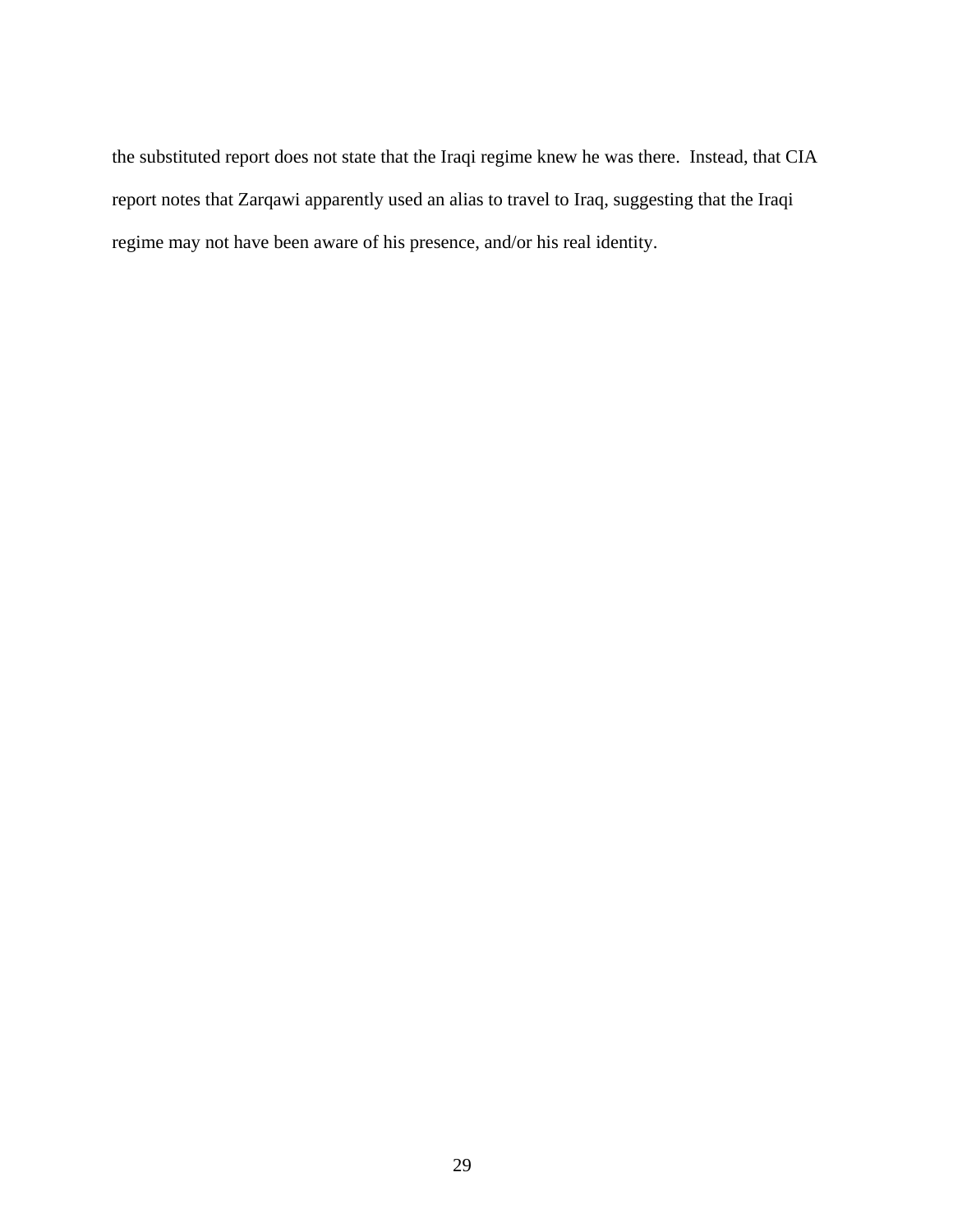#### **PART II**

# **COMPARISON OF ADMINISTRATION PUBLIC STATEMENTS AND INTELLIGENCE COMMUNITY JUDGMENTS**

Although Under Secretary Feith ran a policy office, the office had a direct impact on the intelligence information that reached senior policymakers. It did so by influencing the IC to include raw intelligence of questionable reliability and/or credibility in its major assessment of the Iraq-al Qaeda relationship, and by developing and providing its own briefing of an "alternative" intelligence assessment of that relationship to senior members of the DOD and the White House.

The discussion which follows compares senior Administration public statements on the Iraq-al Qaeda relationship, which advanced the view put forth by Under Secretary Feith's office, with the intelligence assessments of the IC. Because the IC has not declassified most of its assessments relative to the Iraq-al Qaeda relationship, this report includes declassified portions of the IC reports cited in the reports of the Senate Select Committee on Intelligence (SSCI) and the 9/11 Commission. (See Preface and footnotes therein.)

#### A. THE OVERALL RELATIONSHIP – AL QAEDA AS AN "ALLY"

# **March 16, 2003 "[W]e know that he has a long-standing relationship with various terrorist groups, including the al-Qaeda organization." Vice President Cheney,** *Meet the Press*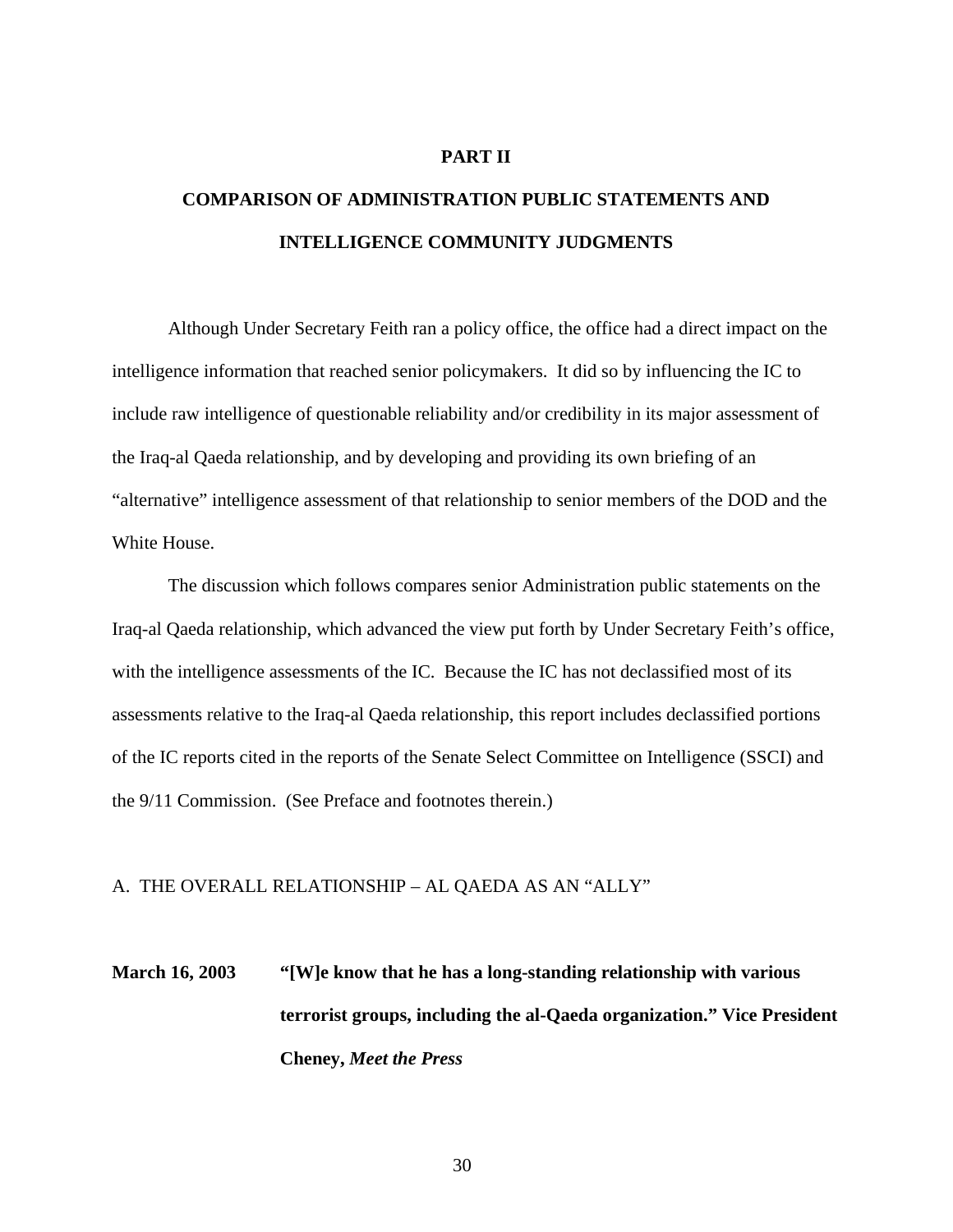The SSCI report includes a thorough discussion of the IC's judgments about Iraq's relationship with regional terrorist groups; the IC had voluminous, corroborated, all-source reporting about these relationships. The IC judged, without qualification, that "Iraq has a long history of supporting terrorism," but at the same time, the IC specifically contrasted the relationship Iraq had with Palestinian terrorist groups, which it described as "patron-client," with the relationship it had with al Qaeda, which it stated was more like "two independent actors trying to exploit each other." Rather than acknowledge the distinction the IC had made, Administration officials frequently framed the Iraq-al Qaeda relationship as part of a larger pattern of Iraqi cooperation with terrorist groups, resulting in a misleading characterization of the Iraq-al Qaeda relationship.

## **May 1, 2003 "We have removed an ally of al Qaeda and cut off a source of terrorist funding." President Bush,** *Remarks on the U.S.S. Abraham Lincoln*

## **May 2, 2003 " the al Qaeda no longer have an ally in the regime in Iraq." President Bush,** *Remarks in Santa Clara, CA*

The 9/11 Commission, after reviewing the relevant intelligence reports, concluded that, despite contacts between Iraq and al Qaeda, the relationship was limited and somewhat distant, and that there was "no evidence" of a "collaborative operational relationship." As noted above, the IC characterized the relationship as "independent actors."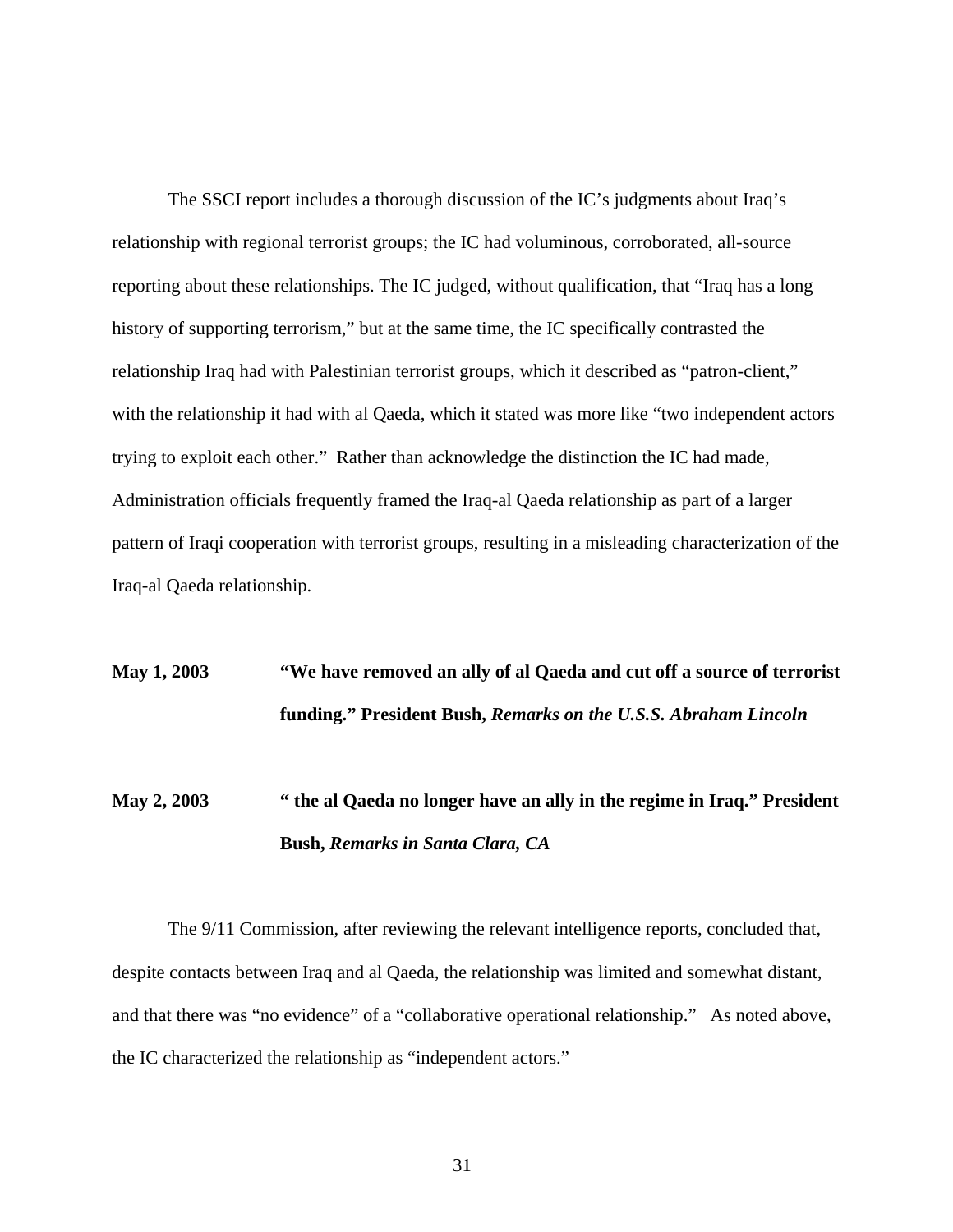**September 14, 2003 "[T]he Iraqi government and the Iraqi intelligence service had a relationship with al Qaeda that developed throughout the decade of the '90s. That was clearly official policy…. If we're successful in Iraq…we will have struck a major blow right at the heart of the base, if you will, the geographic base of the terrorists who have had us under assault now for many years, but most especially on 9/11." Vice President Cheney,** *Meet the Press* **(Emphasis added)** 

The SSCI report concluded that the CIA had "reasonably assessed" that likely contacts between Iraq and al Qaeda during the 1990s "did not add up to an established, formal relationship."

**January 9, 2004 "With respect to the ... general relationship... [o]ne place you ought to go look is an article that Stephen Hayes did in the** *Weekly Standard* **here a few weeks ago, that goes through and lays out in some detail, based on an assessment that was done by the Department of Defense and forwarded to the Senate Intelligence Committee some weeks ago. That's your best source of information." Vice President Cheney,**  *Rocky Mountain News* **(Emphasis added)**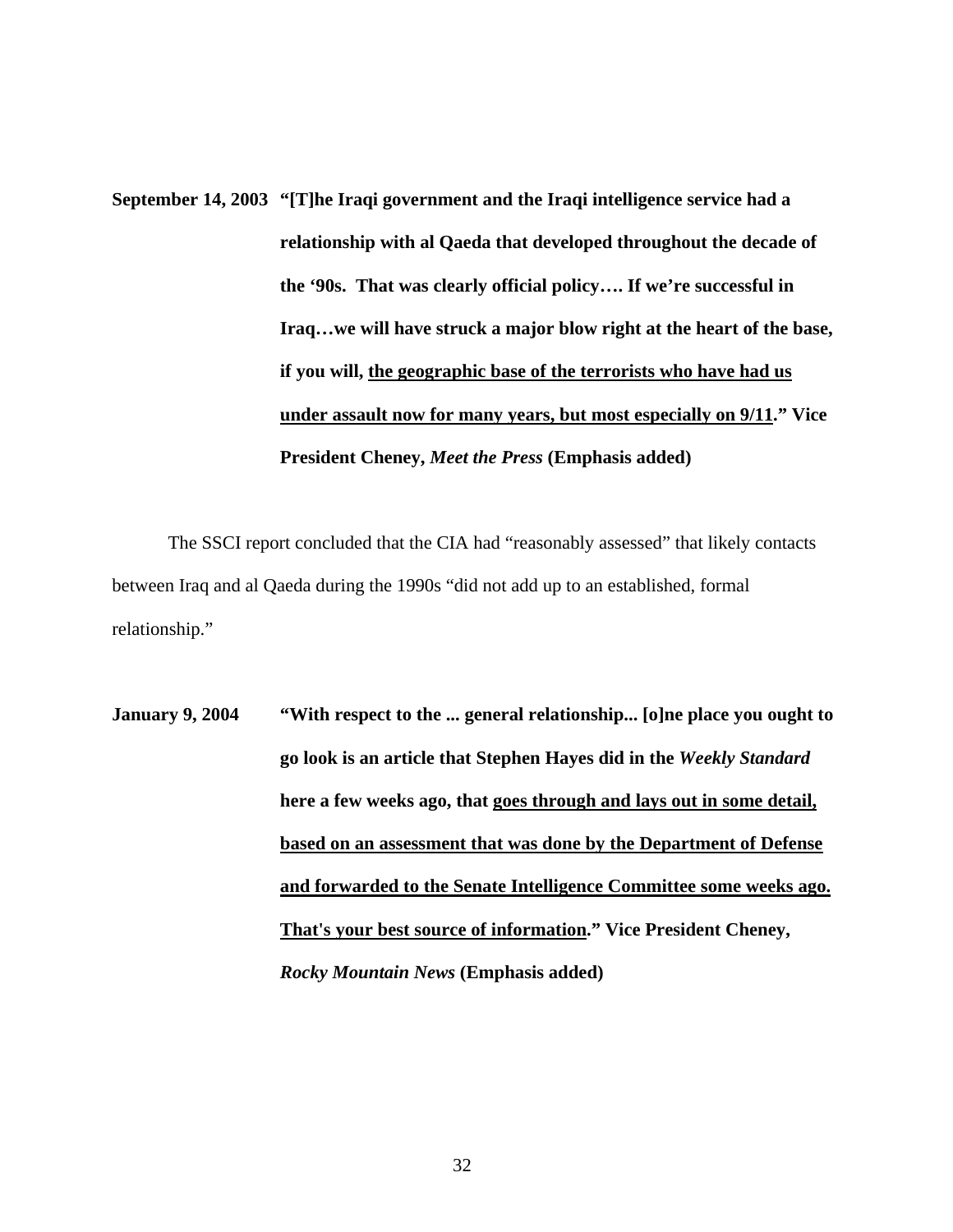The Weekly Standard article to which Vice President Cheney referred starts with the conclusion that "Osama Bin Laden and Saddam Hussein had an operational relationship from the early 1990s to 2003 that involved training in explosives and weapons of mass destruction, logistical support for terrorist attacks, al Qaeda training camps and safe haven in Iraq… according to a top secret U.S. government memorandum..." The article ends with the conclusion that "there can no longer be any serious argument about whether Saddam Hussein's Iraq worked with Osama bin Laden and al Qaeda to plot against Americans."<sup>32</sup>

The article to which the Vice President referred represented that it was based on a leaked, Top Secret Defense Department document prepared by Under Secretary Feith and sent to the SSCI. By referring to the article in the way he did (including his comment that the article was "based on an assessment that was done by the Department of Defense and forwarded to the Senate Intelligence Committee"), the Vice President not only implicitly condoned the unauthorized release of highly classified material; he explicitly endorsed the article's contents.

Vice President Cheney's view that the Feith document was the "best source of information" of the Iraq-al Qaeda relationship was not shared by the IC. Director Tenet, in testimony before the SASC on March 9, 2004, said that the CIA "did not agree with the way the data was characterized in that document" and that he would speak to Vice President Cheney to inform him of the IC's disagreements with the information. As previously discussed, the article claimed that it was based on the Feith *Summary* document described earlier in this report. The CIA provided numerous corrections to that *Summary* to Under Secretary Feith, some key ones of which he did not make before sending the purportedly corrected version to the SASC.

<u>.</u>

<span id="page-32-0"></span><sup>&</sup>lt;sup>32</sup> "Case Closed: The U.S. Government's Secret Memo Detailing Cooperation Between Saddam Hussein and Osama bin Laden," Stephen Hayes, *Weekly Standard*, November 24, 2003.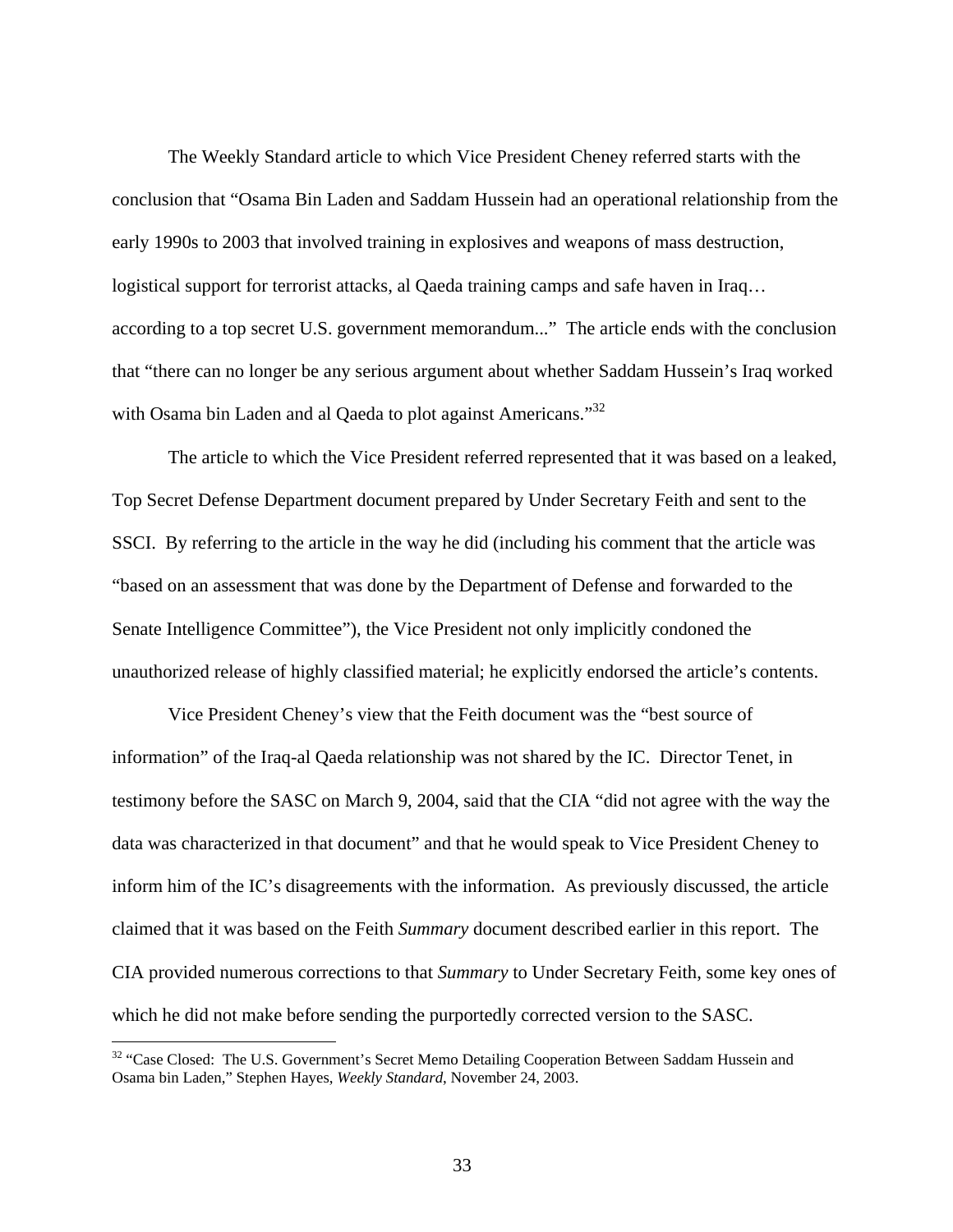# **January 22, 2004 "I think there's overwhelming evidence that there was a connection between al-Qaeda and the Iraqi government." Vice President Cheney,** *NPR Morning Edition*

The IC's judgment in the January 2003 *Iraqi Support for Terrorism* report was that information about the relationship was inconclusive, incomplete, sometimes unreliable, and contradictory.[33](#page-33-0)

#### B. CONTACTS BETWEEN IRAQ AND AL QAEDA

**September 25, 2002 "We clearly know that there were in the past and have been contacts between senior Iraqi officials and members of al-Qaida going back for actually quite a long time.... So, yes, there are contacts between Iraq and al-Qaida.... But, yes, there clearly are contacts between al-Qaida and Iraq that can be documented. There clearly is testimony that some of these contacts have been important contacts and there's a relationship here." National Security Advisor Rice,** *News Hour with Jim Lehrer*

<span id="page-33-0"></span><sup>33</sup> SSCI Report, pp. 322-323.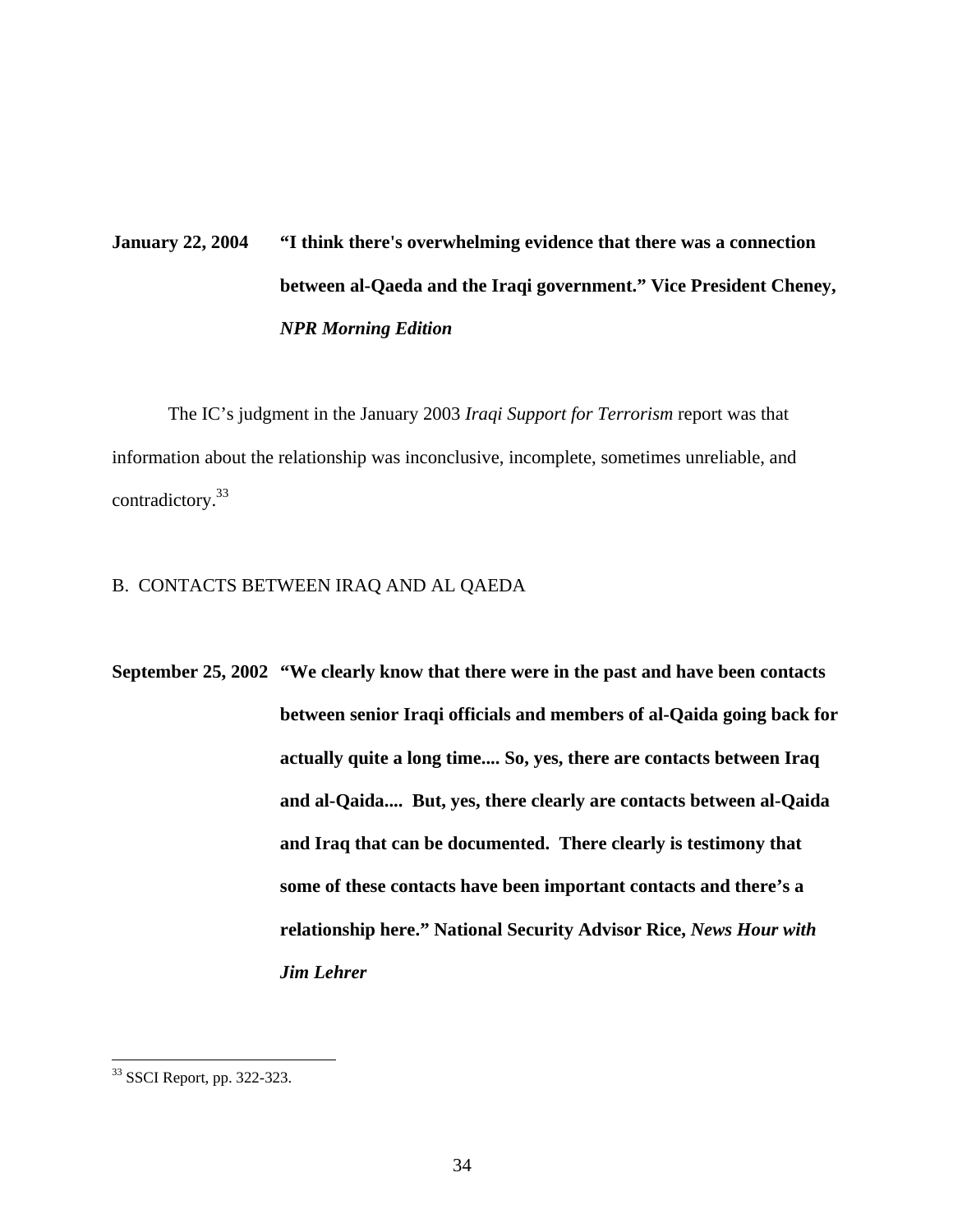- **September 26, 2002 "We have what we consider to be very reliable reporting of senior level contacts going back a decade.... And when I say contacts, I mean between Iraq and al Qaeda. The reports of these contacts have been increasing since 1998." Secretary of Defense Rumsfeld,** *DOD News Briefing*
- **November 14, 2002 "[T]here is no question but that there have been interactions between the Iraqi government, Iraqi officials, and al Qaeda operatives. They have occurred over a span of some eight or ten years to our knowledge." Secretary of Defense, Donald Rumsfeld,** *CBS Radio*

The SSCI report recounts the IC's judgment that, since the 1990s, some meetings had occurred between Iraqi officials and al Qaeda leaders. The IC assessed some intelligence reports of meetings as reliable, but also described reporting on other meetings it viewed as less credible, including reports from foreign governments and opposition groups. In *Iraqi Support for Terrorism,* dated January 2003, the IC concluded that " intelligence reports during the last decade point to various Iraq-al-Qaida contacts through high-level and third-party intermediaries," but that Saddam Hussein and Osama bin Ladin were "far from being natural partners."<sup>34</sup>

The 9/11 Commission report describes a handful of the reported meetings in greater detail. It also notes evidence that in 1997, bin Laden "sent out a number of feelers to the Iraqi

<u>.</u>

<span id="page-34-0"></span> $34$  SSCI Report, p. 326.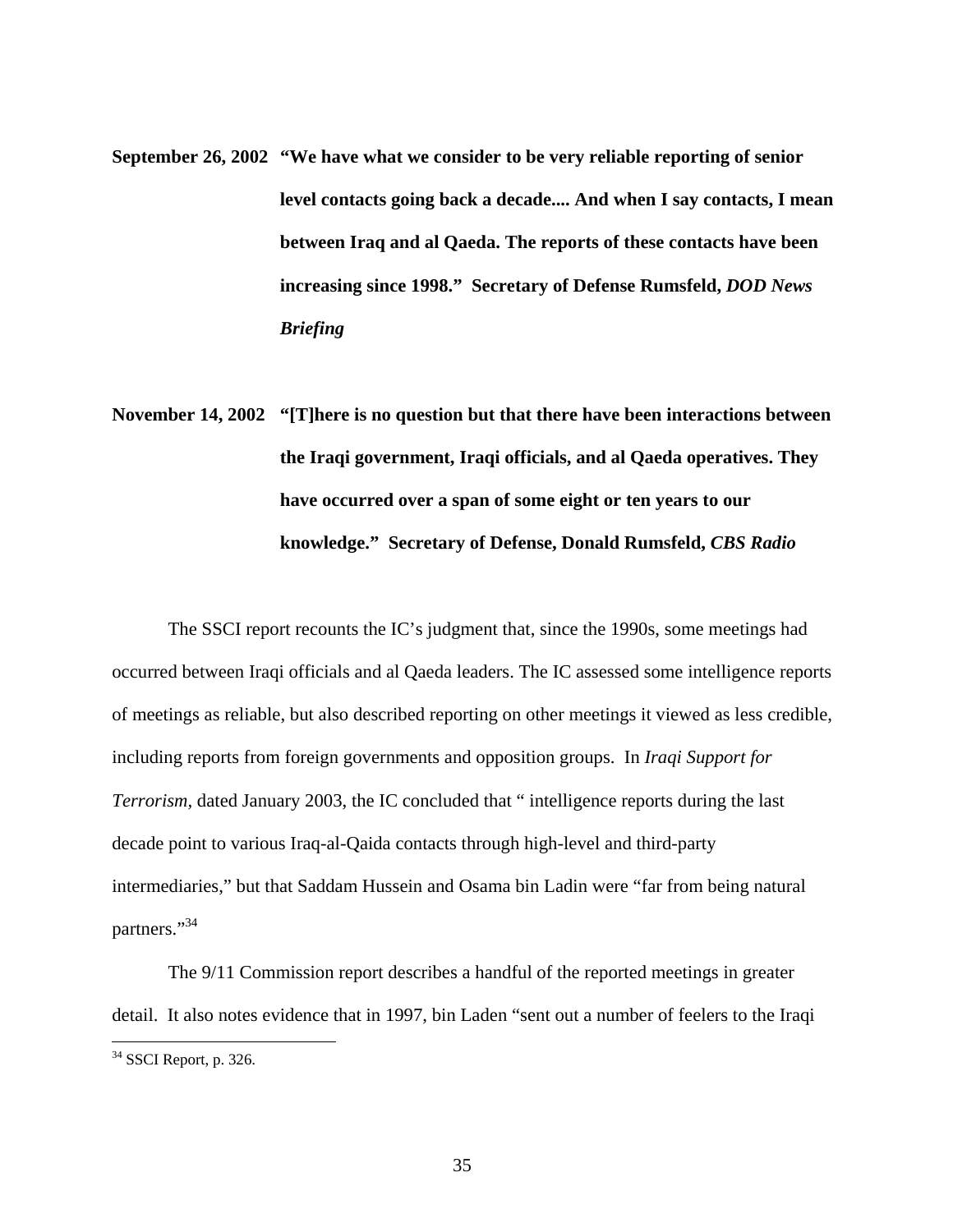regime, offering some cooperation," although "[n]one are reported to have received a significant response."<sup>35</sup> The Commission concluded that while intelligence reports "describe friendly" contacts and indicate some common themes," it saw "no evidence that these or the earlier contacts ever developed into a collaborative operational relationship.<sup>356</sup>

**February 5, 2003 "Early al-Qaida ties were forged by secret high-level intelligence service contacts with al-Qaida, secret Iraqi intelligence high-level contacts with al-Qaida. We know members of both organizations met repeatedly and have met at least eight times at very senior levels since the early 1990s. In 1996, a foreign security service tells us that bin Laden met with a senior Iraqi intelligence official in Khartoum and later met the director of the Iraqi intelligence service." Secretary of State Powell,** *Speech to the United Nations*

Currently there is not enough declassified information to say which individual reports were called into question by the CIA. However, the raw report cited by Powell about a foreign government reporting that bin Laden met with a senior Iraqi intelligence official in Khartoum, and later the Iraqi intelligence service director, sounds similar to two reports described by the 9/11 Commission. In its report, the Commission describes "Two CIA memoranda of information from a foreign government" that report that the chief of Iraq's intelligence service

<span id="page-35-0"></span> $35$  9/11 Commission Report, p. 66.

<span id="page-35-1"></span> $36$  9/11 Commission Report, p. 66.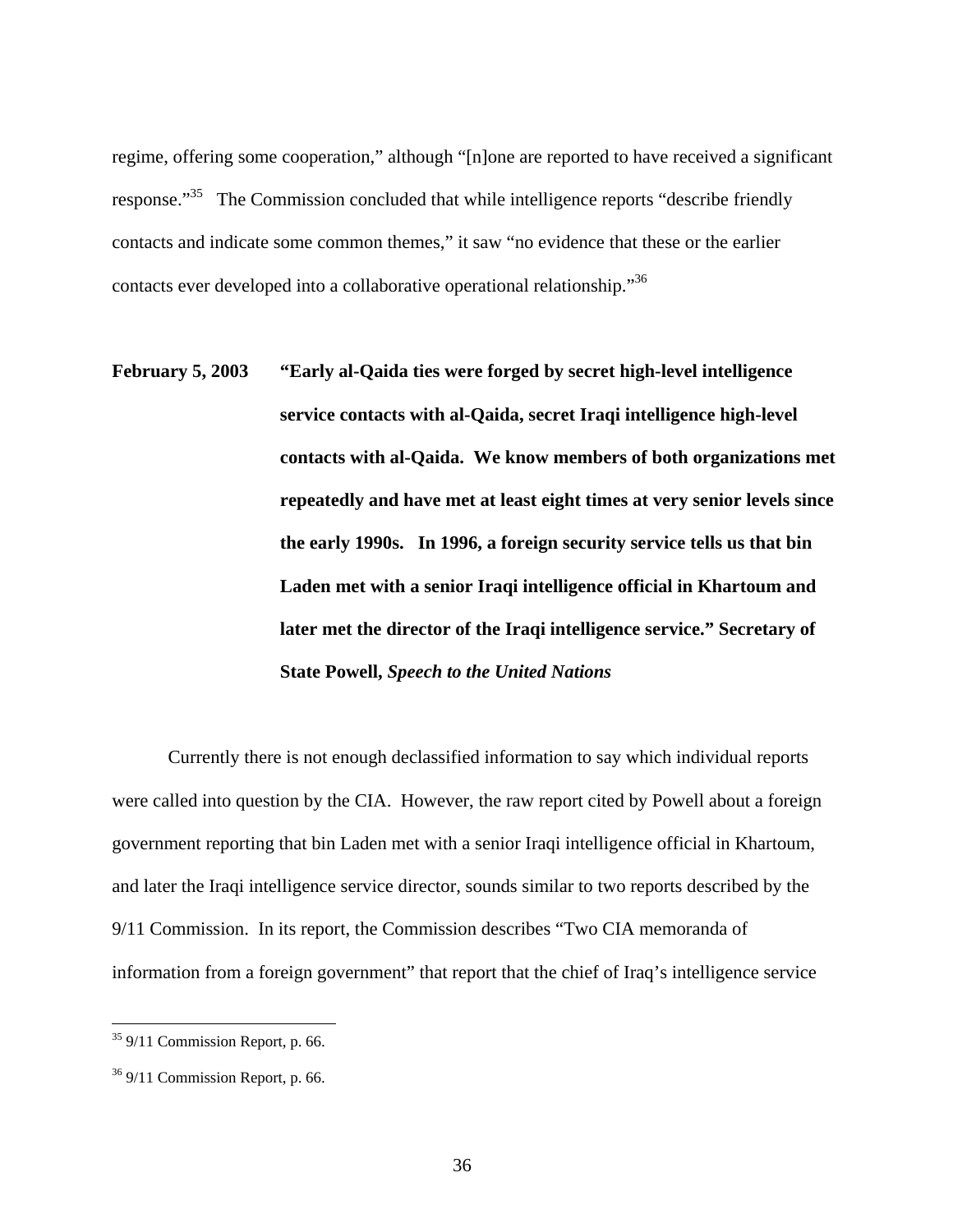and a military bomb expert met with bin Laden outside Khartoum in July 1996. The Commission describes this report as "puzzling," since bin Laden had left Sudan by that time and there is no evidence to suggest he returned to visit. The Commission also notes that the information was provided to the foreign government third-hand, so neither the foreign government nor any US intelligence personnel ever met with the ultimate source of the information.[37](#page-36-0) (This is the same reporting that Under Secretary Feith mischaracterized in the *Summary* he sent to the SSCI, which the CIA later asked him to correct before sending it to the SASC, which he represented he did but which he did not.) Secretary Powell's comment appears to rely on the dubious third-hand source information, although he did not acknowledge that the report's source was unknown and the information was questionable.

**February 6, 2003 "And, worst of all, his connections with terrorists, which go back decades, and which started some 10 years ago with al Qaeda, are growing every day." Deputy Secretary of Defense Wolfowitz,**  *Interview with KGO-TV, San Francisco Bay area*

**June 17, 2004 "[T]here clearly was a relationship. It's been testified to; the evidence is overwhelming. It goes back to the early '90s. It involves a whole series of contacts - high-level contacts between Osama bin Ladin and Iraqi intelligence officials." Vice President Cheney,** *CNBC* 

<span id="page-36-0"></span> $37$  9/11 Commission Report, p. 468, footnote 55.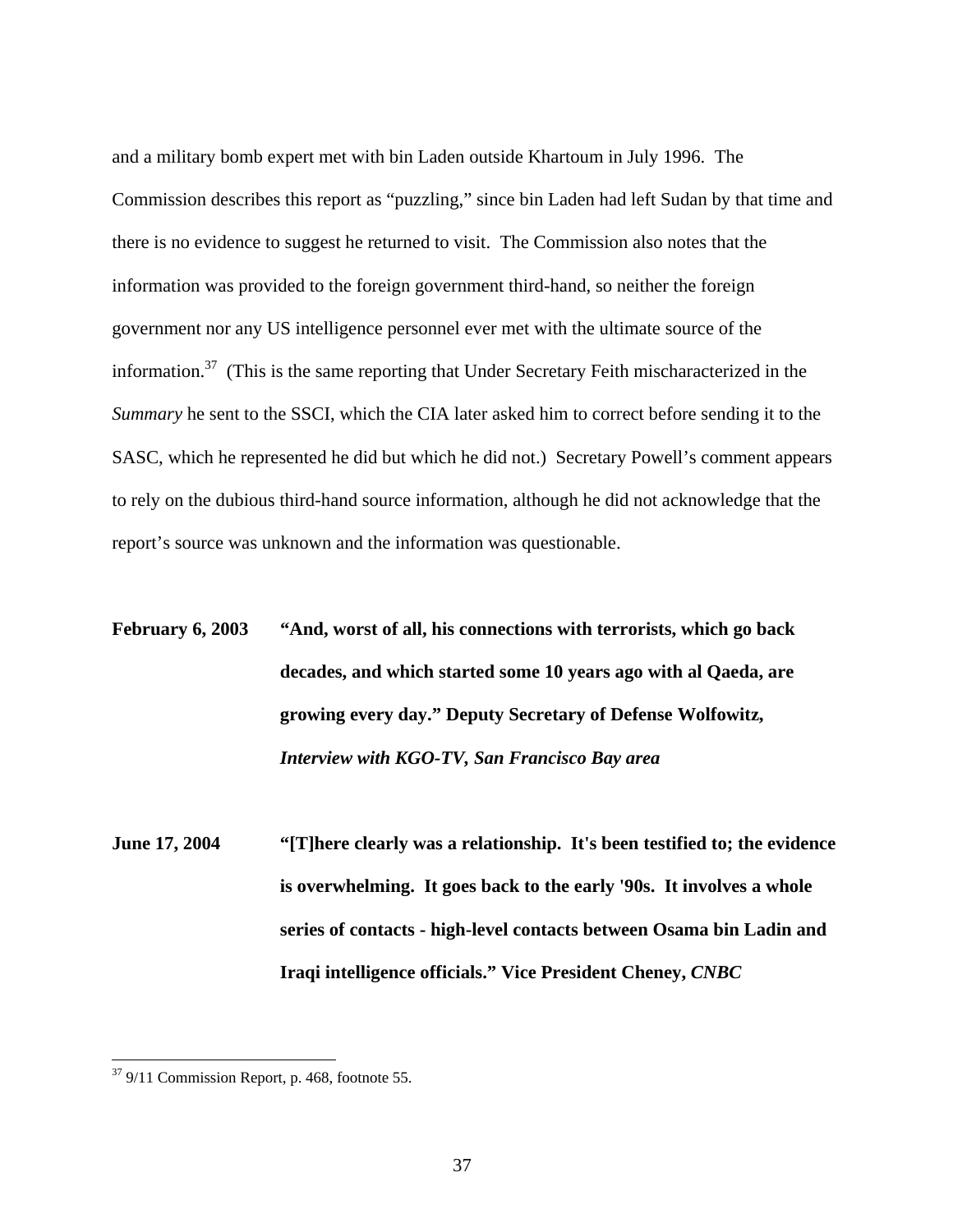As the 9/11 Commission and SSCI reports convey, the intelligence appears to indicate that contacts were sporadic and not fruitful, belying a relationship (as opposed to contacts alone) between Iraq and al Qaeda.

#### C. IRAQI COOPERATION/INVOLVEMENT IN 9/11 ATTACKS

# **December 9, 2001 "[I]t's been pretty well confirmed that he [Atta] did go to Prague and he did meet with a senior official of the Iraqi Intelligence Service in Czechoslovakia last April, several months before the attack." Vice President Cheney,** *Meet the Press* **(Emphasis added)**

**September 8, 2002 "We've seen in connection with the hijackers of course, Mohammed Atta, who was the lead hijacker, did apparently travel to Prague on a number of occasions. And on at least one occasion, we have reporting that places him in Prague with a senior Iraqi intelligence official a few months before the attack on the World Trade Center. The debates about, you know, was he there or wasn't he there, again, it's the intelligence business." Tim Russert: "What does the CIA say about that? Is it credible?" Cheney: "It's credible. But, you know, I think a way to put it would be that it's unconfirmed at this point." Vice President Cheney,** *Meet the Press*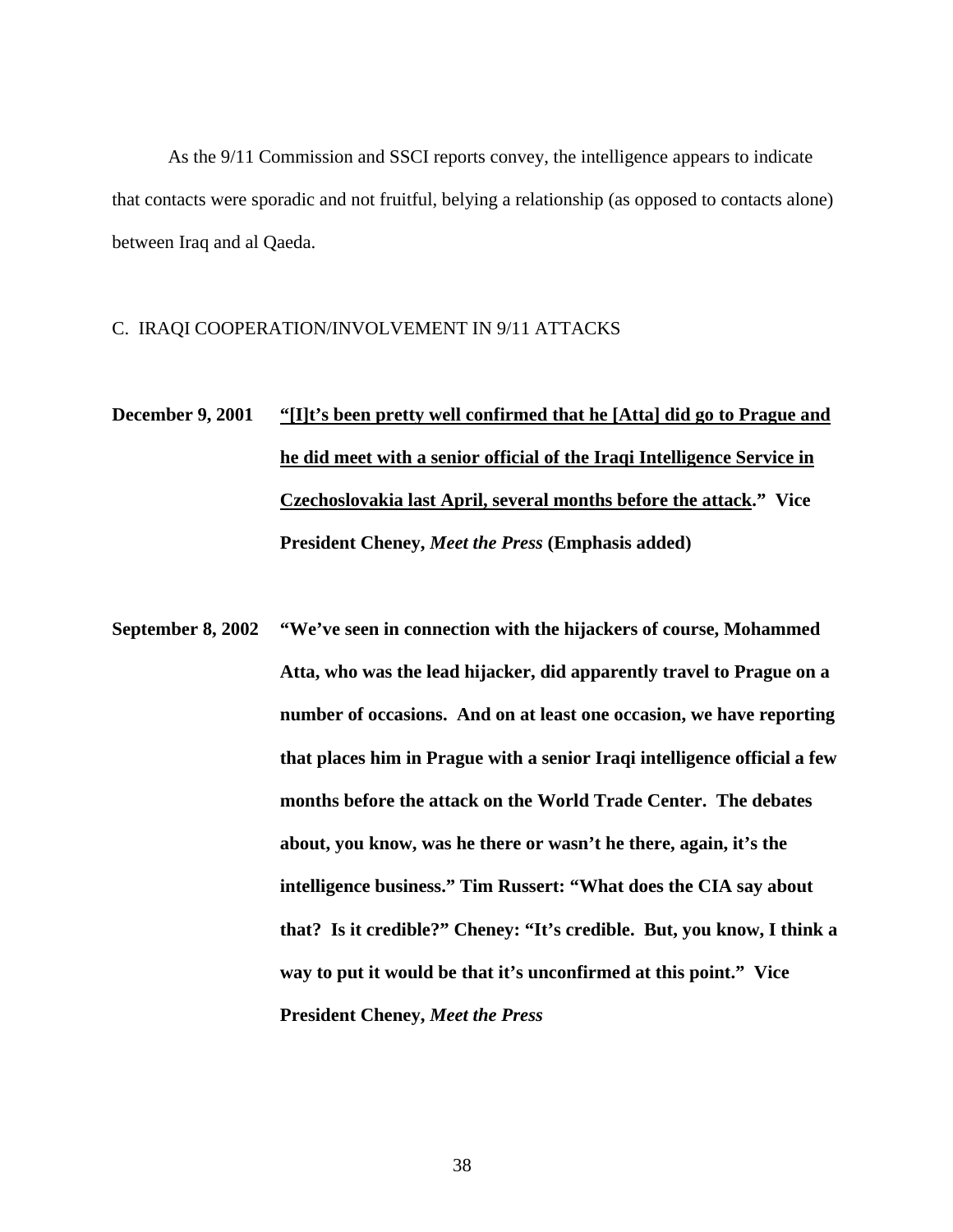**January 9, 2004 "We did have reporting that was public, that came out shortly after the 9/11 attack, provided by the Czech government, suggesting there had been a meeting in Prague between Mohammed Atta, the lead hijacker, and a man named al-Ani, who was an Iraqi intelligence official in Prague, at the embassy there, in April of '01, prior to the 9/11 attacks. It has never been - we've never been able to collect any more information on that. That was the one that possibly tied the two together to 9/11." Vice President Cheney,** *Rocky Mountain News*

**June 17, 2004 BORGER: Was Iraq involved [in 9/11]?** 

**CHENEY: We don't know. You know, what the commission says is they can't find any evidence of that. We had one report, this was the famous report on the Czech intelligence service, and we've never been able to confirm it or to knock it down. We just don't know. BORGER: Well, let's get to Mohamed Atta for a minute because you mentioned him as well. You have said in the past that it was, quote, "pretty well confirmed."** 

**CHENEY: No, I never said that.** 

**BORGER: Ok.** 

**CHENEY: I never said that… Absolutely not. What I said was the Czech intelligence service reported after 9/11 that Atta had been in Prague on April 9 of 2001, where he allegedly met with an Iraqi**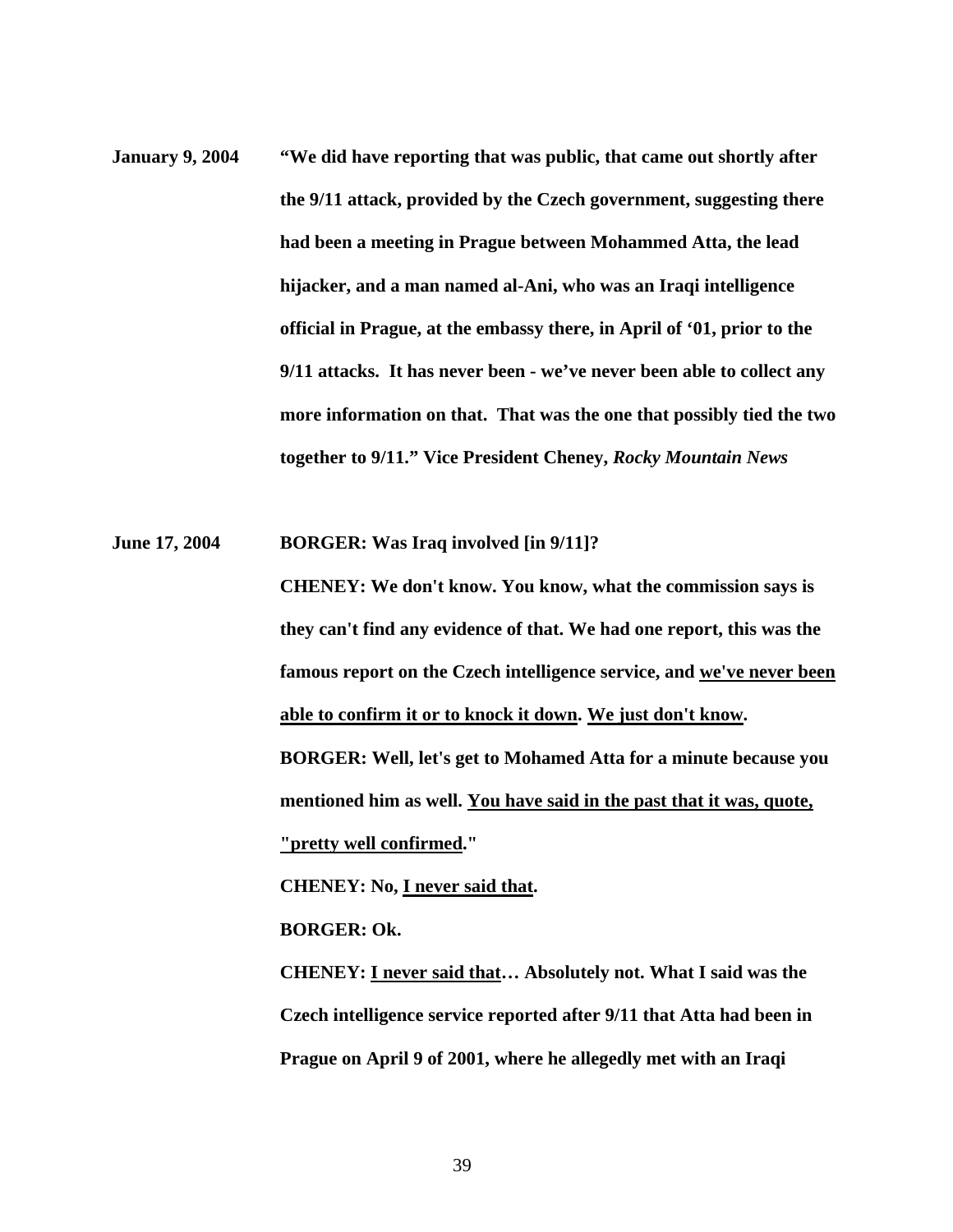**intelligence official. We have never been able to confirm that nor have we been able to knock it down, we just don't know.** 

**BORGER: Well, this [9/11 Commission] report says it didn't happen. CHENEY: No, this report says they haven't found any evidence.** 

**BORGER: That it happened.** 

**CHENEY: Right.** 

**BORGER: But you haven't found the evidence that it happened either, have you?** 

**CHENEY: No. All we have is that one report from the Czechs. We just don't know.** 

**BORGER: So does this put it to rest for you or not on Atta? CHENEY: It doesn't add anything from my perspective. I mean, I still am a skeptic. I can't refute the Czech claim, I can't prove the Czech claim, I just don't know. It's the nature of the intelligence business lots of times.** 

**BORGER: Saddam Hussein had nothing to do with 9/11? CHENEY: We have never been able to prove that there was a connection there on 9/11. The one thing we had is the Iraq--the Czech intelligence service report saying that Mohamed Atta had met with senior Iraqi intelligence official at the embassy on April 9, 2001. That's never been proven; it's never been refuted.**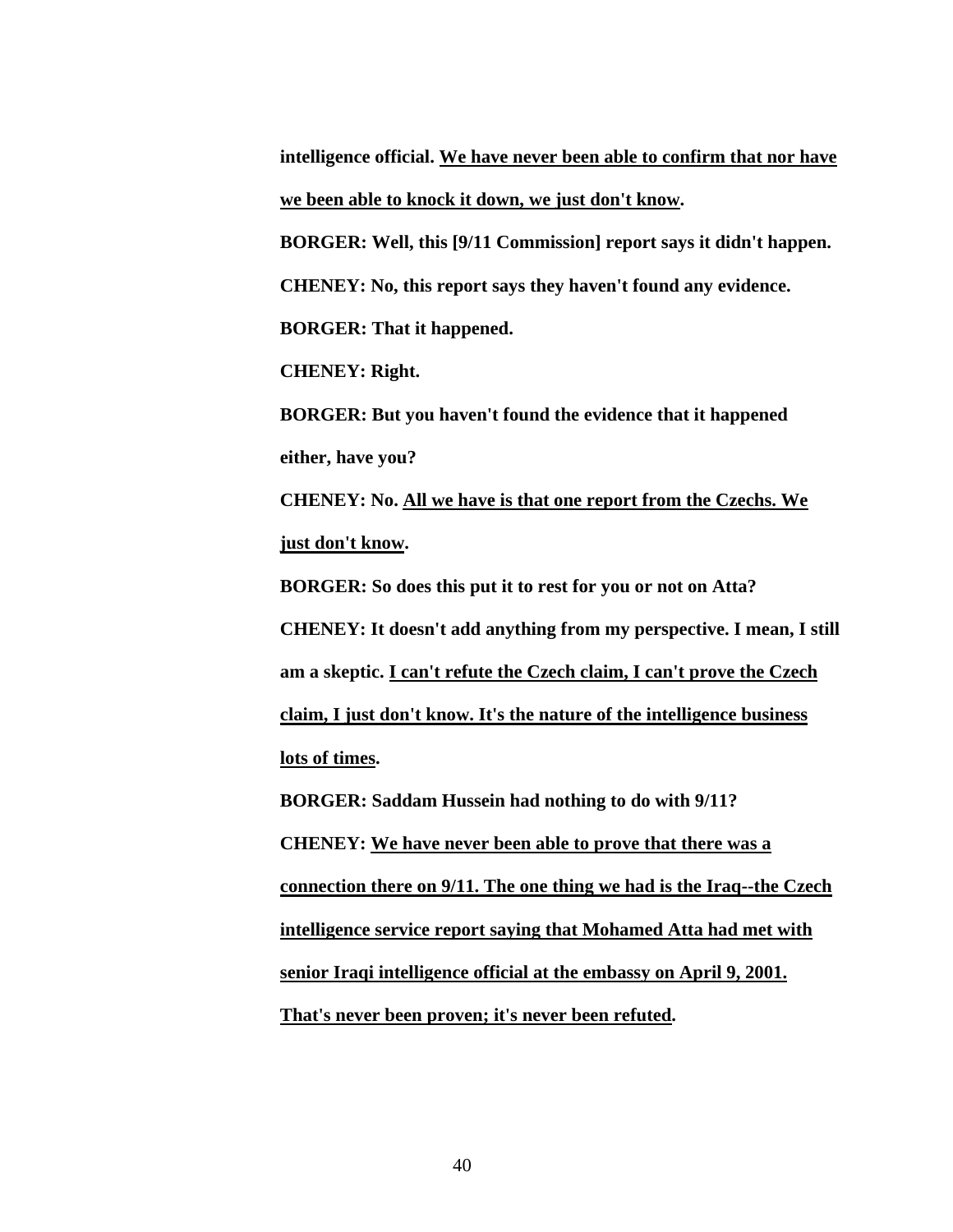**CHENEY: We never said that Iraq was responsible for 9/11. We have never said that. You can't find any place where I said it, where the president said it. I was asked that, as a matter of fact, by Tim Russert on "Meet the Press" on the Sunday after the attack... and said, 'No, we don't have any evidence of it.' Later on we received this information from the Czechs, but again as I say, we have never been able to prove that nor have we been able to knock it down. CHENEY: [The 9/11 commission] concluded based on the work they have done that there was no connection, Iraq was not responsible for 9/11. And I can't say they were. I have never seen evidence that supports that except for this one report from the Czechs. –** *MSNBC Capital Report* **(Emphasis added)** 

With respect to the Atta issue, the SSCI report states that the CIA judged that, despite the initial Czech report, "other evidence indicated that these meetings [between Atta and al-Ani] *likely never occurred.*" [Emphasis added] The report goes on to say that FBI analysts "agreed with the CIA assessment and had no further information suggesting or disproving that the meetings had taken place." The report concludes that "no additional information has emerged" to suggest that Iraq contributed to al Qaeda attacks, which indicates that, since the January 2003 IC report, there has been no additional information challenging the IC's judgment that the meeting apparently did not happen. The 9/11 Commission also concluded that "[t]he available evidence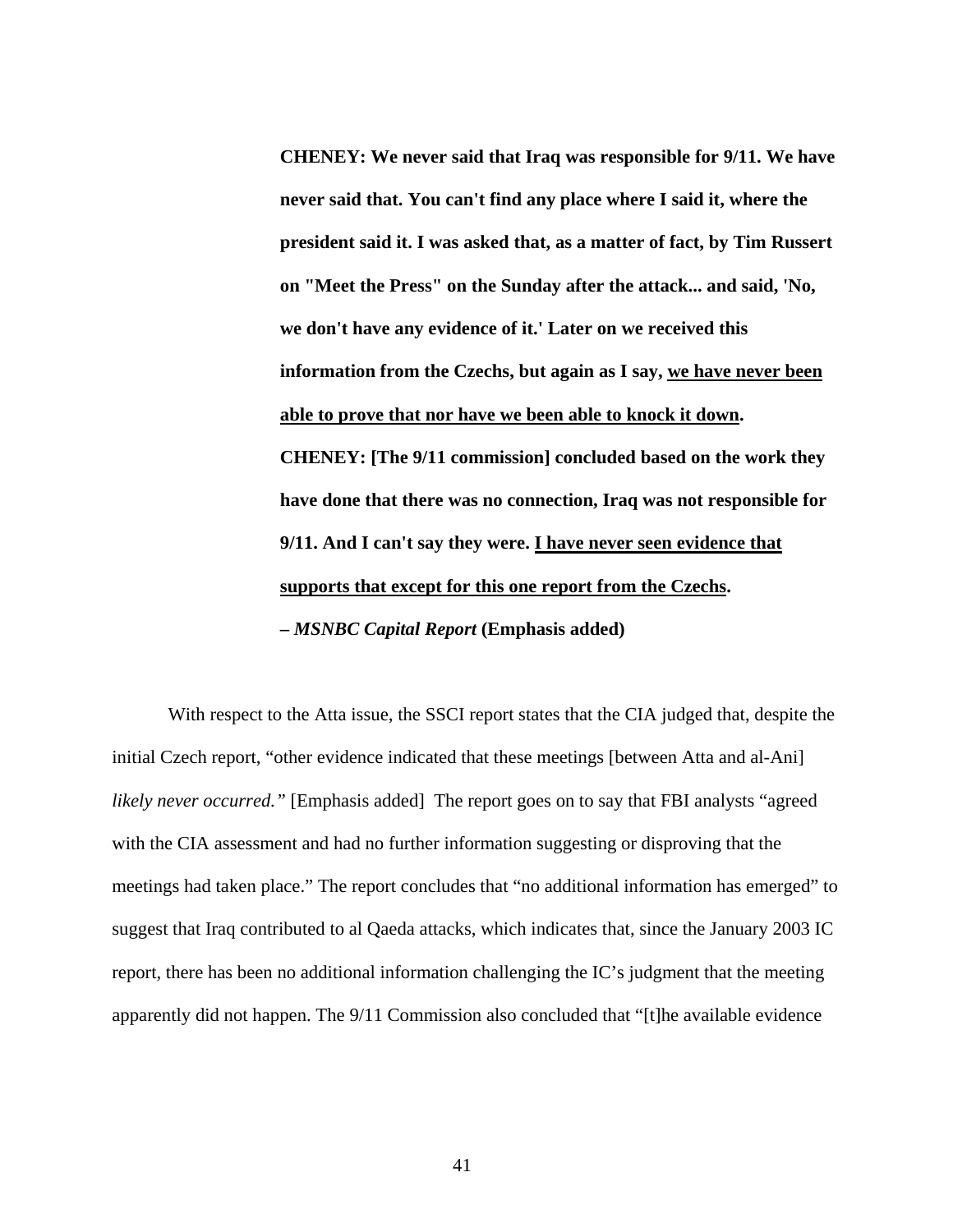does not support the original Czech report of an Atta-Ani meeting."<sup>38</sup> Although the Commission acknowledges that the available evidence cannot absolutely rule out the possibility the meeting took place, the report cites numerous problems with the story that call the initial, single-source, allegation into question.

Although most senior Administration officials did not explicitly claim that Iraq had been involved in the 9/11 attacks, they failed to reflect the IC's judgment that there was no credible evidence of collaboration. Vice President Cheney has consistently gone beyond or ignored the IC's assessment that, as the SSCI states, the alleged meeting between 9/11 hijacker Mohammed Atta and an IIS officer in Prague in April 2001 likely never occurred.<sup>39</sup> Even when explicitly asked in September 2002 if the CIA believed the report was credible, the Vice President responded that the report was "credible," even though the SSCI report indicates that the CIA's view that the meeting had likely not taken place could be traced back to at least June 2002. As late as June 17, 2004, Vice President Cheney was stating that the United States had not been able to prove or disprove the Czech "claim" that the Atta meeting took place (one unsubstantiated report not believed by the CIA was still being described by Vice President Cheney as "the Czech claim," and that "we've never been able to confirm it or to knock it down").

 In that same interview, the Vice President went on to say, regarding the larger question of an Iraqi connection to or responsibility for the 9/11 attacks, "I have never seen evidence that

<span id="page-41-0"></span> $38$  9/11 Commission Report, pp. 228-229.

<span id="page-41-1"></span><sup>&</sup>lt;sup>39</sup> For additional information on the Vice President's exaggeration of the Atta issue, see "New CIA Response Shows Administration Exaggeration of Intelligence," Press Release, Senator Carl Levin, July 8, 2004, [available on Levin Web site,<http://levin.senate.gov/newsroom/release.cfm?id=225368>]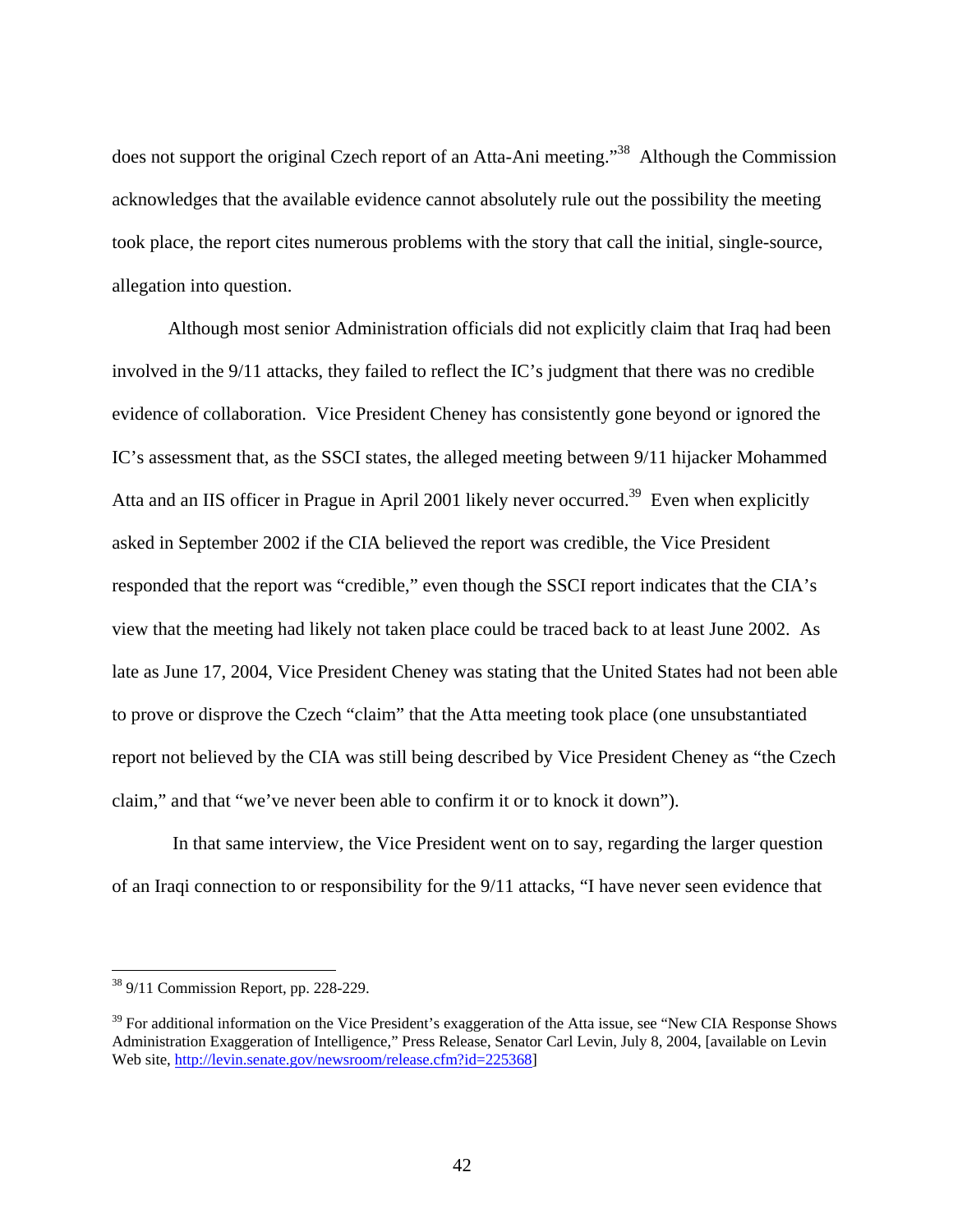supports that except for this one report from the Czechs," thus leaving the erroneous impression that it was still an open question in the view of the IC.

Vice President Cheney's statements were, however, consistent with the views put forth by Feith's policy office, whose briefing cited the Atta meeting as one of the "known Iraq-al Qaeda contacts." And, again, Vice President Cheney specifically stated that the Feith assessment on the relationship between Iraq and al Qaeda was the "best source of information."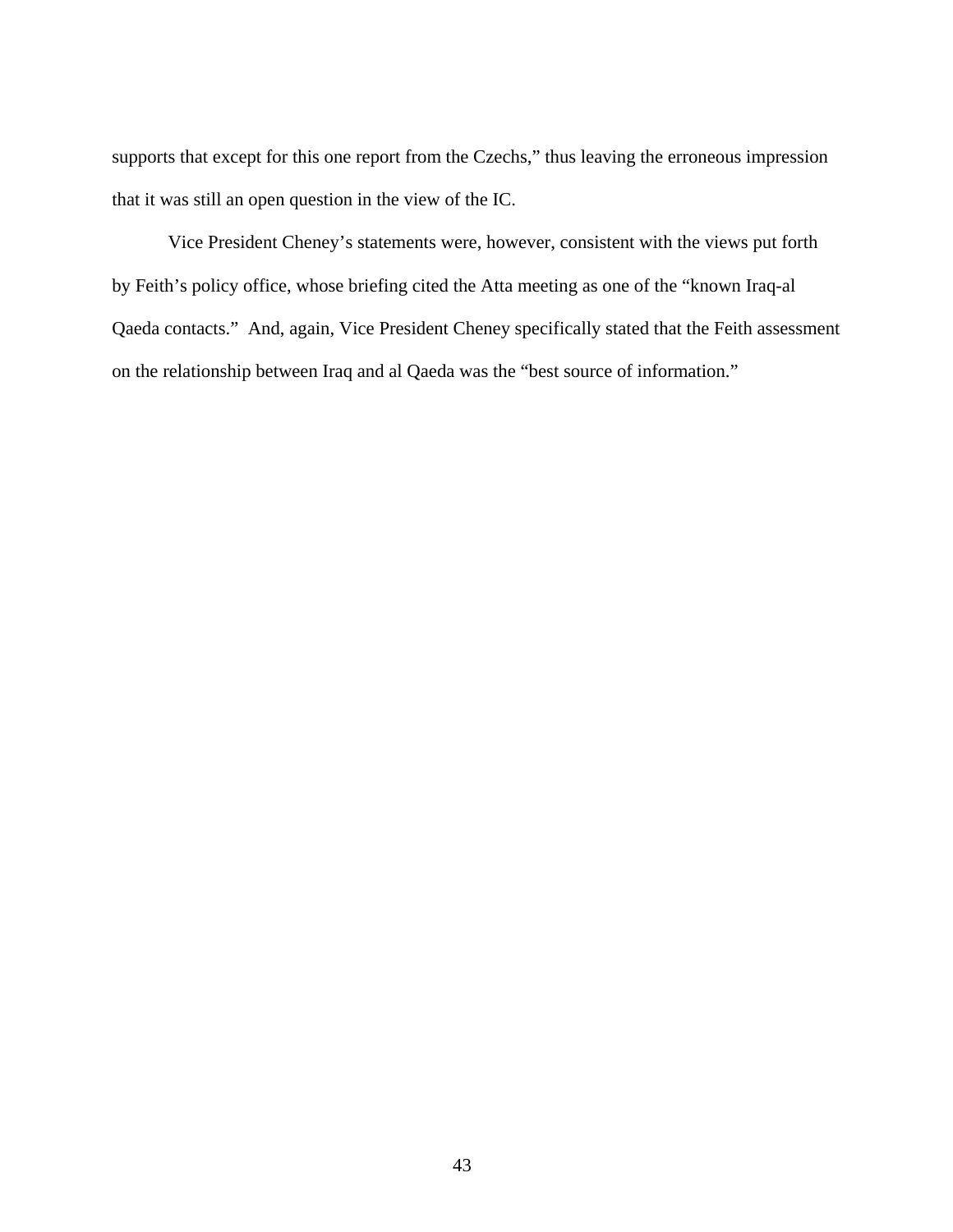#### **CONCLUSION**

Life and death decisions are based on the accuracy of intelligence. When intelligence is distorted or exaggerated to support the policies of an administration, it jeopardizes our nation's security and the lives of the men and women of our armed forces. This report provides compelling evidence of the importance of objective, independent intelligence upon which to base major policy decisions. It demonstrates how intelligence relating to the Iraq-al Qaeda relationship was manipulated by high ranking officials in the DOD to support the Administration's decision to invade Iraq when the intelligence assessments of the professional analysts of the Intelligence Community did not provide the desired compelling case.

The IC's analysis of the Iraq-al Qaeda relationship as a relatively weak one was as definitive as reliable reporting would permit, and their conclusions were subsequently supported by the 9/11 Commission and the SSCI investigations.

Some senior DOD policymakers were predisposed to conclude that there was a significant relationship between Iraq and al Qaeda. However, the IC failed to support that conclusion in repeated analyses. An alternative intelligence assessment process was established in the office of Under Secretary for Policy Doug Feith to look at the evidence through a different lens, one that was predisposed to finding a significant relationship between Iraq and al Qaeda. His staff then conducted its own review of raw intelligence reports, including reporting of dubious quality or reliability. Drawing upon both reliable and unreliable reporting, they arrived at an "alternative" interpretation of the Iraq-al Qaeda relationship that was much stronger than that assessed by the IC and more in accord with the policy views of senior officials in the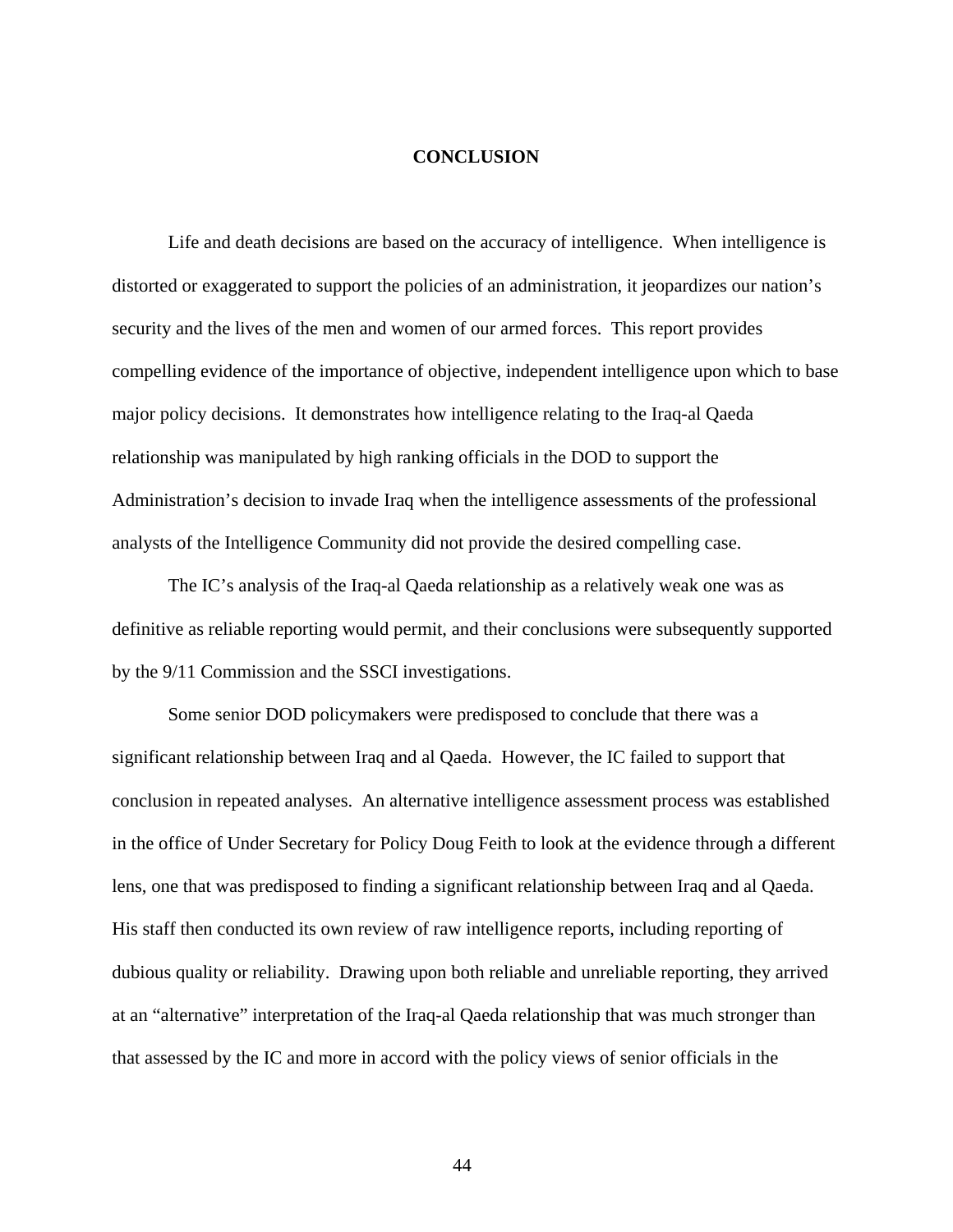Administration.

The "alternative" views of the Iraq-al Qaeda relationship were provided to senior policymakers both directly, in briefings and written materials later submitted to Congress, and indirectly, by obtaining the inclusion of questionable raw reporting in IC reports to which policymakers could refer.These intelligence activities, which at times included misrepresenting the IC's conclusions and criticizing their standards without the IC's knowledge, went far beyond the normal practices of a policy office.

Misleading or inaccurate statements about the Iraq-al Qaeda relationship made by senior Administration officials were not supported by IC analyses but more closely reflected the Feith policy office views. These assessments included, among others, allegations by the President that Iraq was an "ally" of al Qaeda; assertions by National Security Advisor Rice and others that Iraq "had" provided training in WMD to al-Qaeda; and continued representations by Vice President Cheney that Mohammed Atta may have met with an Iraq intelligence officer before the 9/11 attacks when the CIA didn't believe the meeting took place.

Major decisions, such as the decision to take this country to war, should not be based on intelligence shaped to support that decision. The professional objectivity and independence required in the assessment of the Iraq-al Qaeda relationship, a major reason given for going to war, were compromised to support a predetermined policy – to present the government of Saddam Hussein as an imminent threat to the security of the United States. Corrective legislation, including better Congressional oversight, is needed. It is the hope that this report will help support these needed changes.